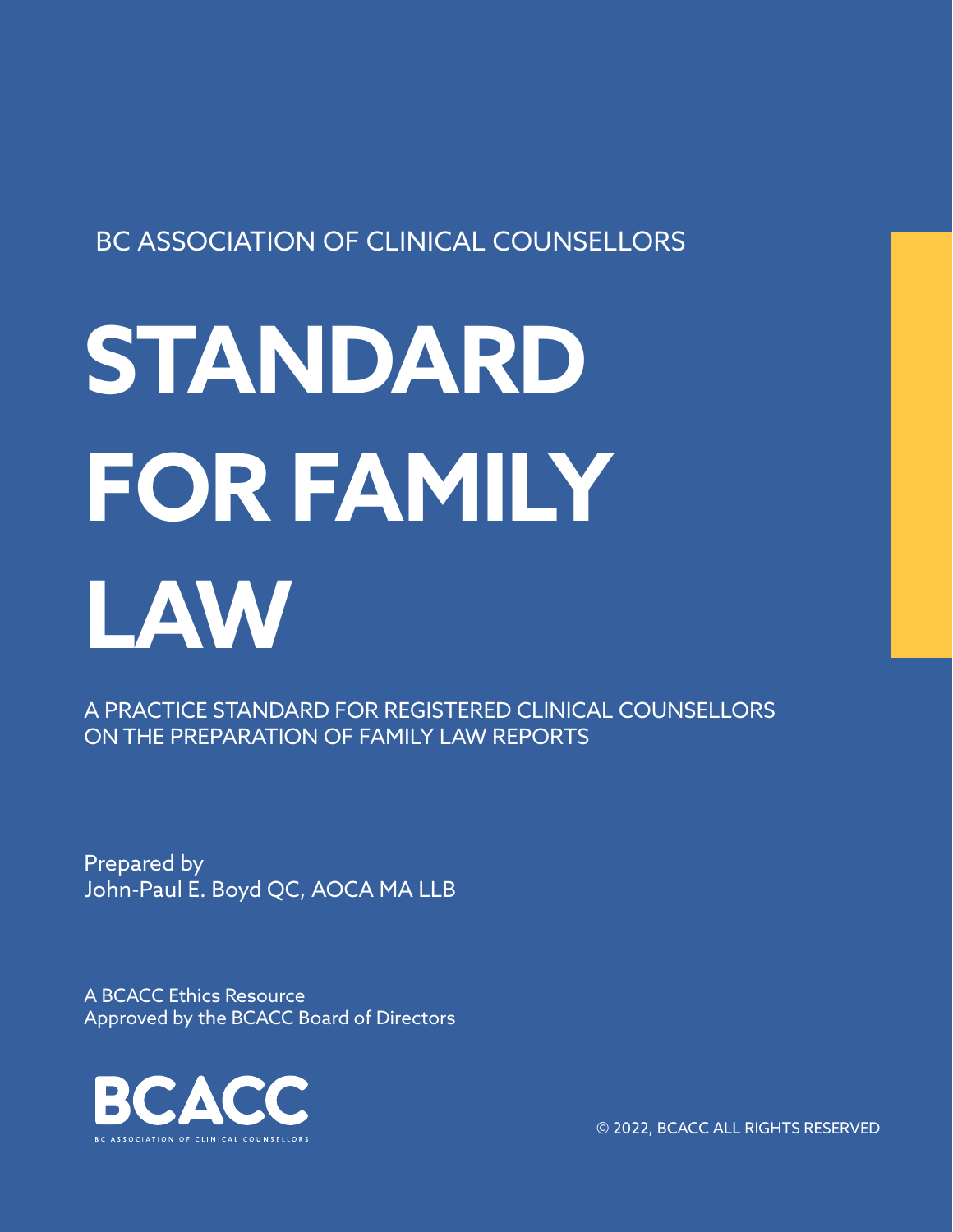# TABLE OF CONTENTS

#### **Preamble**

|                  | Family law disputes and the role of the counsellor                                   |                |
|------------------|--------------------------------------------------------------------------------------|----------------|
|                  | Introduction<br>The framework of family law                                          | 4<br>4         |
|                  | Family law assessments and reports                                                   | $\overline{7}$ |
|                  | Resolving family law disputes                                                        | 8              |
|                  | Expert witnesses in litigation and arbitration                                       | 9              |
|                  | The counsellor as assessor and expert witness                                        |                |
|                  | How counsellors are appointed to prepare reports                                     | 10             |
|                  | Types of expert report in family law disputes                                        | 11             |
|                  | Counsellors' reports and the rules of court<br>Counsellors' reports in arbitrations  | 13<br>15       |
|                  | The counsellor as assessor                                                           | 15             |
|                  | The best interests of the child                                                      | 16             |
|                  | The counsellor as expert witness                                                     | 18             |
|                  | Parenting time, parental responsibilities and contact in detail                      |                |
|                  | Parenting time                                                                       | 19             |
|                  | Parental responsibilities<br>Contact                                                 | 19<br>20       |
|                  | Supervised and conditional parenting time and contact                                | 21             |
|                  | Counsellors' recommendations                                                         | 21             |
|                  | Conducting assessments and preparing reports                                         |                |
|                  | The importance of family law reports                                                 | 23             |
|                  | Counsellors' ethical obligations                                                     | 23             |
|                  | Counsellors' competencies                                                            | 25<br>26       |
|                  | Required consents, if no award or order<br><b>Mature Minors</b>                      | 26             |
|                  | Confidentiality and its exceptions                                                   | 27             |
|                  | Children's requests for confidentiality                                              | 28             |
|                  | Complaints to the Association                                                        | 28             |
|                  | Undertaking an assessment                                                            |                |
|                  | Section 211 reports                                                                  | 29             |
|                  | Evaluative and non-evaluative views of the child reports                             | 31             |
|                  | Needs of the child reports<br>Reports on a party's ability to meet the child's needs | 33<br>34       |
|                  | Addressing perceptions of bias                                                       | 36             |
|                  | <b>Writing a report</b>                                                              |                |
|                  | General principles for report writing                                                | 37             |
|                  | Writing style                                                                        | 38             |
|                  | Required content                                                                     | 38             |
|                  | Evaluative and non-evaluative views of the child reports                             | 40<br>41       |
|                  | Needs of the child reports<br>Reports on a party's ability to meet the child's needs | 42             |
|                  | Section 211 reports                                                                  | 43             |
|                  | The limits of counsellors' reports                                                   | 43             |
|                  | The importance of facts and accuracy                                                 | 44             |
|                  | Addressing perceptions of bias                                                       | 45             |
| <b>Resources</b> |                                                                                      | 46             |



3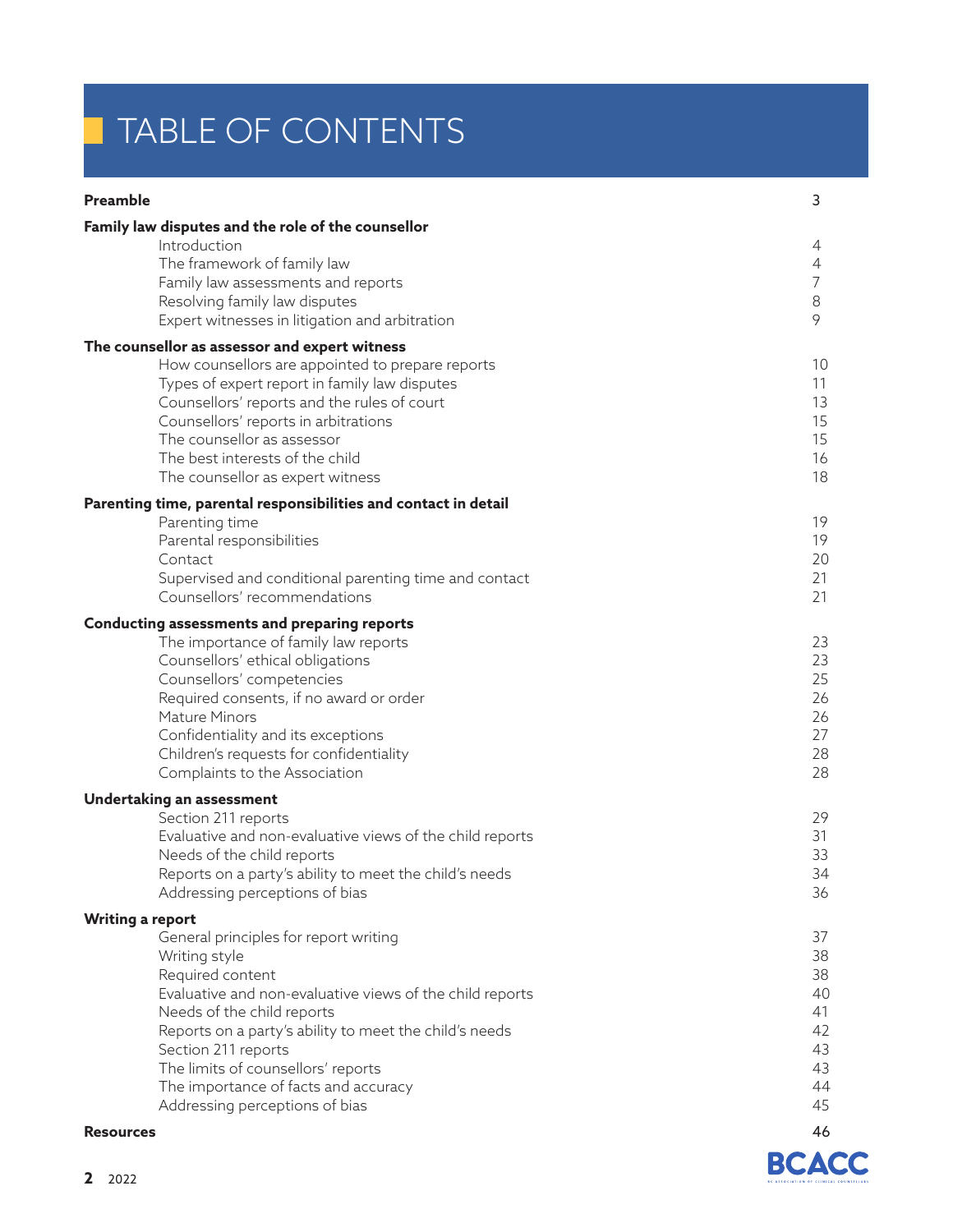# PREAMBLE

As a clinical counsellor, you may be asked to prepare reports to help separated parents resolve disagreements about the parenting arrangements of their children. These reports will express your professional conclusions on matters such as the needs of the children, the views and preferences of the children, the ability and willingness of each parent to meet the needs of the children, and, ultimately, on the parenting arrangements that are in the best interests of their children.

Although these reports are invaluable and often play a critical role in breaking logjams between parents, they can have a profound impact on the lives of the children and parents they concern. You must be confident that you have the training and the experience necessary to competently conduct your assessment and prepare the report flowing from your analysis before agreeing to prepare a report in a family law dispute.

The Association has established standards of professional practice governing the different types of family law reports that counsellors may be called upon to provide. These Standards describe those reports and set out the Association's guidance and expectations for counsellors preparing them. They also discuss the potential roles counsellors may have in family law disputes, and the role of the counsellor as an expert witness.

© 2022, BCACC ALL RIGHTS RESERVED. REPRODUCTION OR DISTRIBUTION OF THIS STANDARD, ALL OR IN PART, WITHOUT WRITTEN PERMISSION OF THE BC ASSOCIATION OF CLINICAL COUNSELLORS IS PROHIBITED.

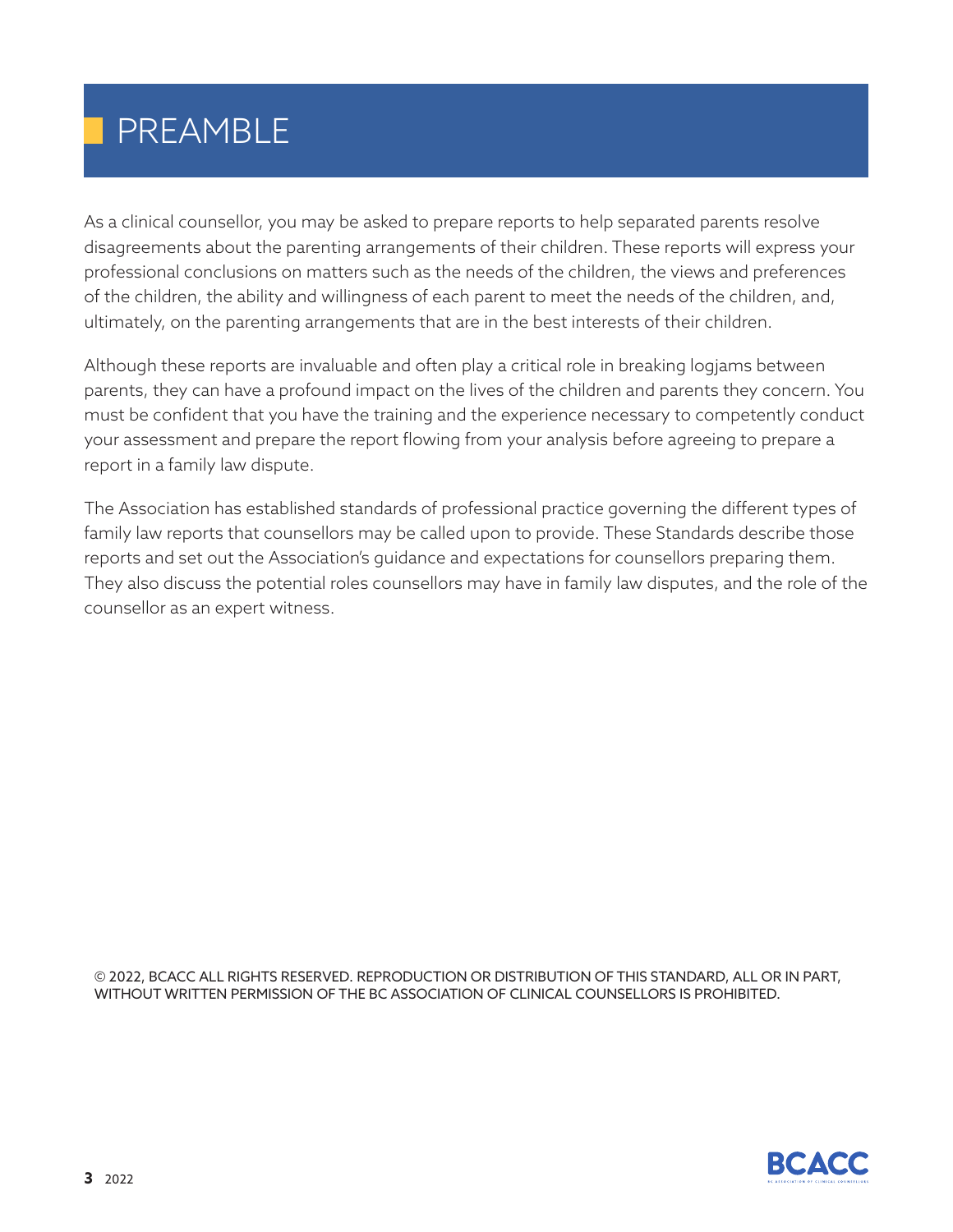### **INTRODUCTION**

Family law is the area of law that deals with the formation and dissolution of domestic relationships. Typical family law problems involve parenting after separation, paying child support and spousal support, and dividing property and debt. Family law deals with other legal issues as well, including: marriage, separation and divorce; family violence and personal protection orders; adoption and assisted reproduction; and, determining the parentage and guardianship of children.

Many clinical counsellors will have experience working with adults who have left or are leaving important long-term relationships; some will also have experience helping children cope with the separation of their parents. You are most likely to become involved in the legal aspects of family breakdown and restructuring in the context of addressing disagreements about the parenting of children, and helping parents, lawyers, and decision-makers determine the parenting arrangements that are best for children.

### THE FRAMEWORK OF FAMILY LAW

Family law is governed by statute law and the common law. *Statute law* is made up of legislation and regulations, the written laws made by the federal and provincial governments. The *common law* is composed of judges' recent and historic decisions interpreting and applying the statute law, and the principles and rules judges have made when there is no statute law.

The most important family law statutes in this province are the *Divorce Act*, a law made by the federal government, and the *Family Law Act*, a law made by the government of British Columbia. The Divorce Act only applies to people who are, or used to be, married to each other. The Family Law Act applies to everyone in a family relationship, including married people.

#### **DEFINITIONS**

■ **Parenting time:** The schedule dividing a child's time between the child's guardians. People other than guardians can also have parenting time, although this doesn't happen very often.

#### ■ **Parental responsibilities:**

The responsibility of a guardian to make important decisions and give or withhold consent on behalf of a child. People other than guardians can also have parental responsibilities, although this too doesn't happen very often.

#### ■ **Parenting arrangements:**

The parts of an agreement, an arbitrator's award, or a court order that talk about how parental responsibilities and parenting time are shared between, usually guardians.

■ **Guardian:** Someone, usually a parent, who is legally responsible for exercising parental responsibilities on behalf of a child. A child can have more than two legal parents and more than two legal guardians.

■ **Contact:** The time that someone who is not a guardian has with a child. People who have contact with a child are usually relatives of the child, including parents who are not the child's guardians.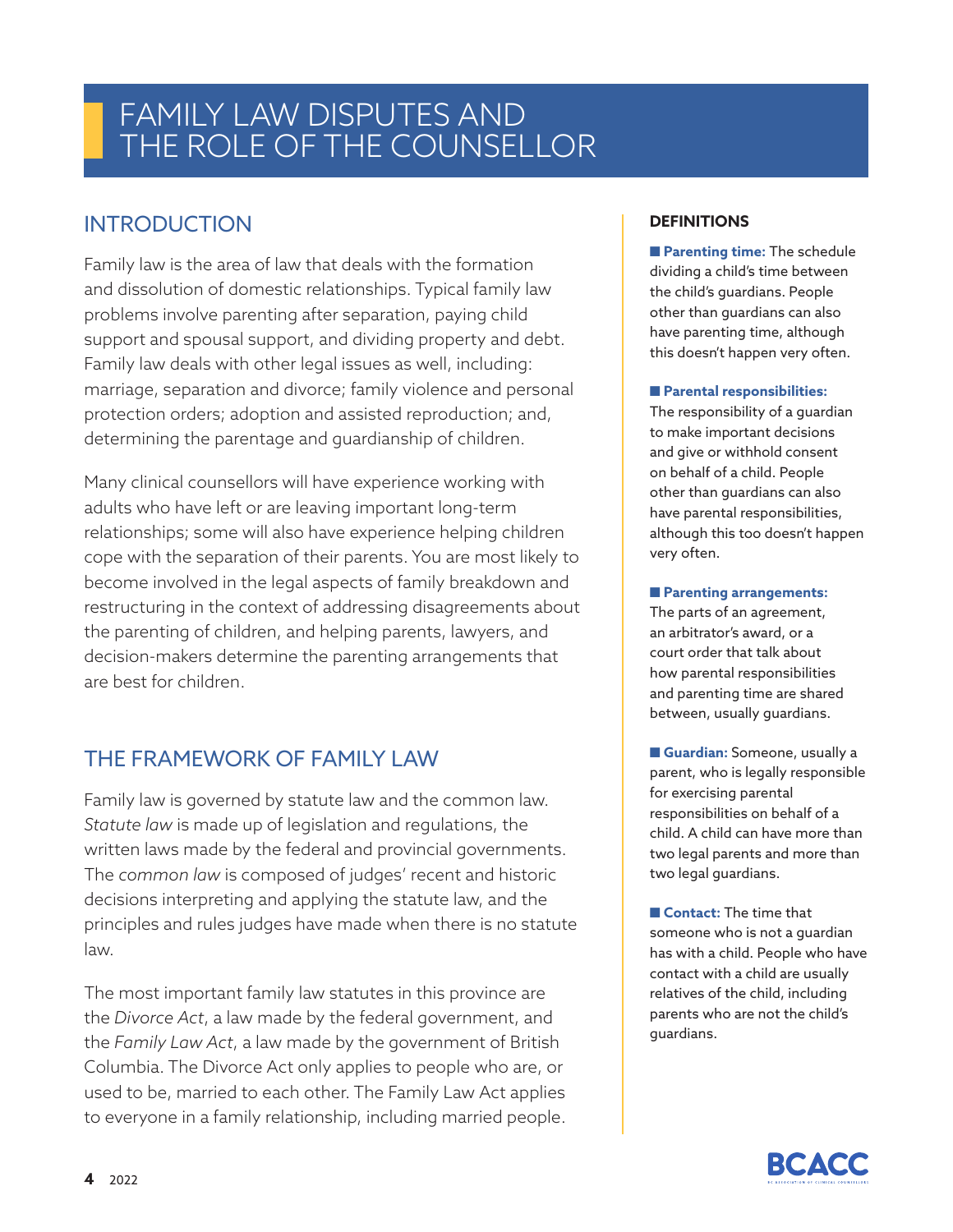The Divorce Act and the Family Law Act both talk about parenting after separation. Thanks to changes to the Divorce Act that came into effect on 1 March 2021, both laws now discuss the subject using similar language and similar legal concepts. However, many parents will still talk about parenting after separation using older, more familiar terminology like "custody" and "access."

The Divorce Act and the Family Law Act now talk about *parenting time* and *contact* with children, and about *decisionmaking responsibility* and *parental responsibilities*. ("Decisionmaking responsibility," the term used by the Divorce Act, and "parental responsibilities," the term used by the Family Law Act, mean almost exactly the same thing. This Standard uses the term *parental responsibilities* to mean both decisionmaking responsibility and parental responsibilities.) Today, decisions about children's parenting arrangements after separation are decisions about parenting time, parental responsibilities and contact.

*Parenting time* refers to the schedule of the children's time between, usually, their parents. Under the Divorce Act, "parenting time" is the schedule of the children's time between *married spouses*, while under the Family Law Act, "parenting time" is the schedule of the children's time between their *guardians*. People other than parents, spouses and guardians can sometimes have parenting time with children too.

The term *parental responsibilities* describes how people, usually parents, make decisions on behalf of children. (Under the Divorce Act, *married spouses* have "decision-making responsibility." Under the Family Law Act, *guardians* have "parental responsibilities.") Parental responsibilities include decisions about the medical and mental health care a child will receive, the school a child will attend, the religious, linguistic and cultural instruction the child will receive, as well as giving or withholding permission for things like fieldtrips and extracurricular activities. Parental responsibilities can be shared

#### **THE LEGISLATION ON FAMILY LAW**

#### **Family Law Act Divorce Act**

#### **UNDERSTANDING OLDER AGREEMENTS, AWARDS AND ORDERS**

■ Guardianship: Someone who is a guardian of a child under an older agreement, arbitrator's award or court order is still a guardian of the child under the Family Law Act.

■ **Custody:** Someone who has custody of a child under an older agreement, arbitrator's award or court order now has parenting time with and parental responsibilities for the child.

■ **Access:** A guardian who has access but not custody of a child now has parenting time with the child but still does not have the right to make decisions on behalf of the child. A person who is not a guardian and has access to a child now has contact with the child.

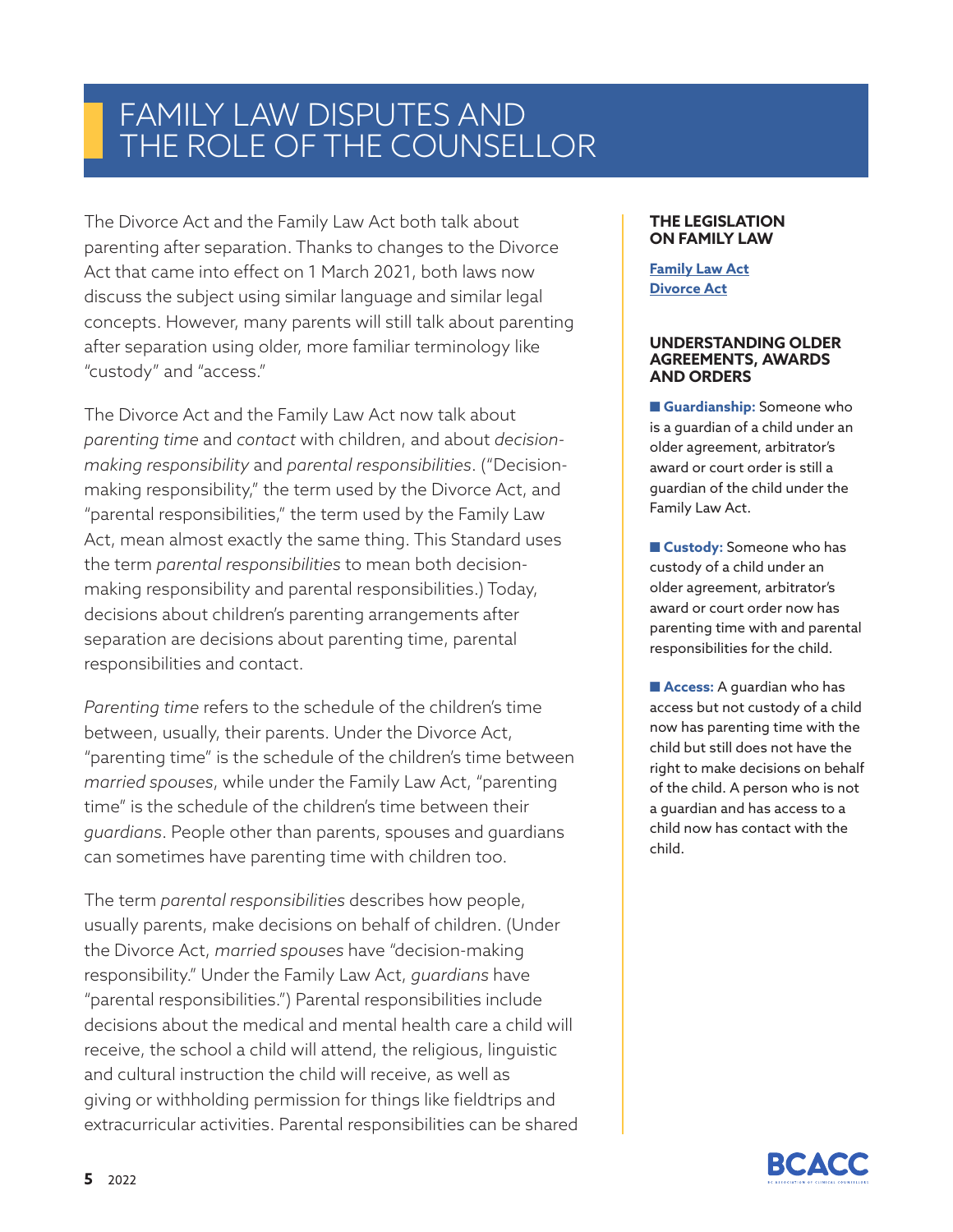by all of a child's guardian or be divided so that one guardian has the sole right to make decisions about a particular subject, like education, while another guardian has the sole right to make decisions about another subject, like health care.

There are three important things you need to know about parenting time and parental responsibilities:

- Someone with parenting time or parental responsibilities has the right to ask for and get information about the health and wellbeing of a child.
- Someone with parenting time has the right to make day-to-day decisions on behalf of a child during their time with the child, including urgent decisions.
- Someone with parental responsibility for health care has the right to give or withhold consent to therapeutic treatments and clinical assessments.

*Contact* is the schedule of time that a child might spend with people who, usually, aren't parents, spouses or guardians. Contact refers to the time a child may have with extended family members, with other adults who have important roles in their lives, or with parents who are not guardians.

There are two important things to know about contact:

- Someone with contact does not have the right to make day-to-day decisions on behalf of a child, including emergency decisions.
- Someone with contact does not have the right to ask for or get information about the health and wellbeing of a child.

The old Divorce Act and the old Family Relations Act, the predecessor to today's Family Law Act, used to talk about these concepts in terms of *custody* and *access*.

*Access* meant the time a parent had with a child, and usually referred only to the time of the parent who didn't have the child's primary home. Someone who had access to a child but not custody of the child did not have the right to make decisions on behalf of the child or consent to therapeutic treatments or clinical assessments on behalf of the child. They did, however, have the right to get information about the child.

*Custody* referred to the right to make decisions on behalf of a child. A parent could have "sole custody," meaning that only they could make decisions about the child, and probably also had the

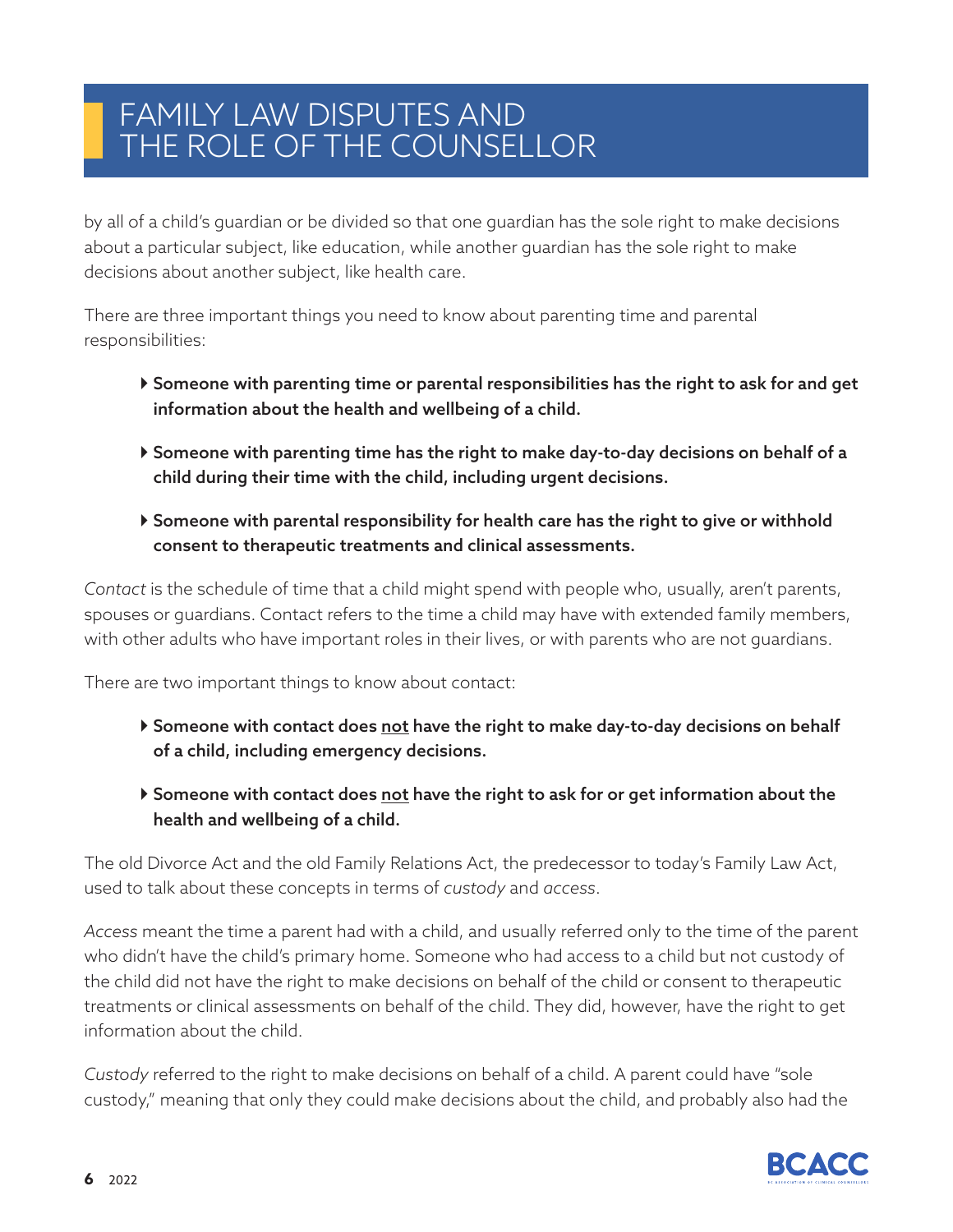child's primary home, or "joint custody," meaning that both parents had the right to make decisions about their child, including the right to consent to therapeutic treatments or clinical assessments.

Although these terms are no longer used, you will still see them in older agreements, arbitrators' awards and court orders.

### FAMILY LAW ASSESSMENTS AND REPORTS

The reports you may be asked to prepare will usually be commissioned to help resolve disagreements about how parenting time and parental responsibilities will be shared, and sometimes about whether and how much contact a person should have with a child.

You may be asked to prepare reports about these questions under section 211(1) of the Family Law Act. This part of the Family Law Act allows counsellors and other mental health professionals to be appointed to assess:

#### *a) the needs of a child in relation to the family law dispute;*

*b) the views of a child in relation to the dispute; and,*

#### *c) the ability and willingness of a party to the dispute to satisfy the needs of a child.*

(Reports that address all of these subjects are often called *section 211 reports*, after the section of the Family Law Act that authorizes them, *parenting assessments*, or, using the old terminology, *custody and access reports*.)

You may also be asked to prepare a report on the views of a child under section 37(2)(b) of the Family Law Act or section 16(3)(e) of the Divorce Act. These reports are usually much

#### **RECORDING RESOLUTIONS**

■ Agreements: Family law agreements are contracts that record the settlement of a family law dispute or a legal issue that could become a family law dispute. Agreements made after a relationship has ended are usually called separation agreements or sometimes parenting agreements, if parenting is all an agreement talks about.

■**Awards:** An award is the written decision of a family law arbitrator. *Consent awards* are awards that are made with the agreement of everyone involved in the arbitration.

■ **Orders:** Court orders are the oral or written decisions of a judge. *Interim orders* are shortterm decisions that are made after a lawsuit has started but before it has resolved. *Final orders* are decisions that are made after trial that conclusively address all of the issues in the lawsuit. *Consent orders* are interim and final orders that are made with the agreement of everyone involved in the lawsuit.

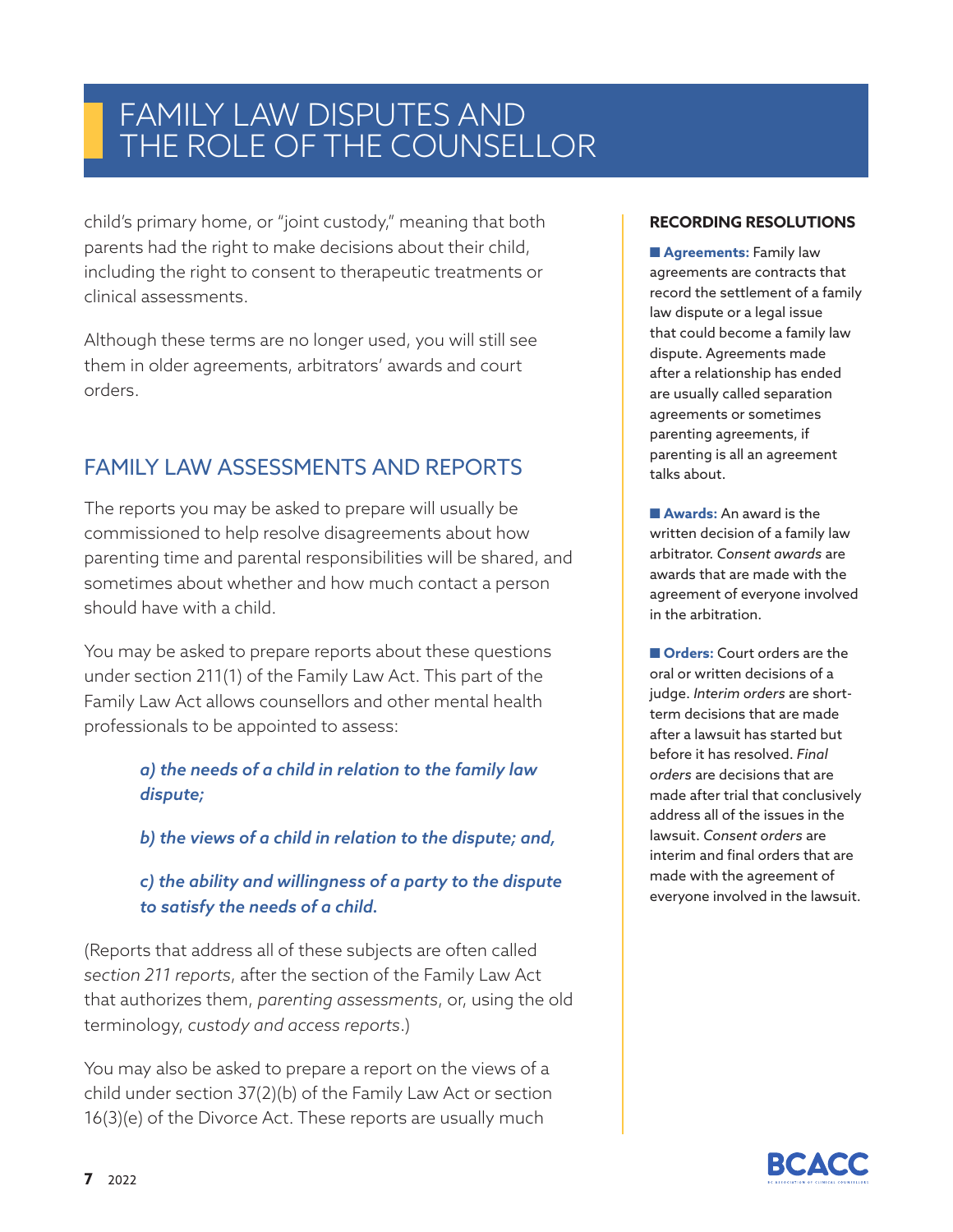narrower in scope than section 211 reports and may, depending on the kind of report you are asked to prepare, include no assessment at all.

(Reports on the preferences of a child are sometimes called *hear the child reports*, *voice of the child reports*, or *views of the child reports*. More on this later.)

### RESOLVING FAMILY LAW DISPUTES

Family law disputes are resolved either in a cooperative manner or a combative, adversarial manner. Cooperative dispute resolution processes include *negotiation*, *mediation* and *collaborative negotiation*. The adversarial processes are *arbitration* and *litigation*. Your reports may be used in any of these processes.

In *mediation*, the parents work with a neutral person, a *mediator,* who helps them communicate with each other, identifies underlying interests, and looks for opportunities to find compromise and, eventually, agreement. Your report will be used to help the mediator and the parents reach a settlement of parenting issues.

In *collaborative negotiation*, the parents hire specially-trained lawyers and agree to work with each other toward settlement in a coordinated and highly cooperative process. Clinical counsellors and psychologists may be recruited to work with the parents to help them address the emotional sequelae of separation and the dispute resolution process in a coaching role.

Counsellors may also be asked to present the interests of the children in the collaborative process, and to make recommendations about their parenting arrangements. In this capacity, you may be retained just to prepare a written report, or you may be asked to present your opinion and be involved in the ongoing process as a child specialist.

In *arbitration*, the parents hire a neutral person, an *arbitrator*, to make a decision resolving their dispute, after hearing their evidence and arguments, like a private judge. Your report will be presented to the arbitrator as an *expert report*, and you may be asked to give oral evidence about your assessment and your conclusions as an *expert witness*.

In *litigation*, the parents are involved in a lawsuit which they expect will be resolved at a trial, if they cannot resolve their dispute on their own first. Your report will be presented to the judge as an expert report, and you may be asked to provide oral evidence as an expert witness.

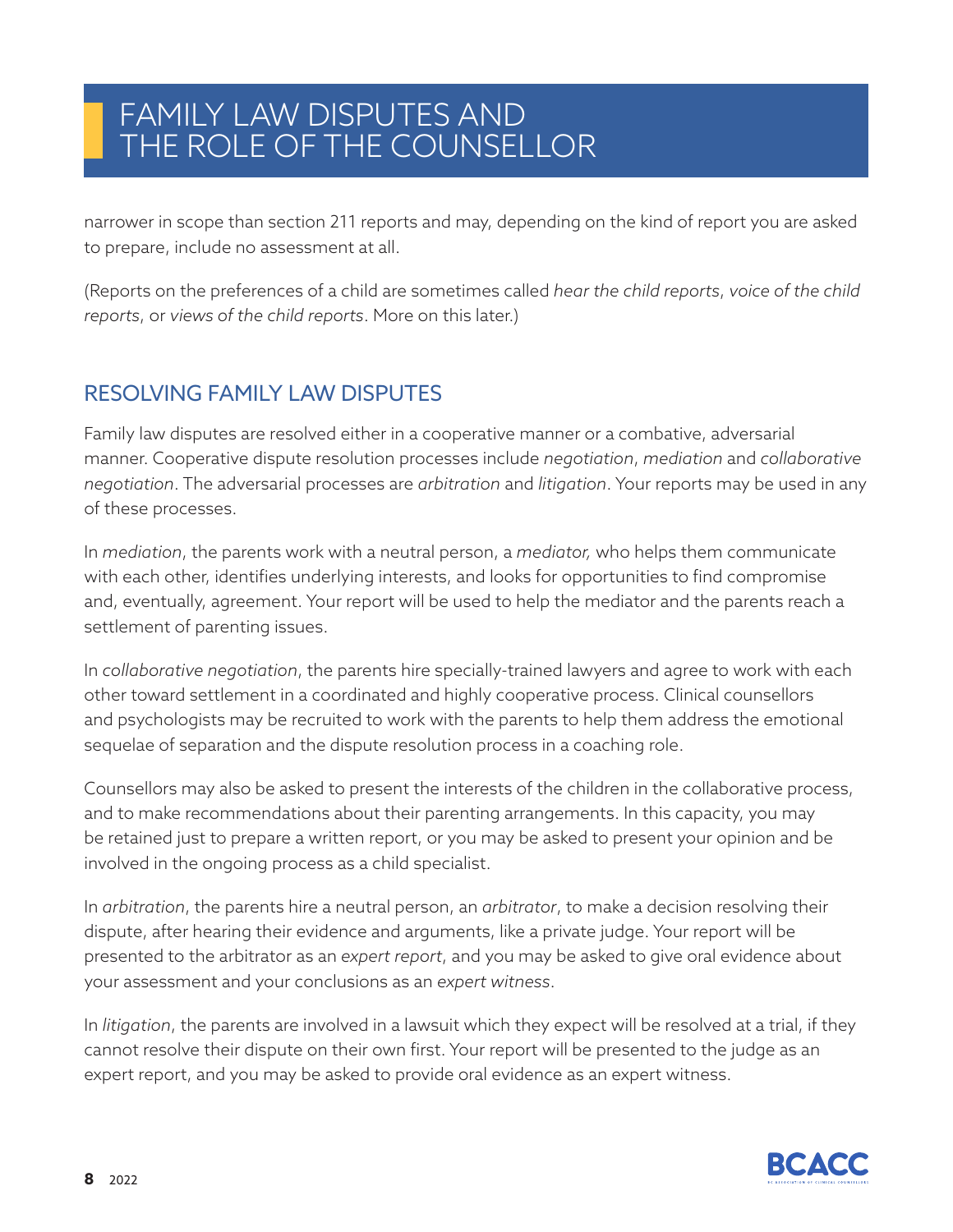#### EXPERT WITNESSES IN LITIGATION AND ARBITRATION

An *expert witness* is a person who has special knowledge or experience about a particular subject beyond the knowledge and experience the average person is expected to have. As an expert witness, you are exempt from the usual rule that prevents witnesses from giving evidence about their opinions. In fact, your expertise in matters concerning parenting after separation is the reason you were hired to prepare your report. The arbitrator or judge is *asking* for your opinion!

There are two trial courts in British Columbia, the Provincial Court and the Supreme Court. The Provincial Court can make orders under the provincial Family Law Act, while the Supreme Court can make orders under both the Family Law Act and the federal Divorce Act. Each court's process is governed by its own set of rules. The rules describe the role of expert witnesses, the mandatory requirements of expert reports, and the uses to which expert reports may be put.

There are no similar rules that govern arbitration processes. The arbitrator will decide if and how you give evidence beyond the opinions and recommendations you express in your report.

#### **THE COURTS OF BRITISH COLUMBIA**

**Provincial Court Supreme Court Court of Appeal**

#### **THE RULES OF COURT**

**Provincial Court (Family) Rules Supreme Court Family Rules Court of Appeal Rules**

#### **THE LEGISLATION ON PARENTING AFTER SEPARATION**

**Parenting time: Family Law Act, s. 42 Divorce Act, s. 16.2**

**Parental responsibilities: Family Law Act, s. 41 Divorce Act, s. 16.3**

**Contact: Family Law Act, s. 59 Divorce Act, s. 16.5**

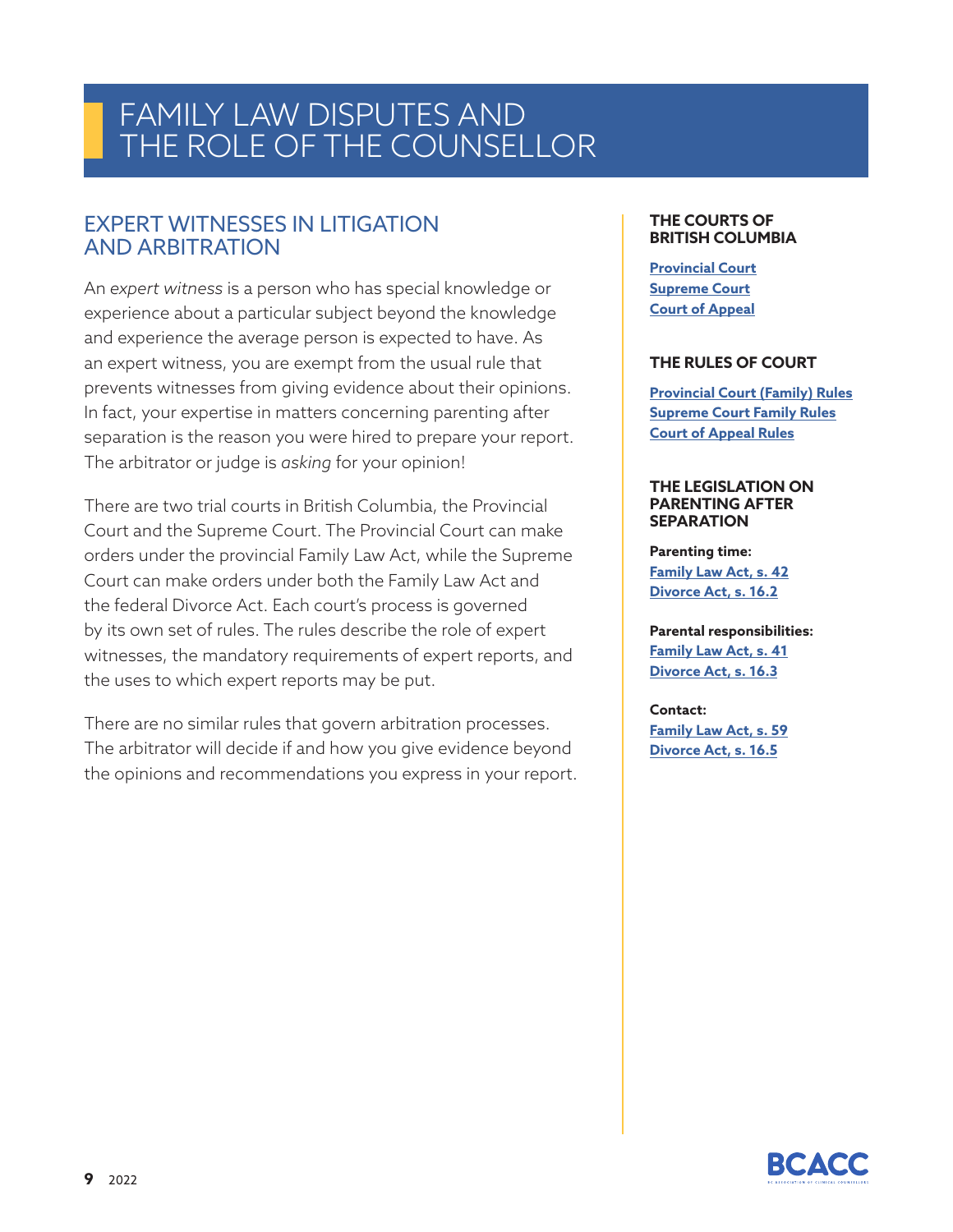#### HOW COUNSELLORS ARE APPOINTED TO PREPARE REPORTS

Reports about parenting after separation are common in British Columbia and will be recommended by lawyers, mediators, arbitrators and judges in many cases where there is a serious difference of opinion between parents about the parenting arrangements that are best for their children or the sort of contact their children should have with other people.

Lawyers on opposite sides of a file will often agree that a report is needed, and on the expert who should prepare it. In such cases, one of the lawyers will contact you in writing to retain your services. The letter, fax or email should be copied to the other lawyer, provide the names and contact information for the parents, and state the names and ages of the children. The letter should indicate the sort of report that is sought, identify any special instructions or questions that your report should address, and say when the lawyers would like to get your report.

Where the parents or lawyers do not agree, you will be appointed by an order of an arbitrator or a judge. (Note that the lawyers involved will usually not contact you to check on your availability in advance!) A copy of the order will be sent to you. The order should indicate the sort of report that is sought and state any special instructions or questions you are to address.

If you are not willing or able to complete the report, let the person or organization contacting you know as soon as possible. Even though an arbitrator or judge has made an order that you prepare a report, you are not obligated to accept the appointment if you don't want to or can't.

#### **"VOICE OF THE CHILD REPORTS" OR "HEAR THE CHILD REPORTS"?**

Reports that address only the views and preferences of a child are often called views of the child reports, hear the child reports, or voice of the child reports.

While some people draw a distinction between these different names, on the basis that some indicate an evaluative report while others indicate a non-evaluative report, there is no widely-shared understanding of this distinction in Canada.

It is safest to simply refer to these reports as either *evaluative views of the child reports* or *non-evaluative views of the child reports*.

#### **TRAINING OPPORTUNITY**

The **BC Hear the Child Society** offers training to legal and mental health professionals on interviewing children and preparing non-evaluative views of the child reports. Counsellors with this training may opt to be included in the society's child interviewer roster.

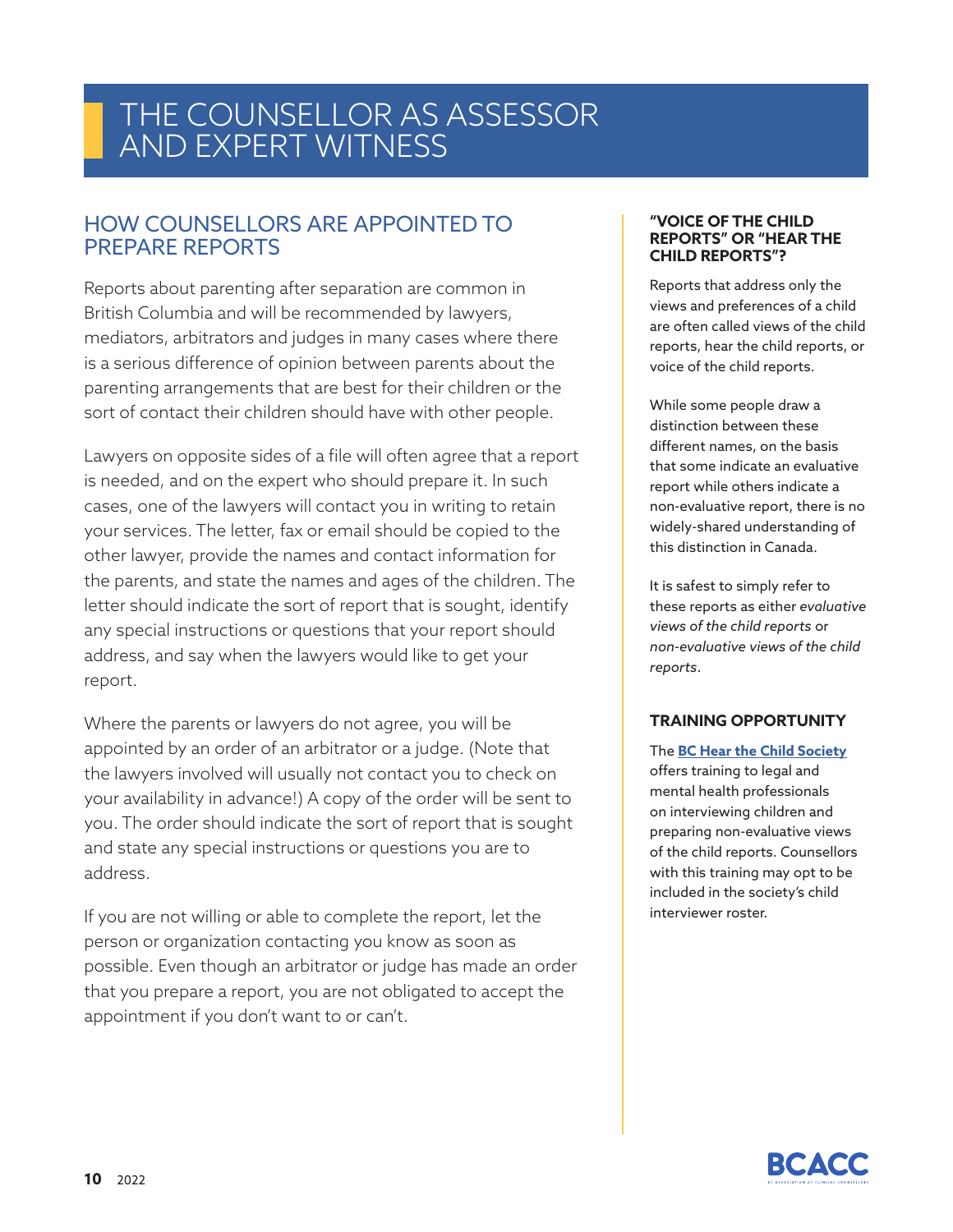#### TYPES OF EXPERT REPORT IN FAMILY LAW **DISPUTES**

Experts are often asked to prepare reports in family law disputes. Expert reports can address issues ranging from the value of a company, to a person's income for the purposes of calculating child support, to the parenting arrangements that are in the best interest of the children. Under section 211(1) of the Family Law Act, counsellors may be asked to prepare reports assessing one or more of these subjects:

#### *a) the needs of a child in relation to a family law dispute;*

*b) the views of a child in relation to a dispute; and,*

#### *c) the ability and willingness of a party to a dispute to satisfy the needs of a child.*

If the letter or order appointing you to prepare the report does not specifically state which subject you are to address, it is usually safe to assume that you are being asked to prepare a report addressing all three subjects. However, it is good practice to confirm your instructions as soon as possible.

It is critical that you have the training and the experience necessary to competently conduct your assessment and prepare the section 211 report flowing from your analysis before accepting an appointment.

You may also be asked to prepare a report on the views of a child. There are two types of report that are limited to addressing the views and preferences of a child, *evaluative reports* and *non-evaluative reports*. Non-evaluative reports are asked for under section 37(2)(b) of the Family Law Act or section 16(3)(e) of the Divorce Act, may be prepared by anyone with training in interviewing children – including lawyers! – and are limited to summarizing what the child has told the interviewer, without offering an assessment or opinion about

#### **PROGRESS REPORTS**

Counsellors may be asked to prepare reports for mediators, arbitrators and judges about the status of individuals, including children, involved an ongoing therapeutic relationship with the counsellor. These reports are most often sought where a child is resisting or refusing contact with a parent after separation and services aimed at repairing the parent-child relationship are being provided.

Reports of this nature are addressed by neither the Family Law Act nor the Divorce Act, and should be prepared according to the instructions provided by the person or organization requesting the report.

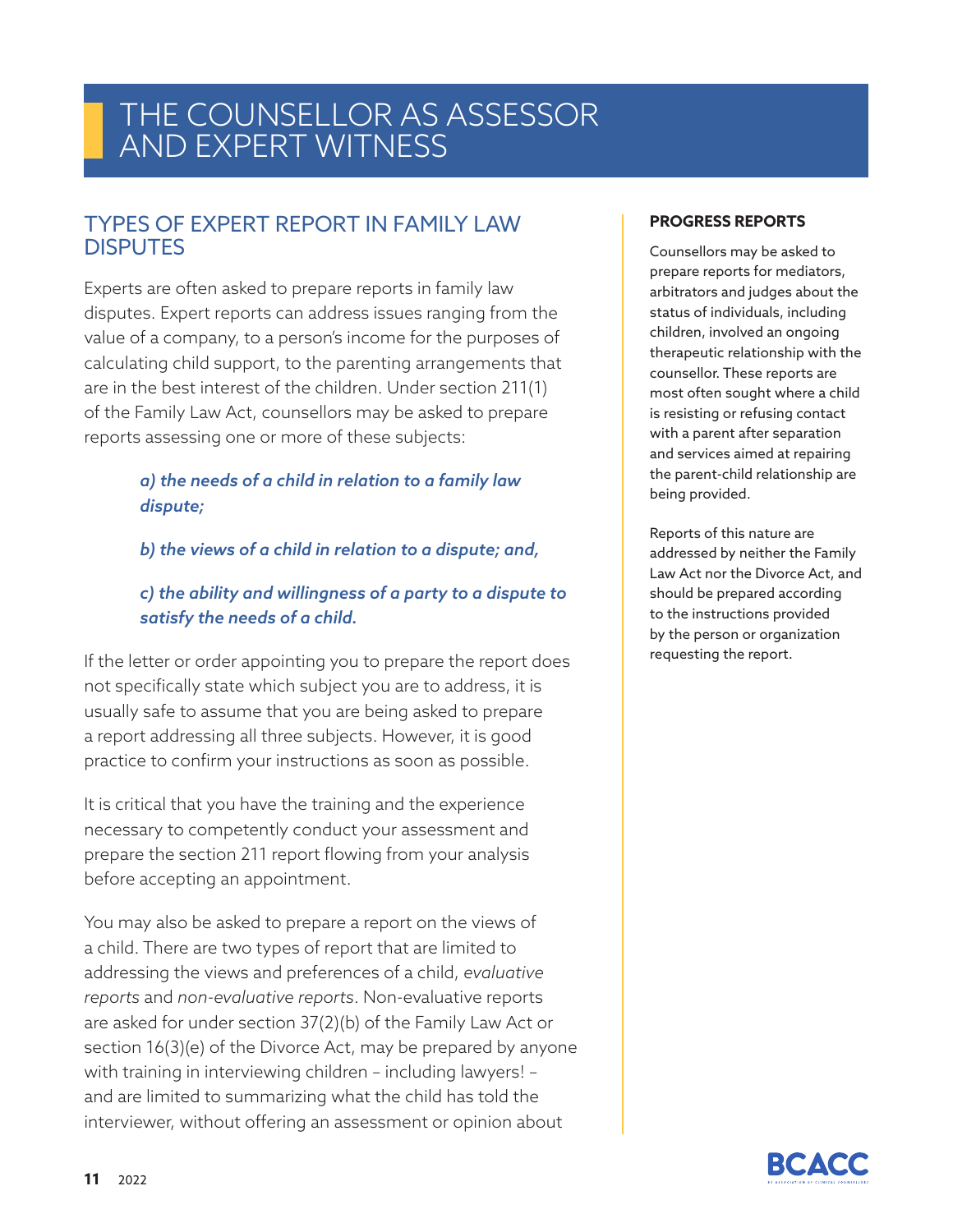the child's statements. Evaluative reports are requested under section 211(1)(b) of the Family Law Act and include your opinion of the child's views. If it is not clear what kind of report is sought, get clarification from the person or organization contacting you as soon as possible.

As with section 211 reports, it is critical that you have the training, and the experience necessary to competently prepare a views of the child report before accepting an appointment, whether the report you are being asked to prepare is evaluative or non-evaluative.

### *THE FAMILY LAW ACT, SECTION 211*

*211(1) A court may appoint a person to assess … one or more of the following:*

- *(a) the needs of a child in relation to a family law dispute;*
- *(b) the views of a child in relation to a family law dispute;*
- *(c) the ability and willingness of a party to a family law dispute to satisfy the needs of a child.*

 *(2) A person appointed under subsection (1)*

*(a) must be a … person approved by the court, and (b) unless each party consents, must not have had any previous connection with the parties. …*

 *(4) A person who carries out an assessment under this section must*

*(a) prepare a report respecting the results of the assessment, (b) unless the court orders otherwise, give a copy of the report to each party, and*

*(c) give a copy of the report to the court.*

 *(5) The court may allocate among the parties, or require one party alone to pay, the fees relating to an assessment under this section.*

#### **REQUIRED CONTENTS OF EXPERT REPORTS**

Under Rule 13-6(1) of the Supreme Court rules, an expert's report must state:

1) the expert's name, address and areas of expertise;

2) the expert's qualifications, employment and educational experience in their area of expertise;

3) the instructions given to the expert;

4) the nature of the opinion sought from the expert and the issues in the lawsuit to which the report relates;

5) the expert's opinion on those issues; and,

6) the reasons for the expert's opinion, including the facts on which the opinion is based, a description of any research the expert relied on, and a list of any documents the expert relied on.

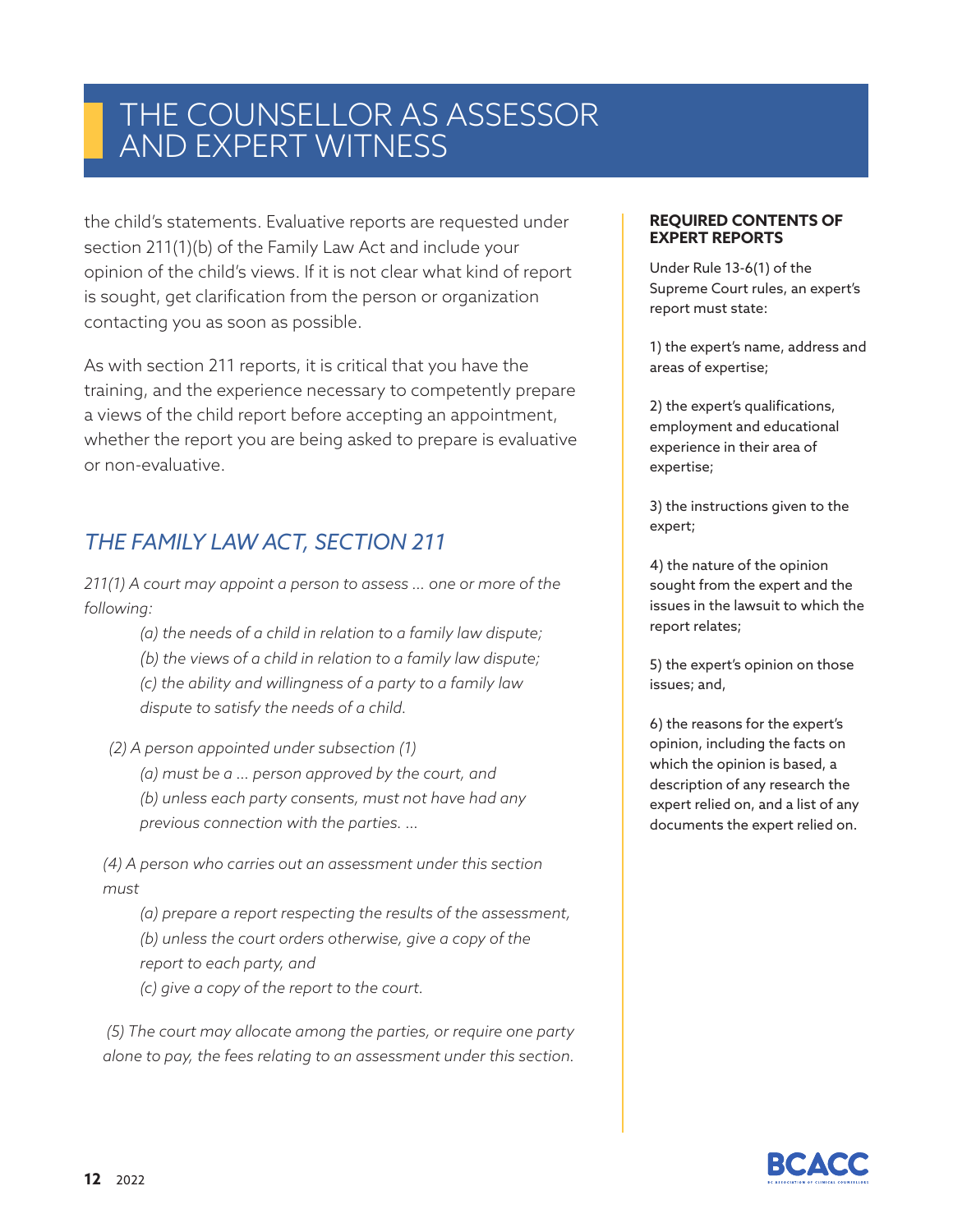### COUNSELLORS' REPORTS AND THE RULES OF COURT

The primary sections of the rules of court that describe the role of expert witnesses and the requirements of expert reports are Rules 13-1, 13-2 and 13-6 of the Supreme Court Family Rules and Rule 11 of the Provincial Court Family Rules.

Under these rules, mental health professionals who are appointed to prepare family law reports must provide an address at which they will receive communications from the parties or their lawyers, called an *address for service*. This is usually the address of the counsellor's workplace. Under the Supreme Court rules, counsellors also:

- have a duty to assist the court rather than be an advocate for a party; and,
- $\blacktriangleright$  must state in their report that they are aware of this duty, they have prepared their report according to this duty, and they will, if required to give oral evidence in court, give their evidence according to this duty.

Counsellors' duty to "assist the court" and "not be an advocate for any party" means that they must be unbiased in their assessments and analysis, and that they cannot unfairly favour one parent over the other when preparing their reports. Your primary obligation is to give an honest, neutral and independent expert opinion to the court.

The same approach should be taken when preparing reports for the Provincial Court.

### *SUPREME COURT FAMILY RULES*

13-1 (1) If, under section 211 of the Family Law Act, the court appoints a person to conduct an assessment, that *person must*

*(a) include in the report required under section 211(4) of that Act an address for service at which a notice under subrule (2) may be served, and*

*(b) unless the court otherwise orders, file a copy of the report and serve a filed copy of the report on all parties at least 42 days before the scheduled trial date.*

 *(2) A party who wishes to cross-examine at trial the person who prepared a report referred to in subrule (1) must, at least 28 days before the scheduled trial date, serve on the person and all parties, by ordinary service, a notice in Form F43.*

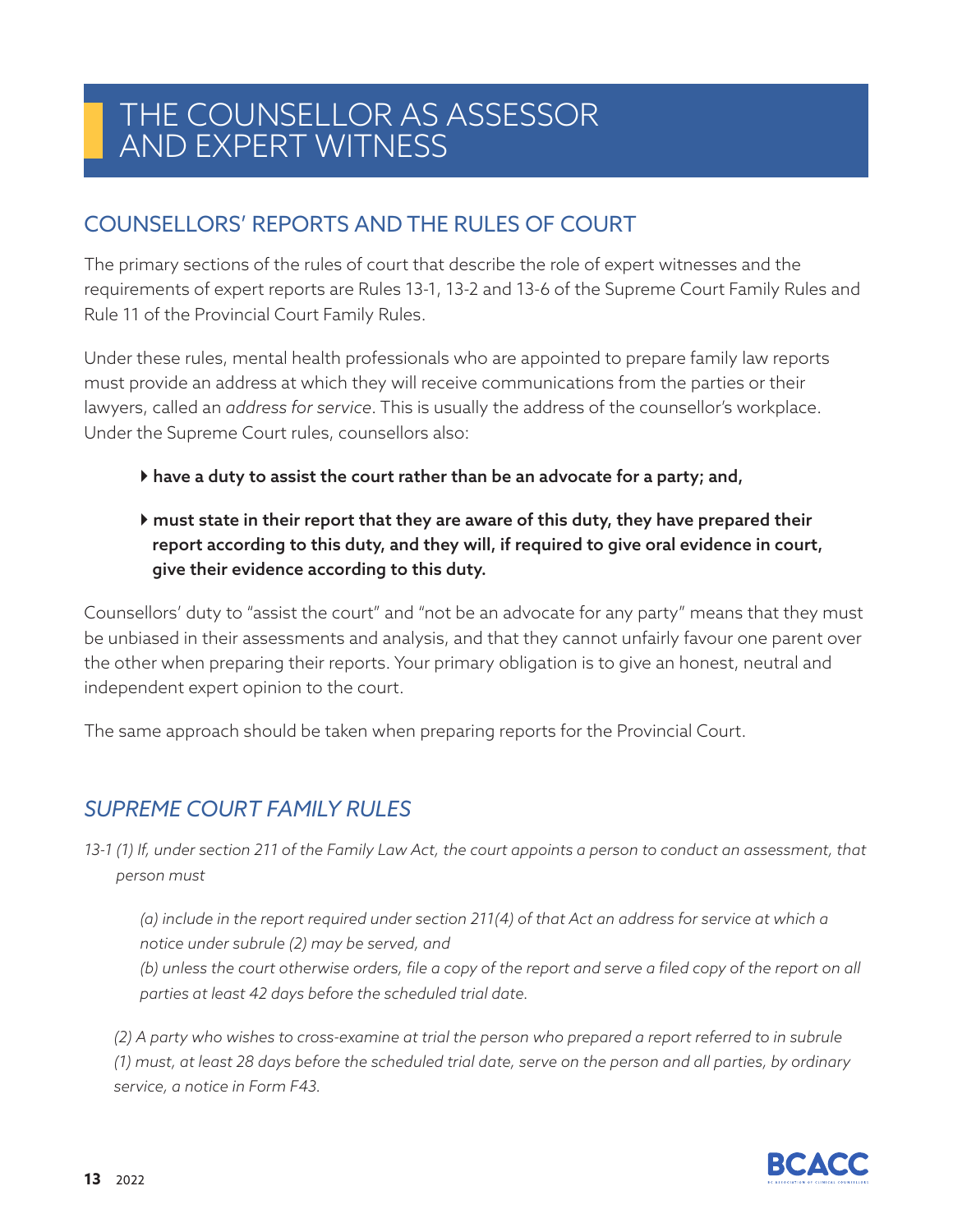13-2 (1) In giving an opinion to the court, an expert appointed under this Part by one or more parties or by the *court has a duty to assist the court and is not to be an advocate for any party.*

 *(2) If an expert is appointed under this Part by one or more parties or by the court, the expert must, in any report he or she prepares under this Part, certify that he or she*

- *(a) is aware of the duty referred to in subrule (1),*
- *(b) has made the report in conformity with that duty, and*
- *(c) will, if called on to give oral or written testimony, give that testimony in conformity with that duty.*

### *PROVINCIAL COURT FAMILY RULES*

*11 (1.1) If, under section 211 of the Family Law Act, the court appoints a person to conduct an assessment, that person must*

*a) include in the report required under section 211(4) of that Act an address for service, and b) unless the court otherwise orders, file a copy of the report and give a filed copy of the report to all parties at least 30 days before the scheduled trial date.*

 *(1.2) A party who wishes to contest any of the facts or opinions contained in a report referred to in subrule (2) must cross examine at trial the person who prepared the report.*

 *(2) If a party wishes to call as a witness at trial the person who prepared a report ordered by a judge under section 211 of the Family Law Act,* 

*a) the party who wishes to call the witness must …* 

*ii*) apply by notice of motion to a judge under rule 12 at least 14 days before the trial *date for permission to do so, and*

*b) the judge hearing the application may make any order or give any direction that the judge considers appropriate in the circumstances.*

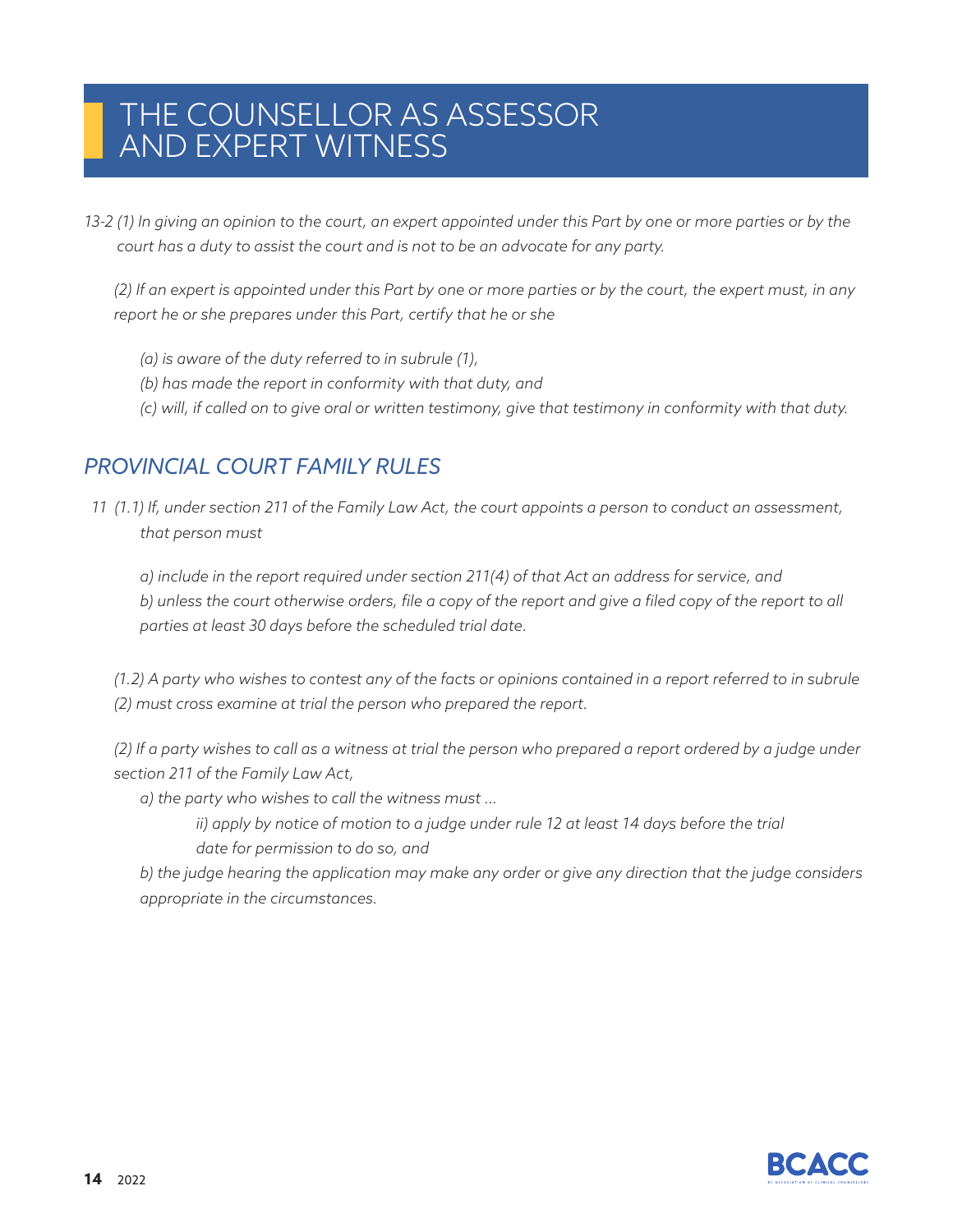### COUNSELLORS' REPORTS IN ARBITRATIONS

The Supreme Court rules and the Provincial Court rules govern every aspect of how lawsuits are managed. There are no similar rules governing the management of family law disputes being resolved through arbitration. Instead, the parties and their arbitrator develop their own approach to the arbitration process, including the approach they will take to expert witnesses and expert reports.

Unless you receive instructions to the contrary, it is good practice to prepare your reports following the requirements of the Supreme Court Family Rules, for the same reasons that you would do so when preparing reports for use in the Provincial Court.

### THE COUNSELLOR AS ASSESSOR

In a 2018 decision of the British Columbia Supreme Court called **T.E.A. v R.L.H.C.**, the judge described mental health professionals preparing reports under section 211 of the Family Law Act as "the eyes and ears of the court." This is an important role for a number of reasons.

First, very few lawyers, mediators, arbitrators or judges have any background in psychology or clinical practice, and even if they do have such a background, the rules of evidence limit how they can use the knowledge they've gained. Second, arbitrators and judges rarely meet the children who are at the centre of a family law dispute and never have the opportunity to observe the family outside the awkward and artificial setting of the hearing room. Third, disputes about parenting time, parental responsibilities and contact are often fractious and intensely emotional, diminishing the usefulness of the evidence the parents provide while enhancing the value and importance of an independent perspective. This is how the judge put it in an older Supreme Court case, Goudie v. Goudie, [1993] BCJ No. 1049, which isn't available online:

"In family law cases generally, and in custody and access cases in particular, the issues are often obscured by the emotional overtones of such proceedings. In such circumstances, the court's power to order an investigation by an independent person with specialized training is an invaluable tool."

In **L.C.T. v R.K.**, a 2015 decision of the Supreme Court, the judge described mental health professionals preparing these reports as using "their education, experience and expertise to conduct the assessments with an eye to the objective of assisting the courts in determining what is in the children's best interests." This is the job you are taking when you agree to prepare a report.

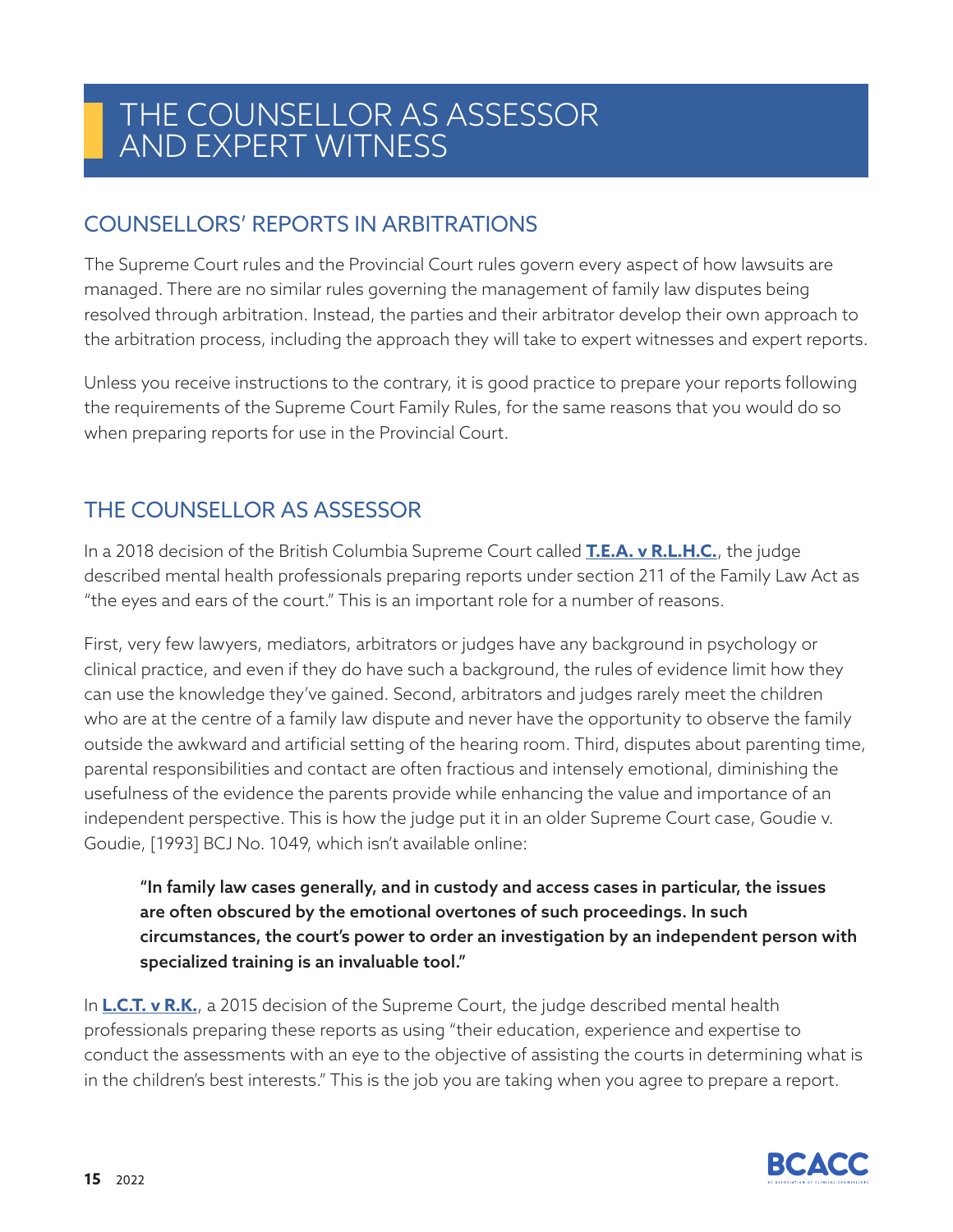### THE BEST INTERESTS OF THE CHILD

The central issue in reports on children's parenting arrangements is their best interests. Section 37(1) of the Family Law Act and section 16(1) of the Divorce Act say that the best interests of the child is the *only* consideration parents and judges can take into account when making decisions about children.

The Family Law Act says that "all of the child's needs and circumstances must be considered" when determining what is in the best interests of a child, and provides a long list of some of the specific factors that may be important when considering a child's needs and circumstances at section 37(2). It's important that you read and understand these factors.

The Divorce Act takes almost exactly the same approach and provides a similarly long list of factors at section 16(3). It's important that you read and understand these factors as well. Under section 16(2), however, the factors listed in section 16(3) are to be assessed in light of three primary considerations, "the child's physical, emotional and psychological safety, security and wellbeing."

The best-interests factors identified by the Family Law Act and the Divorce Act include:

- a) the child's health and emotional wellbeing;
- b) the views and preferences of the child;

c) the nature and strength of the child's relationships with the important people in the child's life;

d) the history of the child's care, and the parents' plans for the child's care;

e) the child's need for stability;

#### **CONSIDERATIONS**

Factors in assessing the best interests of a child:

**Family Law Act, s. 37(2)**

**Divorce Act, s. 16(3)**

Factors in assessing the impact of family violence on the best interests of a child: **Family Law Act, s. 38**

**Divorce Act, s. 16(4)**

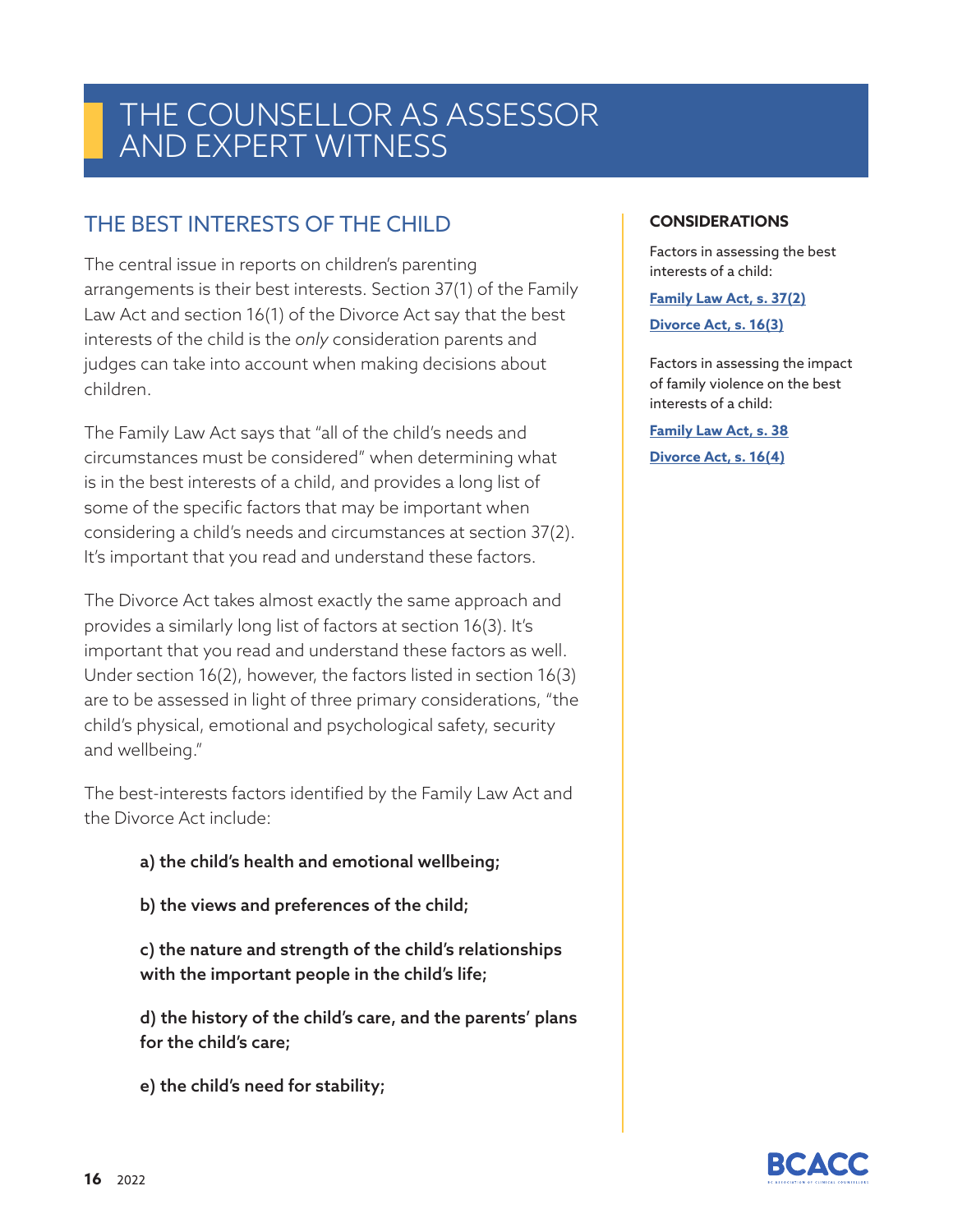#### f) the ability of each parent to meet the child's needs;

g) the willingness of each parent to encourage the child's relationship with the other parent; and,

#### h) the impact of family violence.

(Both statutes provide additional factors to consider when assessing the impact of family violence on the best interests of a child. These are listed at section 38 of the Family Law Act and section 16(4) of the Divorce Act. It's important to read and understand these factors too.)

These considerations are also relevant when family law disputes are being resolved out of court. Although arbitrators are not usually obliged to apply the Divorce Act and the Family Law Act in reaching their decisions the way judges are, section 19.10(6) of the Family Law Act says that an arbitrator making a decision about parenting time, parental responsibilities or contact must consider only the best interests of the child, as set out in section 37 of the act.

### THE COUNSELLOR AS EXPERT WITNESS

Your report will often speak for itself. However, Rule 13-1 of the Supreme Court Family Rules and Rule 11 of the Provincial Court Family Rules allow lawyers and the parties to demand that you attend court to give oral evidence at trial. (A party to an arbitration can likewise ask the arbitrator for an order that you be required to attend the hearing.) The person requiring your attendance will send a notice to you at the address for service you provided. The notice will:

a) give the address of the courthouse or hearing room;

b) state the date and time you are required to be there; and,

c) tell you whether there is anything you must bring with you, such as a document you mention in your report, your notes, or your file.

If you are required to attend a hearing or trial, each party, or the lawyers for each party, will be entitled to cross-examine you. You will be asked to promise or swear that you will tell the truth, and

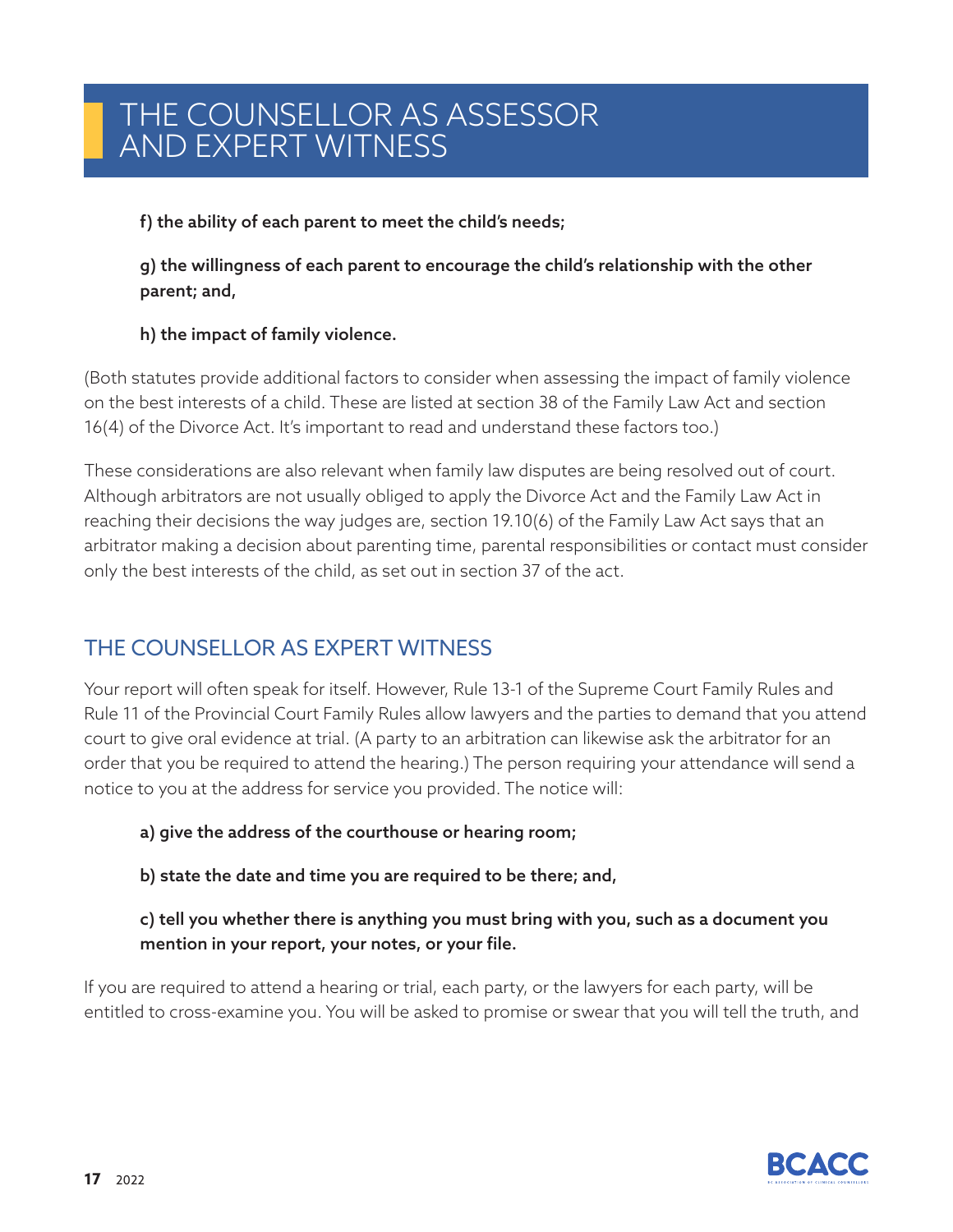each party will then be able to ask you questions about your report, your methodology and your conclusions. The questions you might be asked could cover anything from your understanding of your instructions, to the steps you took to gather information and the facts you relied on in conducting your assessment, to the theoretical framework of your analysis.

Being cross-examined, especially by the party who is the least pleased with your conclusions, can be unpleasant. This is something you may want to consider before accepting an appointment to prepare a section 211 report or an evaluative views of the child report. The parties are entitled to challenge the sufficiency of your education and experience, your approach, your analysis and your opinion. While you should also expect the arbitrator or judge to ask you some pointed questions from time to time, you can also count on them to rein in a party or a lawyer who is going too far.

It is important to review your notes, organize your file and reread your report before you give your evidence. Careful preparation will be your best defense against a difficult cross-examination.

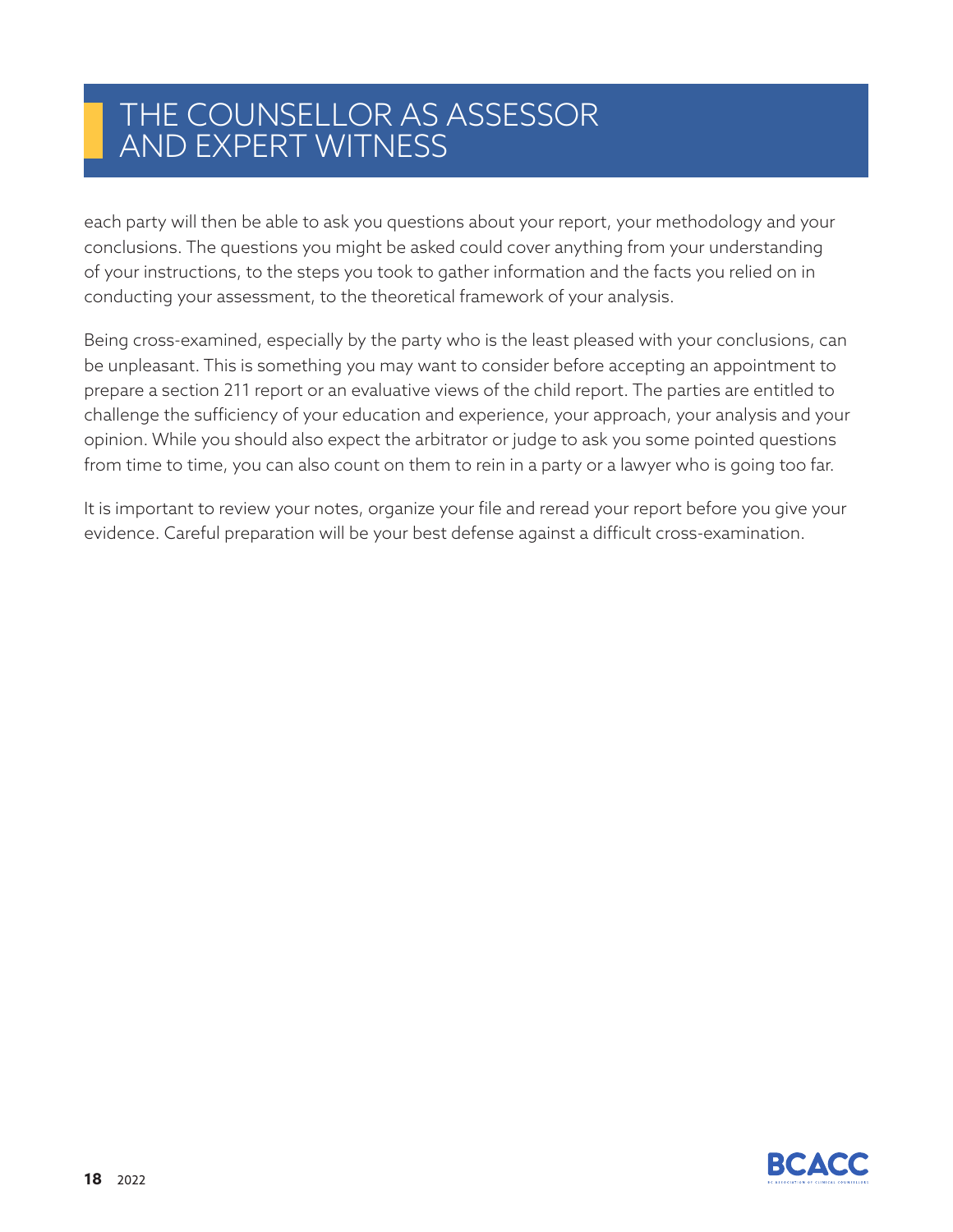### PARENTING TIME

Parenting time is the schedule of the children's time between, usually, their parents. (Under the Divorce Act, parenting time is the schedule of the children's time between *married spouses*. Under the Family Law Act, parenting time is the schedule of the children's time between their *guardians*.) Parenting time also gives parents the right to make day-to-day decisions on behalf of a child, including emergency decisions, when the child is with them.

There are no presumptions under the law that parenting time should be shared in any particular way, including equally, or that a child should spend most of their time with a particular parent because of the age of the child, the gender of the child or the gender of the parent.

Assessments considering the optimal distribution of the children's time between parents must be based on the best interests of the child and take into account the factors set out at sections 37 and 38 of the Family Law Act or at section 16 of the Divorce Act.

### PARENTAL RESPONSIBILITIES

Parental responsibilities are the responsibilities that people, usually parents, have for making decisions on behalf of children. (Under the Divorce Act, *married spouses* have "decision-making responsibility." Under the Family Law Act, *guardians* have "parental responsibilities.") A number of specific parental responsibilities are listed at section 41 of the Family Law Act. These include:

a) making decisions about where the child will live, and the people with whom the child will live and associate;

b) making decisions about the child's education and participation in activities;

c) making decisions about the child's cultural, linguistic and religious upbringing and heritage, including, if the child is Indigenous, the child's Indigenous identity;

d) giving, refusing or withdrawing consent to medical and other health-related treatment;

e) giving, refusing or withdrawing consent for the child; and,

f) exercising any other responsibilities reasonably necessary to nurture the child's development.

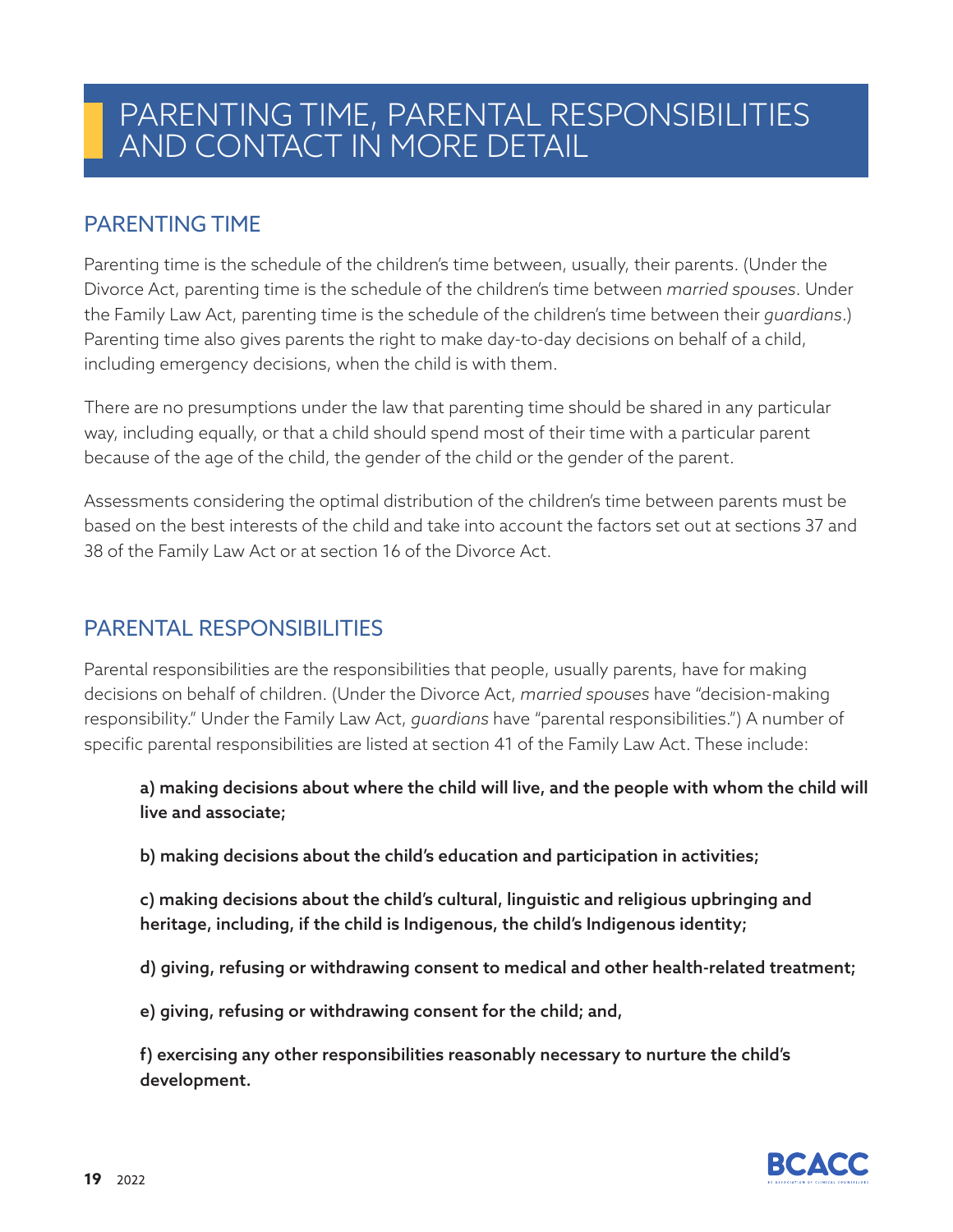It's important that you read section 41 and understand these different responsibilities.

The Divorce Act does not list the specific sort of decisions that are included in decision-making responsibility in any detail. The responsibilities described in the Family Law Act can be used instead.

Although there are no presumptions under the law that parental responsibilities should be shared or allocated in any particular way, including equally, parental responsibilities can be shared or allocated so that:

a) each of a child's parents exercise all parental responsibilities, in which case they must all agree about how a decision will be made;

b) the child's parents exercise one or more specific parental responsibilities together, in which case they must all agree about how those specific decisions will be made; or,

c) one parent is solely responsible for exercising one or more parental responsibilities, in which case the parent may make those decisions without consulting the other parent.

However, if there is no agreement, arbitrator's award or court order in place saying how parental responsibilities will be shared or allocated, section 40 of the Family Law Act says that each guardian exercises all parental responsibilities in respect of a child, and must do so in consultation with the child's other guardians.

### **CONTACT**

Contact is the schedule of the time a child may have with people who, usually, aren't parents under an agreement or an order. (Under the Divorce Act, people who *are not married spouses* may have contact with a child. Under the Family Law Act, people who *are not guardians*, including parents who are not guardians, may have contact with a child.) Someone with contact does not have the right to make day-to-day decisions on behalf of a child or the right to ask for or receive information about the child.

There are no presumptions under the law that someone who is not a parent should have contact with a child, nor about the schedule of time that someone with contact should have with the child.

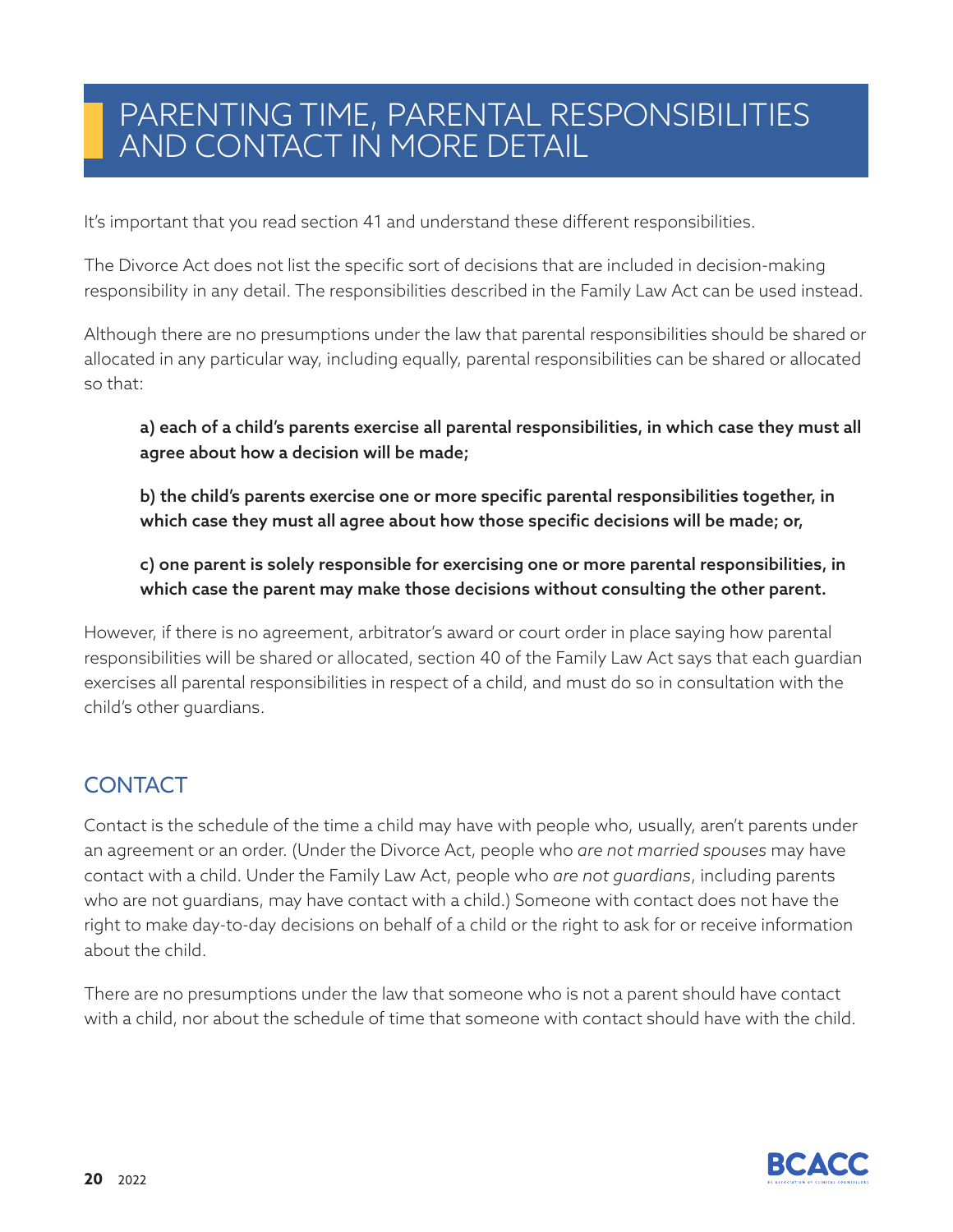### SUPERVISED AND CONDITIONAL PARENTING TIME AND CONTACT

Under section 218 of the Family Law Act and sections 16.1(5) and 16.5(6) of the Divorce Act, a person's parenting time or contact with a child may be subject to whatever terms and restrictions are in the best interests of the child. The most common terms and restrictions are requirements that a person's parenting time or contact be *supervised* or that a person's parenting time or contact be *conditional* upon the person doing or not doing certain things.

A person's time with a child may be *supervised* by another adult if the person poses a risk to the child, perhaps because there is a history of family violence or a history of substance abuse, the child is reluctant to be alone with the individual, or the person has a difficult or antagonistic relationship with the child. Potential supervisors include grandparents, other members of the child's extended family, a parent's new partner or other responsible adults.

Professional supervision services are often available in larger urban centres. The individuals who provide these services typically have a background in social work, early childhood education, or even policing, and are usually able to provide reports if such are necessary. Be aware that these services come at a cost.

Any adult may supervise a person's time with a child, although it is usually preferable that the adult have a preexisting relationship with the child or be a professional supervisor.

A person's time with a child may be *conditional* where the person poses a risk to the child because of specific behaviours, such as a propensity for reckless driving, a history of substance abuse, or a history of associating with people to whom the child should not be exposed. The person's time with the child might therefore be conditional upon the person *doing* something, like driving at the speed limit, wearing a seatbelt, or taking certain medication, or upon the person *not doing* something, like not using illicit drugs before and during the person's time with the child, not taking the child to a particular place, or not smoking around the child.

### COUNSELLORS' RECOMMENDATIONS

The recommendations you make for the distribution of parenting time, parental responsibilities or contact with a child should be concrete, clear, and capable of being carried out. They should address, and exhaust, all of the issues on which you have been asked to provide an opinion.

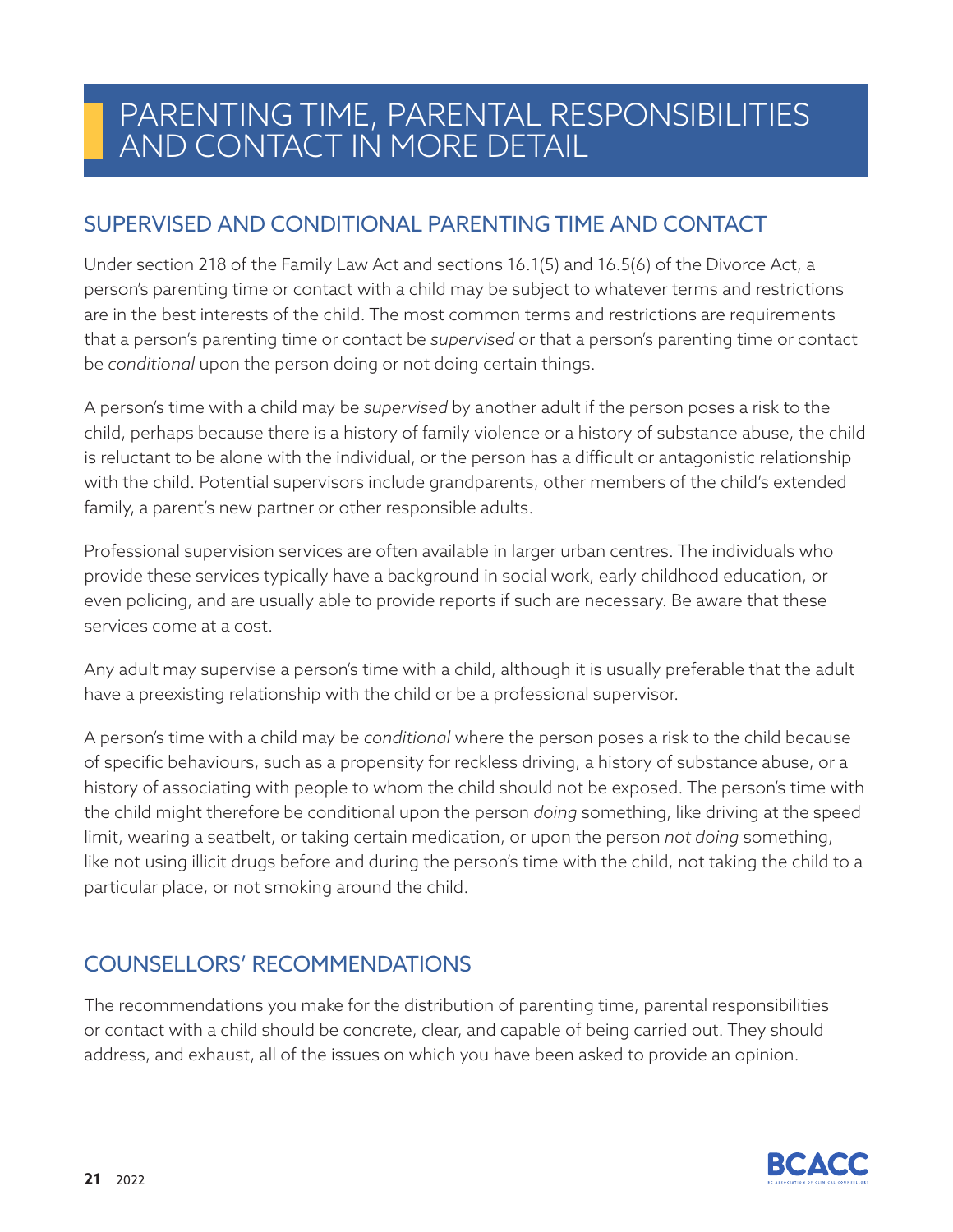While recommendations about parenting time and contact should be reasonably specific, remember that your job is to provide an opinion and state the recommendations for the children's parenting arrangements that logically flow from your opinion. Make recommendations as you think best for the children's day-to-day schedule and the allocation of time during religious holidays, school holidays, statutory holidays, Mothers' Day, Fathers' Day, birthdays and the like, but bear in mind that the specific details of the children's schedule will be settled by the parents, or by the arbitrator or the judge tasked with applying your opinion and recommendations.

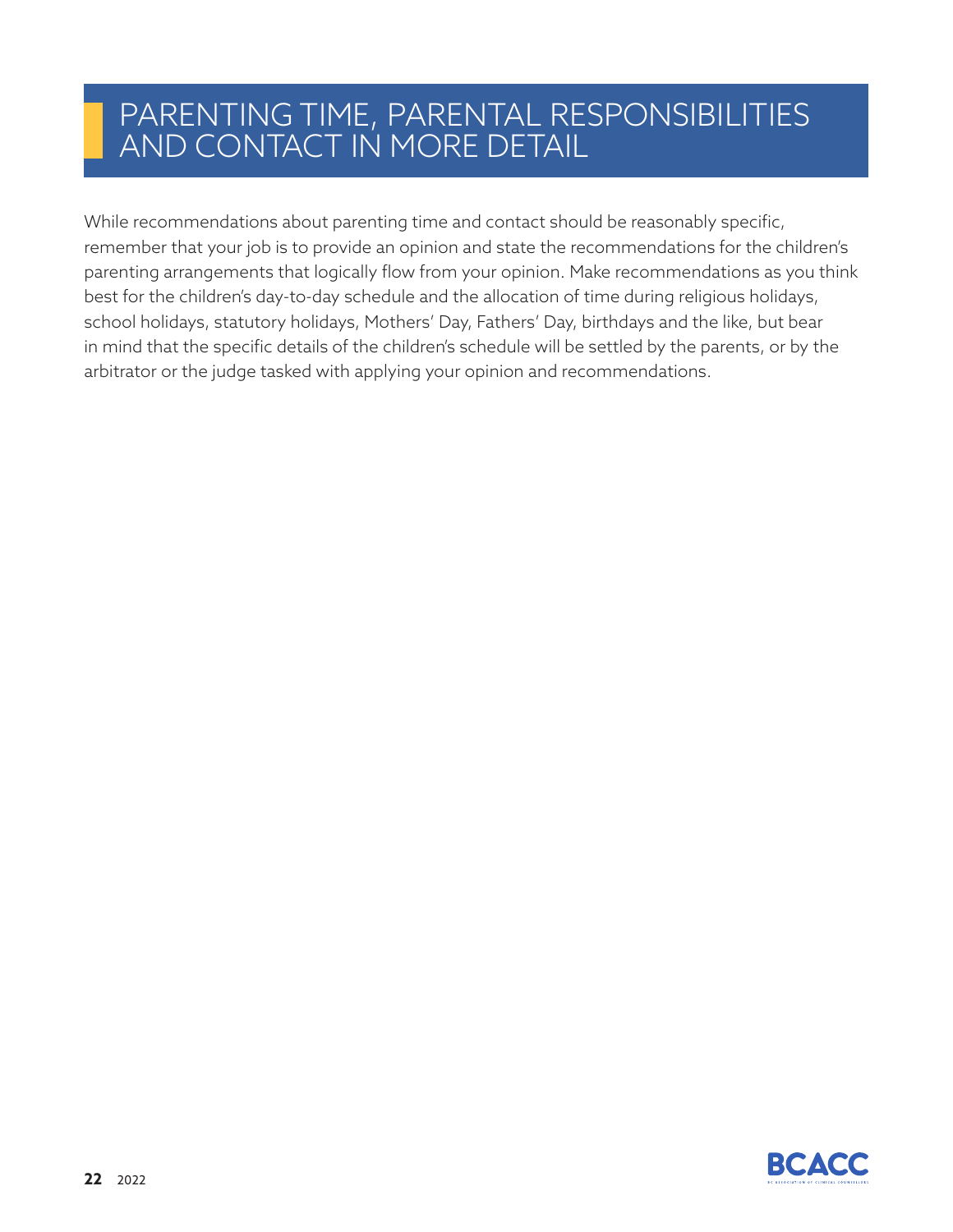### CONDUCTING ASSESSMENTS AND PREPARING REPORTS

### THE IMPORTANCE OF FAMILY LAW REPORTS

Family law reports often play a vital role in the resolution of family law disputes. A well-prepared section 211 report or evaluative views of the child report may help break an impasse in negotiation by providing the parties with the last piece of information needed to reach agreement. The recommendations made in an assessment may also be the critical factor that helps an arbitrator or judge, faced with otherwise contradictory or equivocal evidence, make a difficult decision. As the noted forensic psychologists Philip Stahl and Robert Simon observe in their book *Forensic Psychology Consultation in Child Custody Litigation*:

> "When [mental health professionals] are called upon to advise the court with regard to the best interests of children, these professionals carry a great deal of responsibility, influence, and, yes, power. It is not a trivial thing to weigh in on the lives of someone else's children. When the court issues orders with regard to matters of child sharing, parenting, decision making, and so forth, these orders have a lifelong impact on the lives of children."

Clinical counsellors appointed to prepare assessments in family law disputes are appointed for their objectivity and their expertise. They are expected to provide a measured, dispassionate and well-reasoned opinion to assist parents, mediators, arbitrators and judges in better understanding the needs of the children and in making sound decisions about children's parenting and care.

### COUNSELLORS' ETHICAL OBLIGATIONS

Counsellors must act in a balanced, fair and impartial fashion, in keeping with counsellors' ethical and legal duties, when preparing a family law report or any other expert report. When

#### **DUAL RELATIONSHIPS**

Judges may make orders allowing a counsellor to maintain a dual relationship – serving the same person or people simultaneously as both assessor and therapist – despite the counsellor's ethical obligations and the Association's policies against such relationships.

Orders like these are usually made for pragmatic reasons, perhaps because the counsellor has an established relationship with a party or a child, and a preexisting understanding of the family and its dynamics, perhaps because the parties have a special affinity for the counsellor, or perhaps because the parties and the counsellor are located in a smaller community without many alternate assessors or therapists.

An order allowing you to maintain a dual relationship will usually provide a reasonably good response to any complaints and a reasonably good defence to any negligence lawsuits, however your obligation to avoid such relationships exists for a reason. Your previous work as a therapist can bias your assessment and undermine both your objectivity and your credibility. Your work as an assessor can similarly interfere with the efficacy of the services you provide as therapist.

If you are not willing or able to complete a report, even with the authorization of the court,

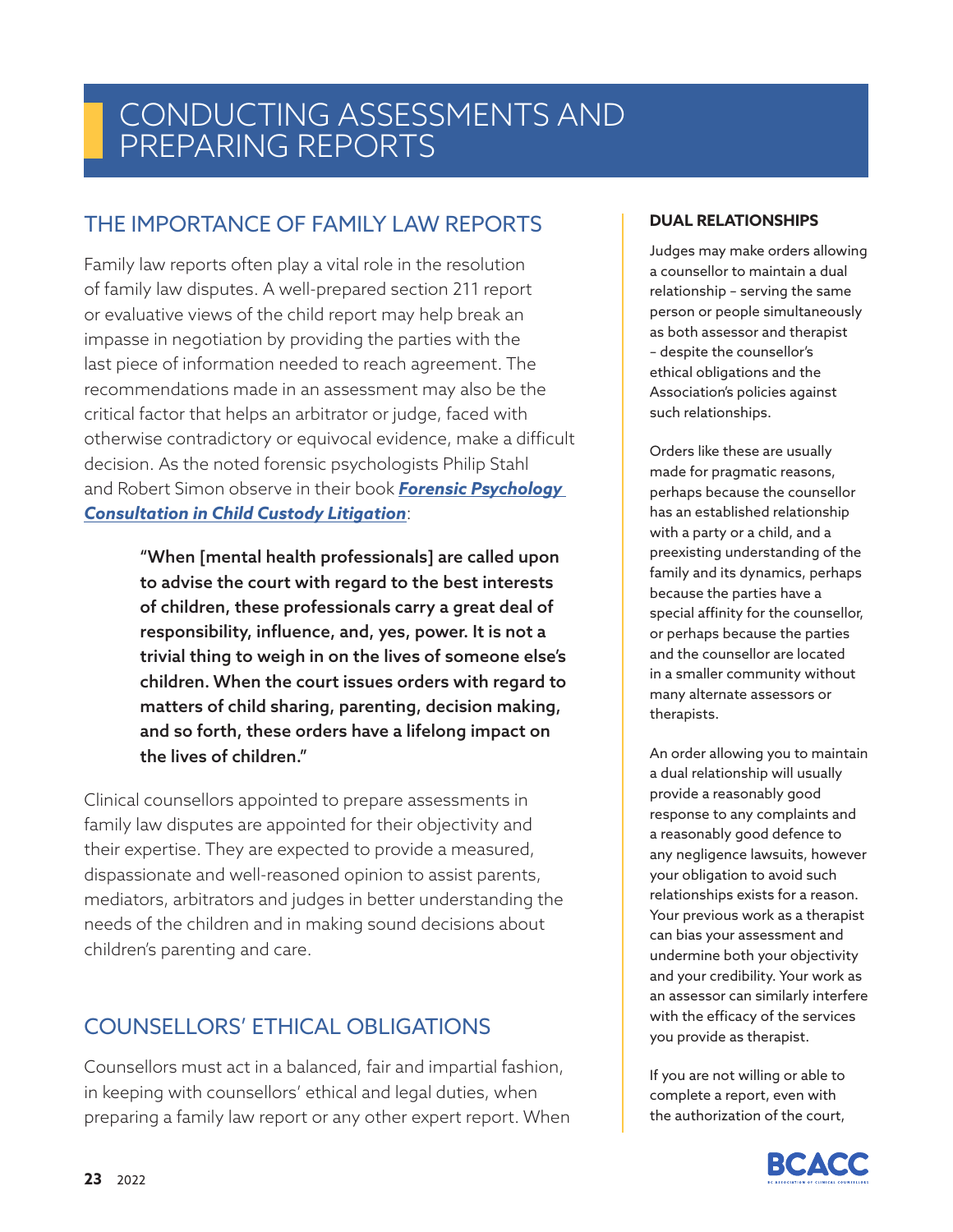# CONDUCTING ASSESSMENTS AND PREPARING REPORTS

preparing a section 211 report or an evaluative views of the child report, you must:

#### a) exercise your best clinical judgment; and,

#### b) employ your clinical assessment and critical reasoning skills in a creative but balanced fashion.

If you recognize that your professional objectivity and impartiality has become compromised at any point in your retainer, you should withdraw from the assessment process and so advise the parties, their lawyers or the appointing arbitrator or judge.

Because counsellors provide a wide range of counselling and therapeutic services to parents and their children, before, during and after the breakdown of a family relationship, it is important to avoid dual relationships. This important principle is discussed in more detail at section 4.4 of the Association's **standards of practice for clinical counselling reports**.

While acting as an assessor, a counsellor should avoid multiple roles, such as simultaneously acting as a therapist, a consultant, a mediator, an arbitrator or an advisor to the members of the same family. When acting as an assessor, you must clearly differentiate between these different professional roles to avoid role confusion. You should make every effort to ensure that your role as an assessor is fully understood by those involved.

In general, a counsellor who has been hired to prepare a family law report must not provide any counselling, therapeutic or similar services to the child or family members who are the subject of the report while conducting the assessment or preparing the report unless:

> a) the appointing arbitrator or judge makes an order allowing the counsellor to provide those services; or,

let the person or organization contacting you know as soon as possible. Even though an arbitrator or judge has made an order that you prepare a report, you are not obligated to accept the appointment if you don't want to or can't.

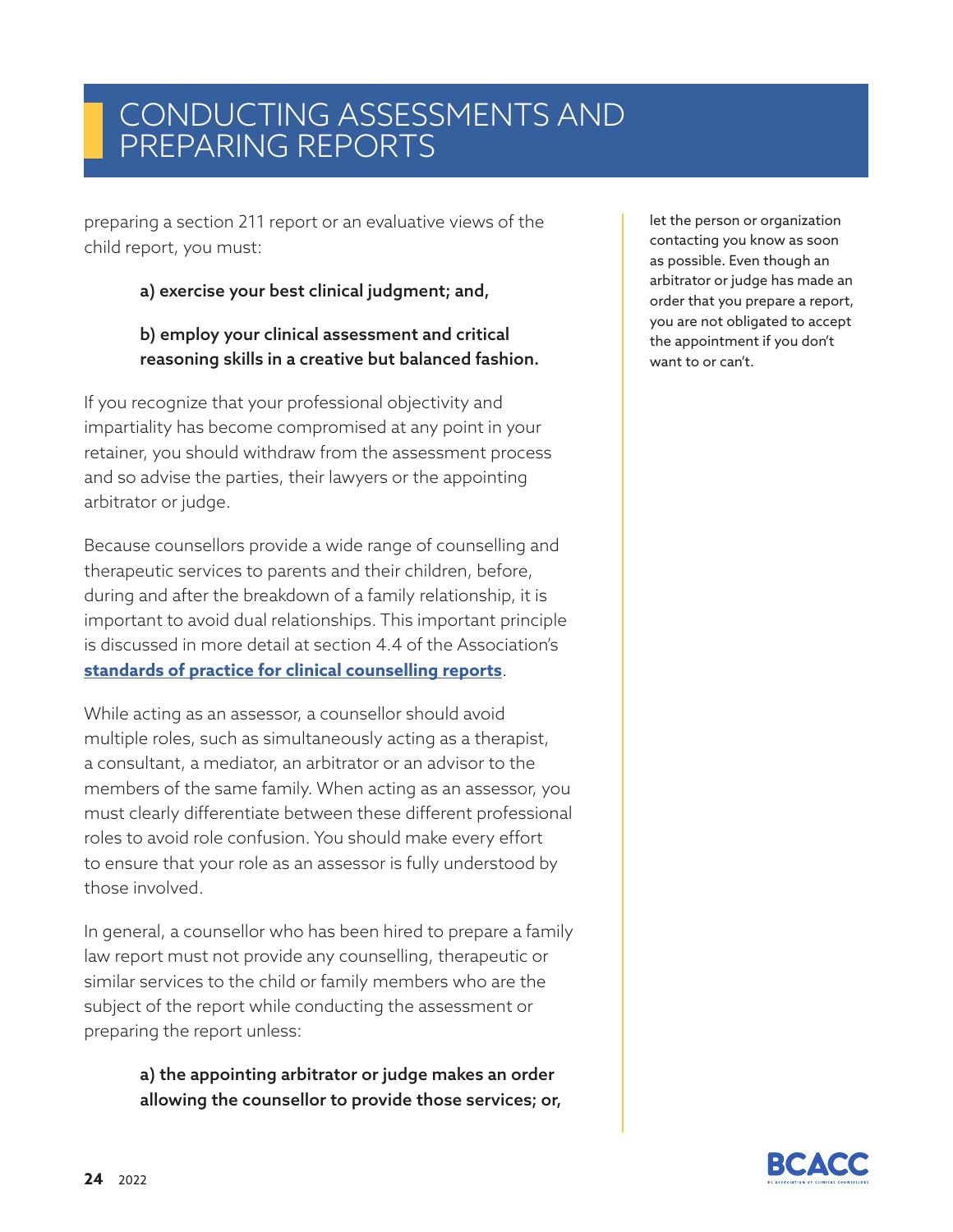# CONDUCTING ASSESSMENTS AND PREPARING REPORTS

#### b) the parents give their informed consent to the counsellor providing those services.

Likewise, a counsellor who is providing counselling, therapeutic or similar services to a child or family must not prepare a report, or make any recommendations about parenting, while providing those services unless:

> a) the appointing arbitrator or judge makes an order requiring the counsellor to continue providing those services while preparing their report; or,

b) the parents give their informed consent to the counsellor continuing to provide those services while the counsellor prepares their report.

Finally, section 211(2)(b) of the Family Law Act says that a counsellor appointed to prepare a report "must not have had any previous connection with the parties," unless each party consents. If you have had a relationship with a parent, you must disclose that relationship as soon as possible upon being contacted about preparing a report.

### COUNSELLORS' COMPETENCIES

Counsellors should have knowledge and skills in specific subject areas in order to work as an assessor and prepare family law reports. Helpful areas of *legal knowledge* include understanding the provisions of the Family Law Act and the Divorce Act addressing children's best interests, parental responsibilities, parenting time and contact, and the key sections of the rules of court addressing expert reports and expert witnesses.

Helpful areas of *psychological knowledge* include attachment theory, especially as it is applied to resist-refuse dynamics, childhood developmental psychology, children with special

#### **A FEW RECOMMENDED COMPETENCIES**

Counsellors preparing section 211 reports and evaluative views of the child reports should have a good understanding and working knowledge of:

1) family systems theory;

2) attachment theory, including attachment disruption and resistrefuse dynamics;

3) childhood developmental psychology, including the impact of abuse, neglect, and trauma on development;

4) the effects of separation and the grieving process on parents and children;

5) the impact of culture, spirituality and religion on separation;

6) coercive control and family violence, techniques for assessing for coercive control and family violence, and the effects of coercive control and family violence on children and adults;

7) the impact of substance use and mental health issues; and,

8) the effects of parental conflict on children.

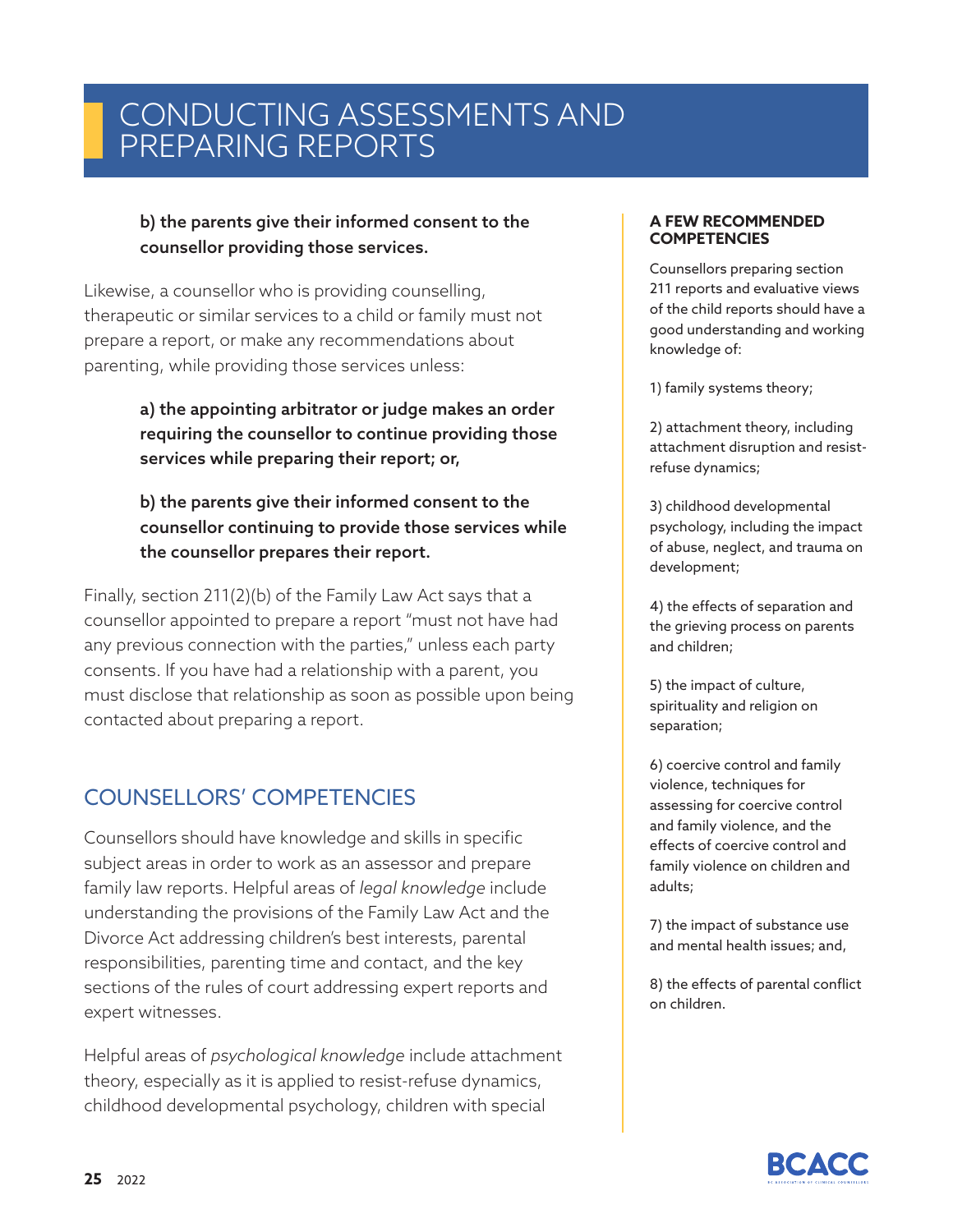# CONDUCTING ASSESSMENTS AND PREPARING REPORTS

needs, parents' emotional responses to separation, the impact of coercive control and family violence on children and adults, and the short- and long-term effects of parental conflict on children's wellbeing.

Helpful *skills* include interview techniques suitable to children, adults and collateral references, techniques for screening for the presence of coercive control and family violence, and training in the administration and interpretation of any testing instruments.

#### REQUIRED CONSENTS, IF NO AWARD OR ORDER

The informed consent of any adults and all mature minors, and the consent of parents or guardians on behalf of other children, must always be obtained when preparing a family law report unless the counsellor's appointment is the result of an arbitrator's award or a court order. This principle is discussed in more detail at section 5.2 of the Association's **standards of** practice for clinical counselling reports.

You must obtain the informed consent of each adult required prior to their participation in the assessment process. You should obtain these consents in writing and keep them with your file, but if consent is given orally or can be implied by a person's actions, be sure to make a note in the file documenting the person's oral or implied consent.

You must also obtain the informed consent of each *mature minor* prior to their participation in the assessment process. A mature minor is a "capable young person" who is less than 19 years old, the age of majority in British Columbia, who you believe understands the nature and consequences, and the reasonably foreseeable benefits and risks, of the assessment process. While the consent of the parents or guardians of mature minors is not required, it is usually helpful to obtain

#### **WHO IS A "MATURE MINOR"?**

Under section 17 of the provincial **Infants Act**, a person under the age of majority may consent to health care without the approval or consent of their parents, as long as the health care provider

a) has explained the benefits and risks of the care;

b) believes the young person understands the benefits and risks; and,

c) has determined that the care is in the best interests of the young person.

The Infants Act does not use the term "mature minor." The term comes from a common law principle that "where a child has sufficient intelligence and understanding of the nature of proposed health care, he or she is capable … of consenting to such treatment." Read **Ney v Canada**, a 1993 decision of the Supreme Court, for a helpful discussion of this principle.

#### **THE RISKS OF ORAL CONSENT**

Counsellors and others providing therapeutic services obtain their clients' informed consent to those services to ensure that their clients are aware of the potential risks and costs involved in a treatment or procedure.

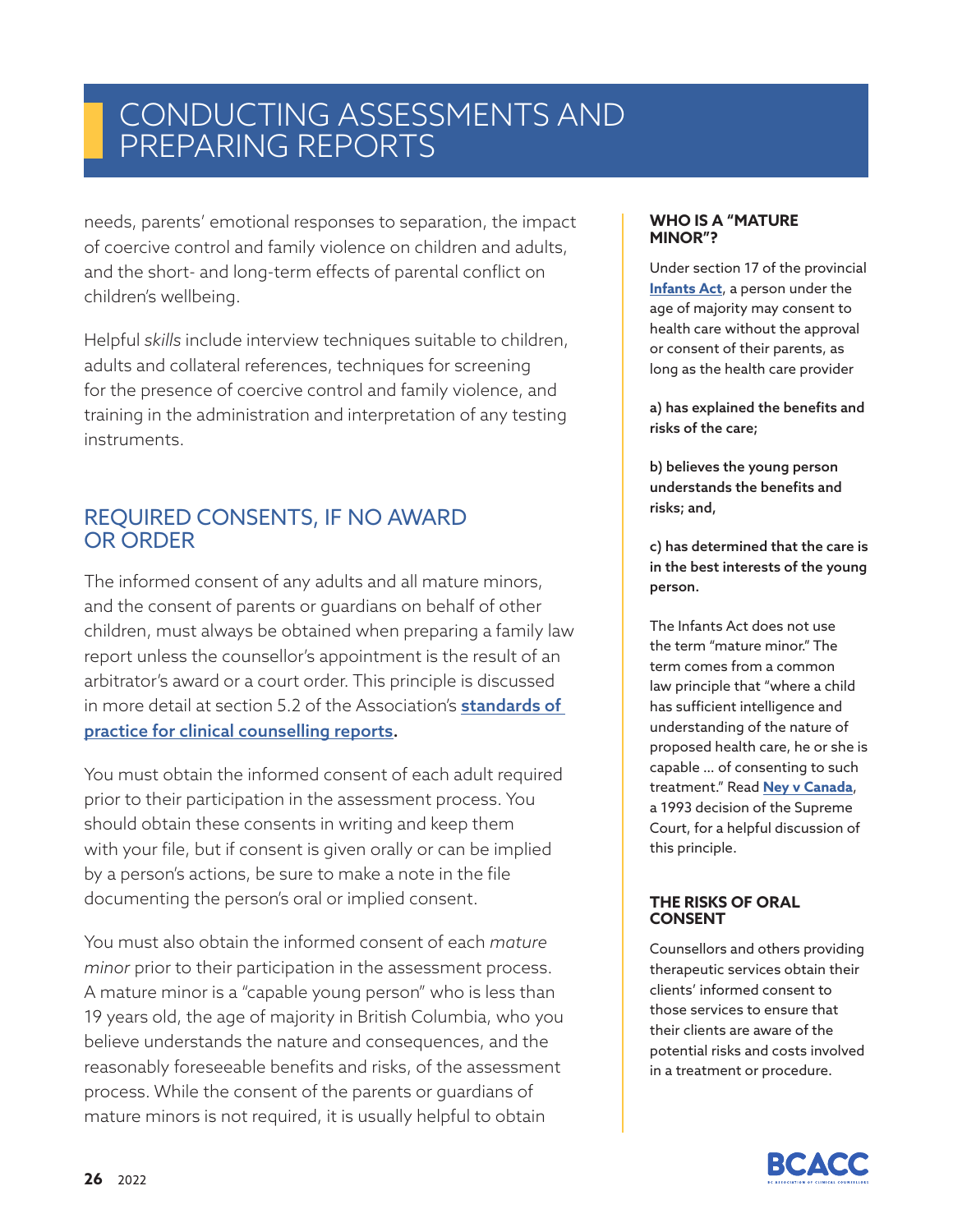their consent as well. You should obtain these consents in writing.

You must also obtain informed consent for the assessment of any children you do not believe to be capable of understanding the nature, consequences, benefits and risks of your assessment:

> a) where there is no agreement, award or order allocating parental responsibilities between the children's parents, you must obtain consent from each of the children's parents; and,

b) where there is an agreement, award or order allocating parental responsibilities, you must obtain the consent of all parents with parental responsibility for giving, refusing or withdrawing consent to health care on behalf of the child.

You should obtain consents given on behalf of children in writing.

### CONFIDENTIALITY AND ITS EXCEPTIONS

At the beginning of each interview you conduct during your assessment, you must advise the informant that their personal information will be collected, used, disclosed and kept secure in accordance with the provisions of the **Personal Information Protection Act** or, if you are a government employee or an employee of a private agency that is primarily funded by government, the **Freedom of Information and Protection of Privacy Act**.

You must also advise the informant that you are legally required to file a report with the Ministry of Children and Family Development if, as a result of the information you gather, you have reason to believe that a child is in need of protection. See

While this duty has its origins in the individual's right to decide what is done to them and the sort of treatment they will receive, consent protects both the client and the counsellor. It protects the client from unexpected surprises in terms of outcomes, discomfort, collateral impacts and cost. It protects the counsellor from lawsuits based on allegations of negligence, incompetence or the infliction of harm.

As a result, it is always best to get a written record of an individual's consent as proof of their consent. While consent can also be given orally, and an individual's oral consent is just as effective as their written consent, it is much, much harder to prove that the individual was in fact told about the nature, risks and benefits of the procedures involved, understood the nature, risks and benefits of the procedures involved, and gave their consent to undergo the procedures involved when consent is given orally rather than in writing.

Ultimately, if you and your client disagree about whether informed consent was provided or the specific procedure that was consented to and you cannot prove the client's consent, you will lose the protection that liability consent provides.

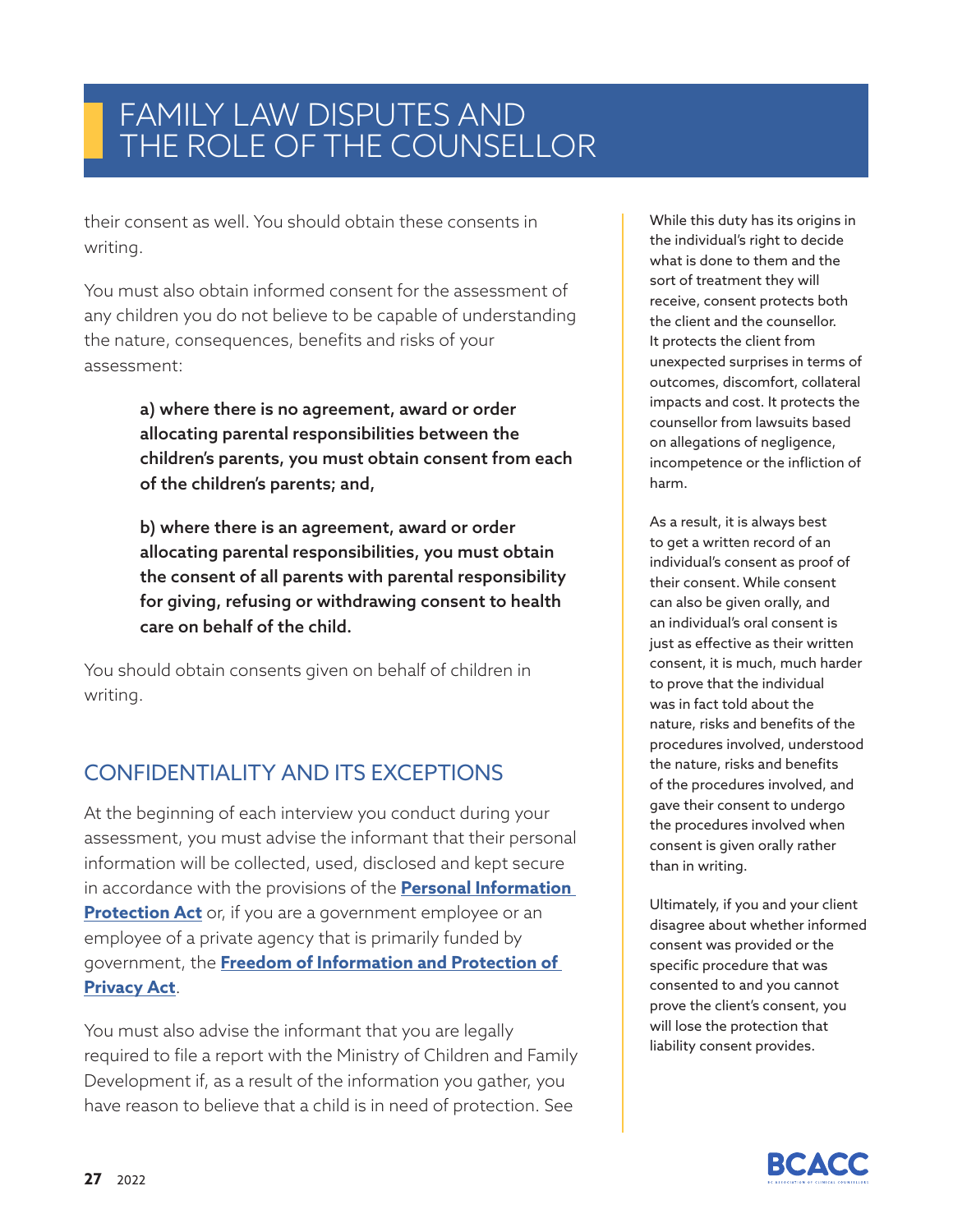#### section 14 of the **[Child, Family and Community Service Act](https://www.bclaws.gov.bc.ca/civix/document/id/complete/statreg/96046_01)**.

If you are preparing your report for use in disputes that are being resolved through arbitration or litigation, you must also advise the informant that they may be required to give evidence before an arbitrator or a judge under their promise to tell the truth.

Finally, if you are preparing your report for use in disputes that are being resolved through litigation, you must also advise the informant that the information they provide during your interview is not privileged or confidential, and may become part of the public record.

### CHILDREN'S REQUESTS FOR CONFIDENTIALITY

Children will at times ask that you keep something they have said in confidence, and not include their statement in your report.

If you consider it in the child's best interests to betray their confidence and include the information in your report, the proper course of action, described in a 1999 decision of the Court of Appeal, **Andrusiek v Andrusiek**, is to provide your report directly to the mediator, the arbitrator or the judge, without copying it to the parents or their lawyers. The mediator, arbitrator or judge will decide whether to disclose the information to the child's parents.

### COMPLAINTS TO THE ASSOCIATION

The BCACC Board of Directors has adopted a policy on the investigation of public complaints against counsellors concerning reports about the parenting of children. The Inquiry Committee will not investigate a complaint filed against a counsellor concerning a parenting report, any other expert report that the counsellor prepared pursuant to a court order, or a private report that was submitted to and accepted by the court as an expert report, unless the Committee is also provided with evidence that a court was critical of either the counsellor's assessment process or the resulting report. The purpose of this screening policy is to ensure that the Association's complaint investigation and disciplinary proceedings do not undermine the role of the courts in adjudicating matters that fall within its jurisdiction, such as making decisions based on court-ordered or other expert reports.

It is important to understand that despite the gatekeeping effect of the Inquiry Committee's

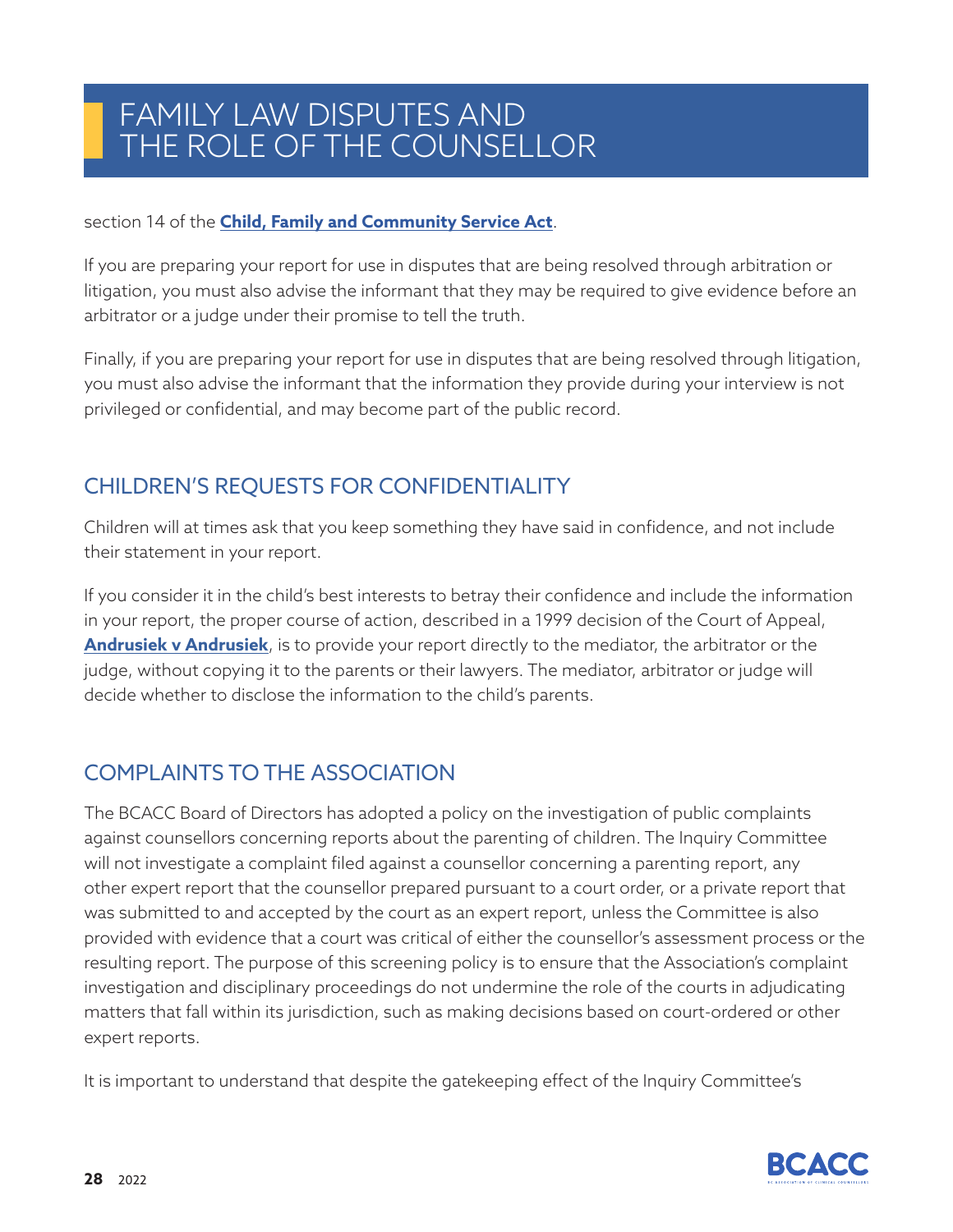screening policy, these standards may be used by the Association, the courts and others to assess the quality of family law reports prepared by clinical counsellors.

### SECTION 211 REPORTS

Section 211 of the Family Law Act allows the court to appoint a counsellor to prepare reports concerning one or more of:

#### a) "the needs of a child in relation to a family law dispute," under section 211(1)(a);

b) "the views of a child in relation to a family law dispute," under section 211(1)(b); and,

c) "the ability and willingness of a party to a family law dispute the satisfy the needs of a child," under section  $211(1)(c)$ .

(Family law lawyers, mediators and arbitrators will be quite comfortable with section 211, and will frequently reference the section when requesting reports on optimal parenting arrangements for children, even when their clients are not embroiled in litigation but using another process to resolve their dispute.)

Reports on children's parenting arrangements in general require you to conduct an assessment of each of the three subjects identified in section 211(1) of the Family Law Act. However, this section is broad enough that a specific, targeted enquiry into almost any aspect of the parent-child relationship may be pursued under this provision.

In preparing a section 211 report, it will be helpful to arrange an opportunity to observe the interaction of family members in each home, including the interactions of each parent with each child, the interactions of each parent with their new

#### **ADDITIONAL SOURCES OF DOCUMENTARY INFORMATION**

Other sources of potentially useful information for section 211 reports include:

a) previous agreements, awards and orders addressing family violence and the children's parenting arrangements;

b) affidavits and other forms of statement provided by the parents and other individuals;

c) previous reports on the children's parenting arrangements, previous views of the child reports;

d) report cards and other school records, including educational assessments;

e) medical and psychiatric records, including medico-legal reports such as employment assessments; and,

f) criminal and child protection record checks.

Be cautious in allowing a parent or lawyer to send you whatever documents they think are important! You may find yourself buried under a pile of conflicting documents, all of which the sender expects you to review and take into account in preparing your assessment.

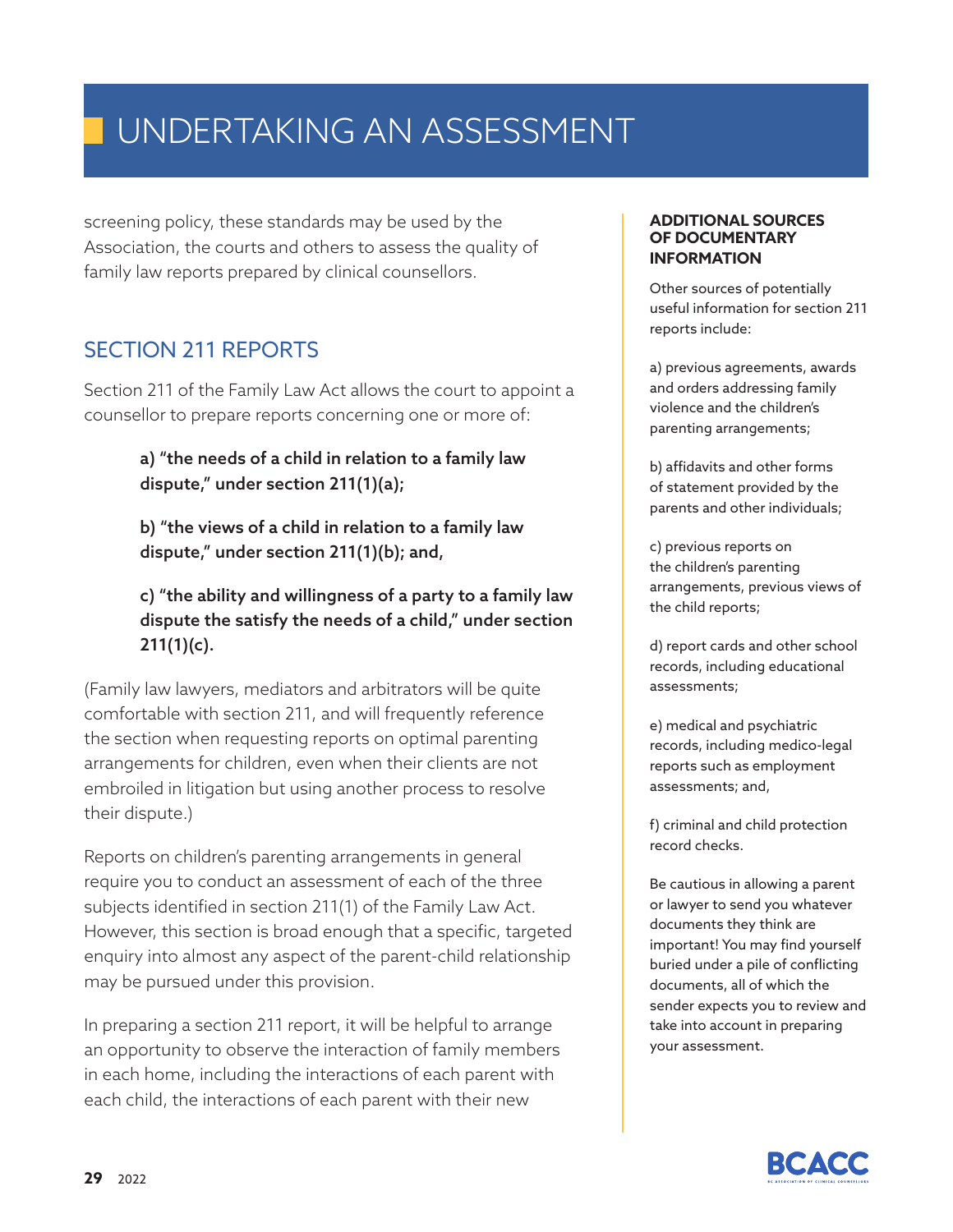partners, and the interactions of each parent's new partner with each child. If you cannot observe a parent and the children in a home setting, your observations should occur in a neutral setting that encourages natural interactions, such as a park or a restaurant, or even your workplace if no other acceptable alternative presents itself. Videoconferencing, through services such as FaceTime and Zoom, is another option.

You may also wish to seek out other sources of information about the parents and their children. While you may always do this when preparing the other reports authorized by section 211 of the Family Law Act, the assessment you conduct when preparing general reports on children's parenting arrangements may be much improved by additional information. The other information you obtain will either come from documents or from conducting interviews with individuals with personal knowledge of the parties and their children.

Parents will usually provide you with a list of other people they would like you to interview as collateral references. However, the informants identified by a parent are inevitably those persons the parent believes to be most likely to provide positive comments about themselves and their excellent parenting skills. The comments of these informants, while partisan, may nevertheless provide additional insight into the dynamics of the family, the strengths and weaknesses of each parent and the needs of each of the children, and should not be automatically discounted.

You may also interview informants *not* identified by a parent. Useful sources of information often include: the children's therapists, counsellors, teachers, coaches, doctors, social workers and dentists; the parents' therapists and counsellors; neighbours and extended family members; community leaders and elders; the parents' coworkers and colleagues; and, the parents' present and past partners.

Ensure you that have obtained a release and authorization from each parent before interviewing any other people, including the collateral references provided by the parents. A release and authorization may be general and need not identify the specific people with whom you wish to speak.

The best-interests factors listed at section 37(2) of the Family Law Act and section 16(3) of the Divorce Act will help guide your assessment. Where family violence is a factor, you should also consider, and discuss in your report, the additional factors listed at section 38 of the Family Law Act

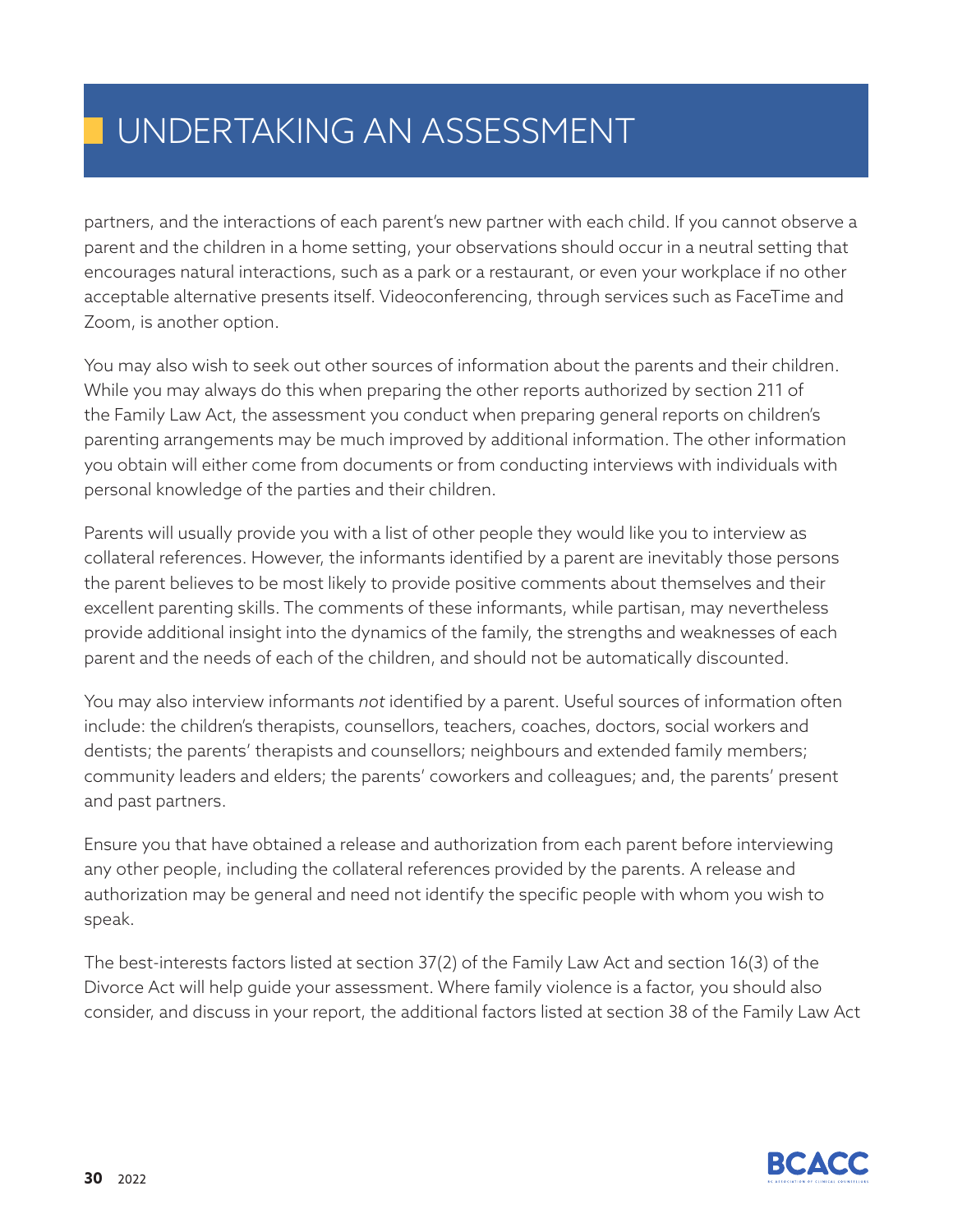and section 16(4) of the Divorce Act.

### EVALUATIVE AND NON-EVALUATIVE VIEWS OF THE CHILD REPORTS

Views of the child reports, whether evaluative or non-evaluative, may be commissioned under section 37(2)(b) of the Family Law Act or section 16(3)(e) of the Divorce Act. Evaluative reports may also be sought under section 211(1)(b) of the Family Law Act.

These reports are usually commissioned to let everyone involved in family law dispute hear what a child has to say about their situation and their satisfaction with their living arrangements, and acknowledge the obligation imposed by article 12 of the United Nations Convention on the Rights of the Child to allow children to express their views freely in all matters affecting them. In fact, research conducted by Rachel Birnbaum and Michael Saini, "**A qualitative synthesis of children's participation in custody disputes**" and "**A scoping review of qualitative studies about children experiencing parental separation**," suggests that children want, and benefit from, the opportunity to participate in decisions affecting them after separation. It is also often preferable, especially in high-conflict situations, to hear what children have to say from an objective third party rather than have them give evidence about their views as witnesses.

Sections 37(2)(b) and 211(1)(b) of the Family Law Act, and section 16(3)(e) of the Divorce Act, are all broad enough to authorize a specific enquiry into almost any aspect of the child's views and preferences, including the child's satisfaction with their parenting schedule, the child's preferred choice of school and choice of extracurricular activity, and the child's experience of the conflict between their parents.

You will be required to interview the child to collect the information necessary for your report. You may wish to conduct more than one interview, perhaps once in each parents' home, and you should conduct these interviews with the child alone, with the child's parents, siblings and other family members out of the room and out of earshot.

A non-evaluative views of the child report merely restates what the child has told you. As a mental health professional, you may comment on the child's affect and any circumstances you have observed that may have influenced the child's statements.

An evaluative report includes the child's statements to you as well as your observations about matters such as the strength and consistency of the child's views, the likelihood that the child's stated views accord with the child's actual views, and the extent to which the child's preferences are

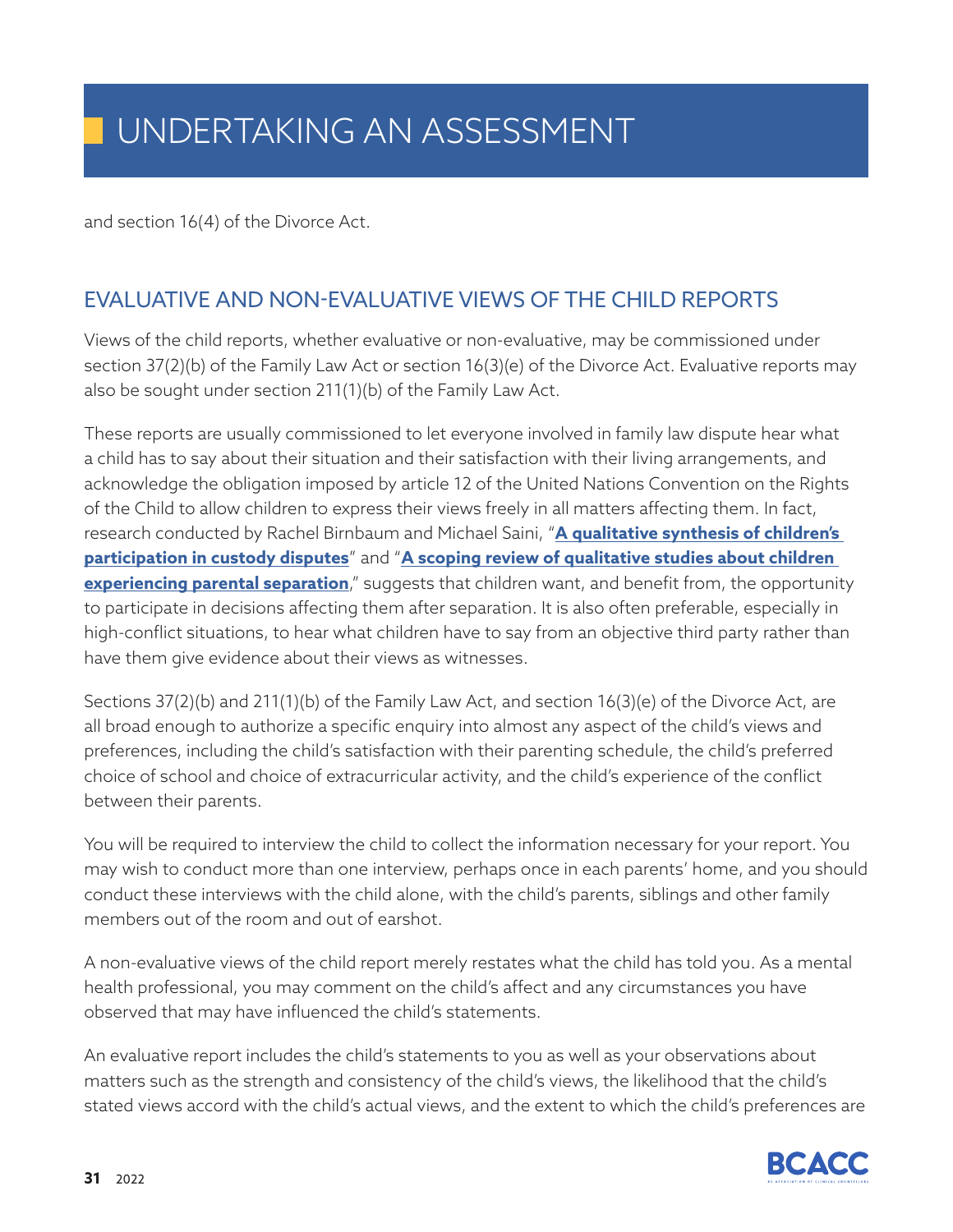in the child's best interests. You may also provide your opinion on matters incidental to the child's views, such as whether the child's statements suggest the possibility of coaching, estrangement or alienation, alignment with a parent, or enmeshment in the parents' dispute.

When interviewing a child, you should assess and, if appropriate, discuss with the child, the following issues at a minimum:

#### a) the child's level of maturity, personality and character;

b) the child's health and emotional wellbeing, including any special needs the child may have;

c) the child's education and involvement in extracurricular activities;

d) the emotional bonds that exist between the child and their parents and siblings;

e) the role of extended family members and other significant persons in the child's life;

f) the child's experience of their parents' separation and their parents' involvement in dispute resolution processes;

g) the extent of the child's knowledge of the status of the dispute resolution process their parents are engaged in and the positions their parents have taken;

h) the child's experience of any conflict between their parents, including family violence;

i) the child's experience of and satisfaction with their parenting arrangements after their parents' separation; and,

j) the child's wishes for the future, including with respect to the child's parenting arrangements, relationships with each parent, relationships with each sibling, contact with extended family members, contact with friends, schooling, and involvement in extracurricular activities.

You should usually avoid bluntly asking a child to choose the parent with whom they prefer to live. In some circumstances it will be appropriate for you to ask an older child how they would feel if the arbitrator or the judge makes an order that requires the child to spend more time with one parent

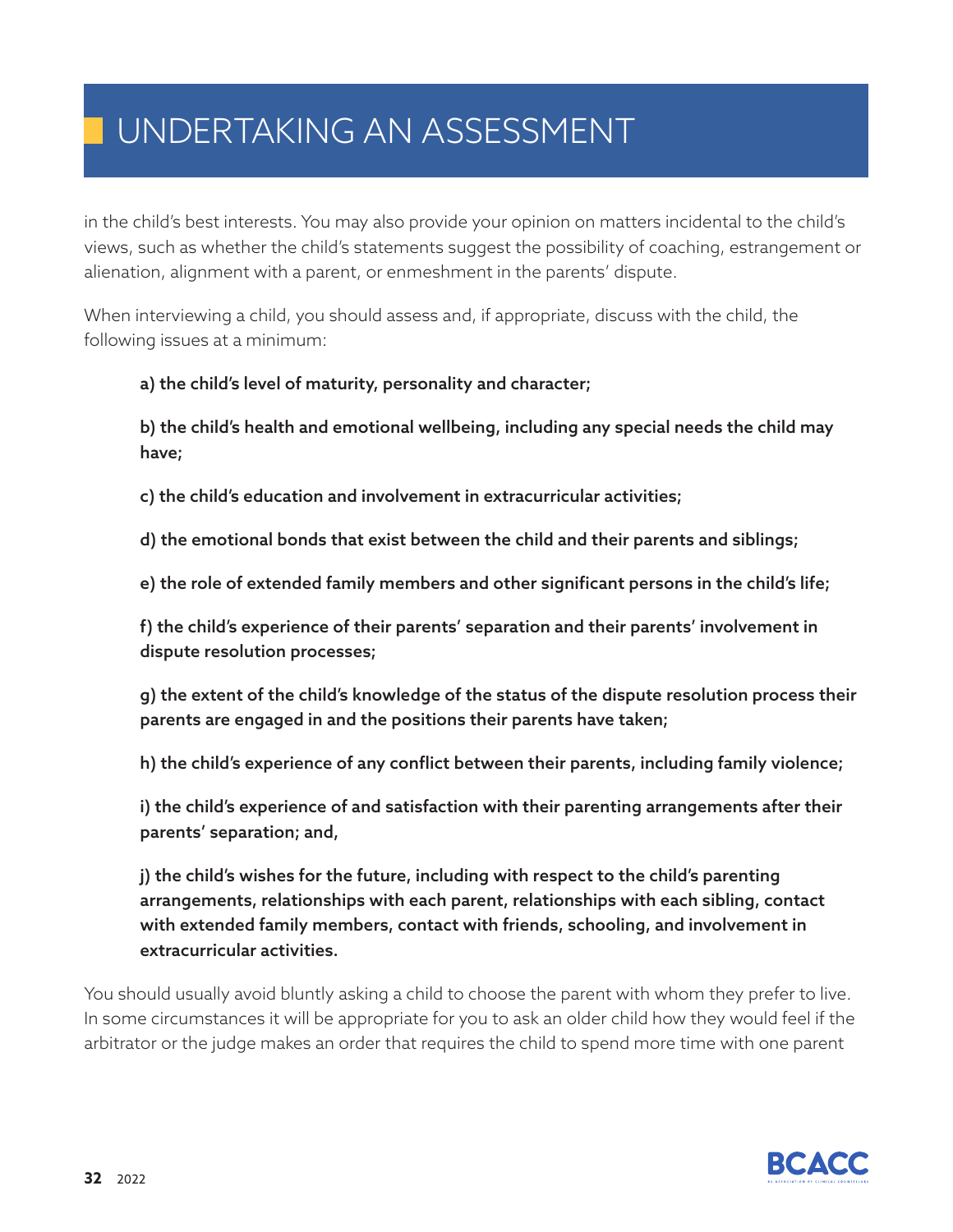than another, requires the child to move to another town or city with a parent, or separates the child from a sibling.

### NEEDS OF THE CHILD REPORTS

Reports addressing the needs of a child under section 211(1)(a) of the Family Law Act are rarely requested independently of a full section 211 report although the Family Law Act clearly provides for such reports.

If you are requested to prepare a report under section 211(1)(a), you should assess the needs of each sibling independently, including ascertaining each child's level of maturity, interests, aptitudes, special needs, educational needs, and general routines. It will be helpful for you to interview the child to collect the information necessary for your report. You may wish to conduct more than one interview, and you should conduct these interviews with the child alone, with the child's parents, siblings and other family members out of the room and out of earshot. In the event that you cannot interview a child alone, you should clearly describe the circumstances of the interview in your report.

You should assess and, if appropriate, discuss with the child, the following issues at a minimum:

a) the child's level of maturity, personality and character;

b) the child's health and emotional wellbeing, including any special needs the child may have and any deficits the child is experiencing in the satisfaction of those needs;

c) the child's physical, psychological, social and economic needs, and any deficits the child is experiencing in the satisfaction of those needs;

d) the child's education and involvement extracurricular activities;

e) the emotional bonds that exist between the child and their parents and siblings;

f) the role played by each parent in the child's life regarding care, nurturance and discipline, and the competence of each parent in fulfilling these functions;

g) the roles of extended family members and other significant persons in the child's life, including as caregivers;

h) the child's cultural and religious heritage, and current traditions or practices if they are substantially different from the past;

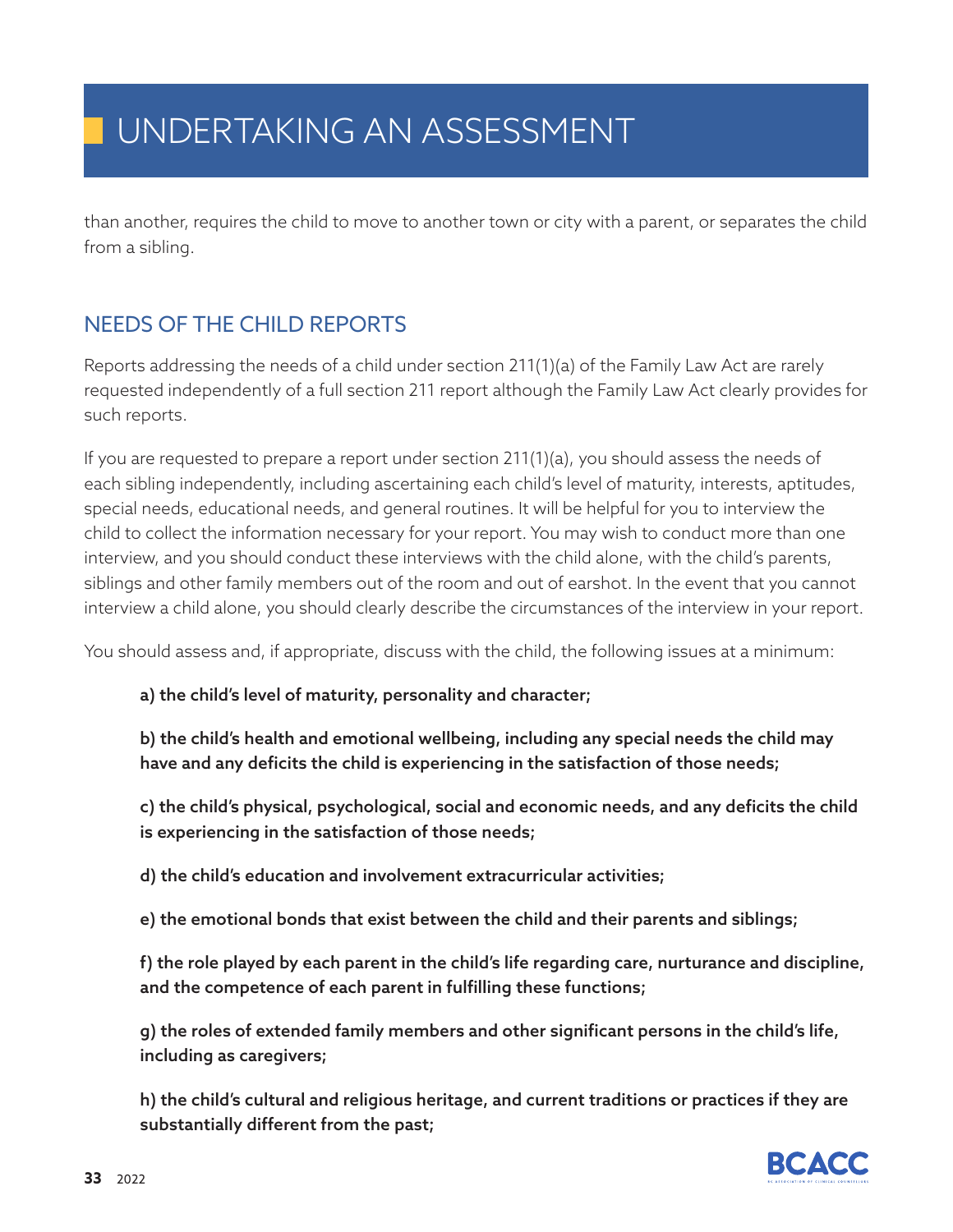#### i) the length of time the child has lived in a stable home environment; and,

#### j) the child's experience of any conflict between their parents, including family violence.

The best-interests factors listed at section 37(2) of the Family Law Act and section 16(3) of the Divorce Act will help guide your assessment of the child's needs.

You should usually avoid bluntly asking a child to choose the parent with whom they prefer to live. In some circumstances it will be appropriate for you to ask an older child how they would feel if the arbitrator or the court makes an order that requires the child to spend more time with one parent than another, requires the child to move to another town or city with a parent, or separates the child from a sibling.

### REPORTS ON A PARTY'S ABILITY TO MEET THE CHILD'S NEEDS

Reports addressing the ability and willingness of a party to satisfy the needs of a child under section 211(1)(c) of the Family Law Act are rarely requested independently of a full section 211 report although the Family Law Act clearly provides for such reports.

In conducting your assessment, you will be required to separately interview and assess each parent and the new partners of each parent. (If it is not possible to interview or assess a parent or a parent's new partner, you should explain why you could not conduct the interview in your report.) You may also wish to arrange an opportunity to observe the interaction of the family members in each home, including the interactions of each parent with each child, the interactions of each parent with their new partners, and the interactions of each parent's new partner with each child.

When interviewing a parent, you should assess their capacity to exercise the entitlements and responsibilities associated with parental responsibilities, parenting time and contact. You should discuss with each parent the following issues at a minimum:

#### a) the relationships between the parent and each child;

b) the personal and family histories of the parent, including the parent's relationships with the other parent and with their new partner;

c) the parent's relationships with their own parents, with extended family members and within the community;

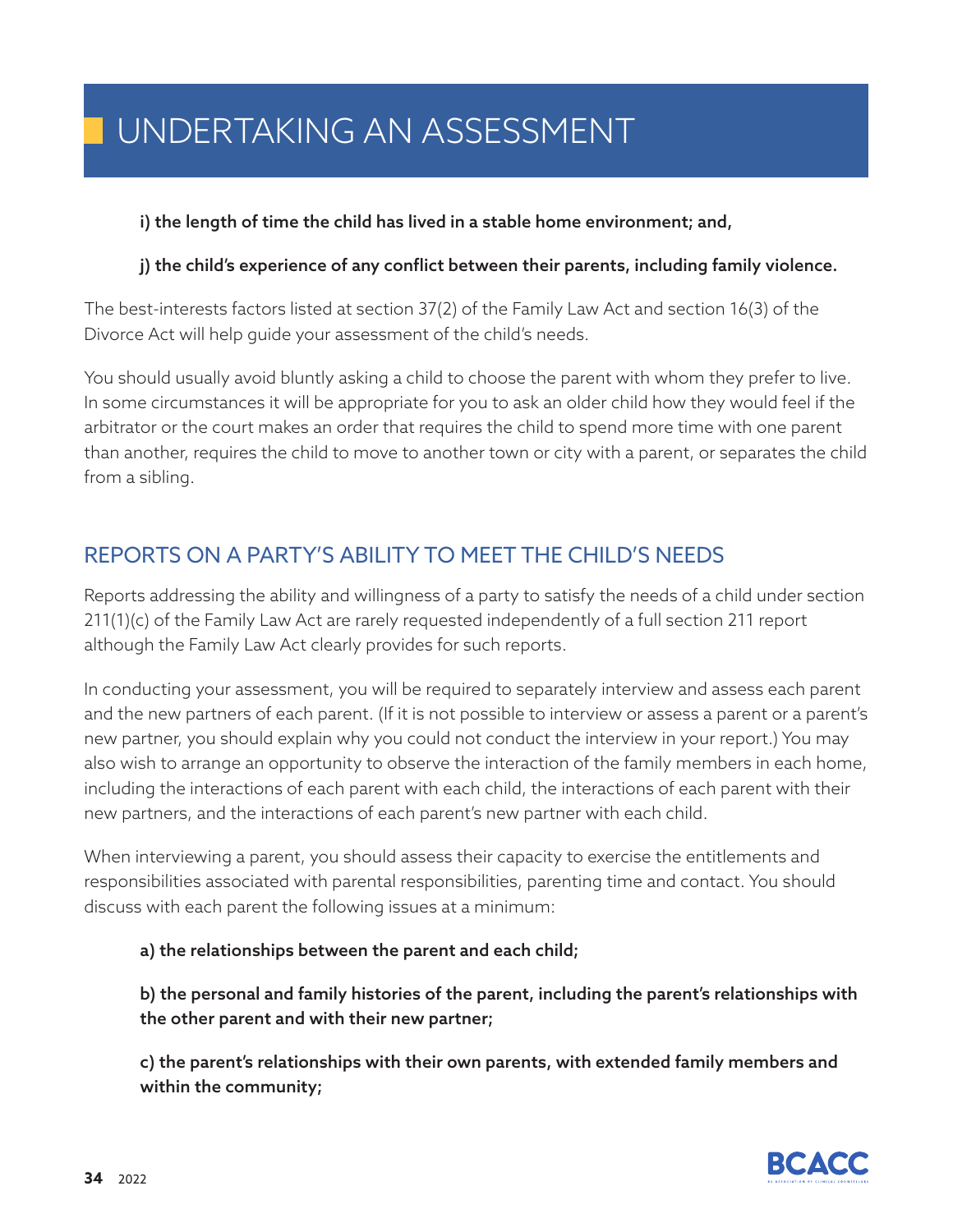d) the presence and any history of coercive control and family violence;

e) any history of criminal complaints or convictions regarding past or present family relationships;

f) any history of child protection complaints or involvement regarding past or present parenting relationships;

g) the presence and any history of cognitive, mental health or addiction concerns;

h) the past and present parenting arrangements for the children, and the parent's plans and hopes for the children's future parenting arrangements;

i) the parent's ability and willingness to cooperate with the other parent, and to support the relationships between each child and the other parent;

j) the parent's knowledge, skills and attitudes about and toward parenting;

k) the parent's strengths and weaknesses as a parent, and their capacity to make difficult decisions and resolve difficult problems in the children's best interest;

l) the support systems available to the parent and to the children, and the resources available to the parent for the support of any children with special needs;

m) the safety of the parent's home environment;

n) the parent's views of the parenting capacity of the other parent; and,

o) the level of conflict between the parents and how that conflict is expressed.

You may also wish to ask each parent to comment on the other parent's plans for the children's future parenting arrangements, and any concerns expressed by the other parent about their parenting capacity.

The best-interests factors listed at section 37(2) of the Family Law Act and section 16(3) of the

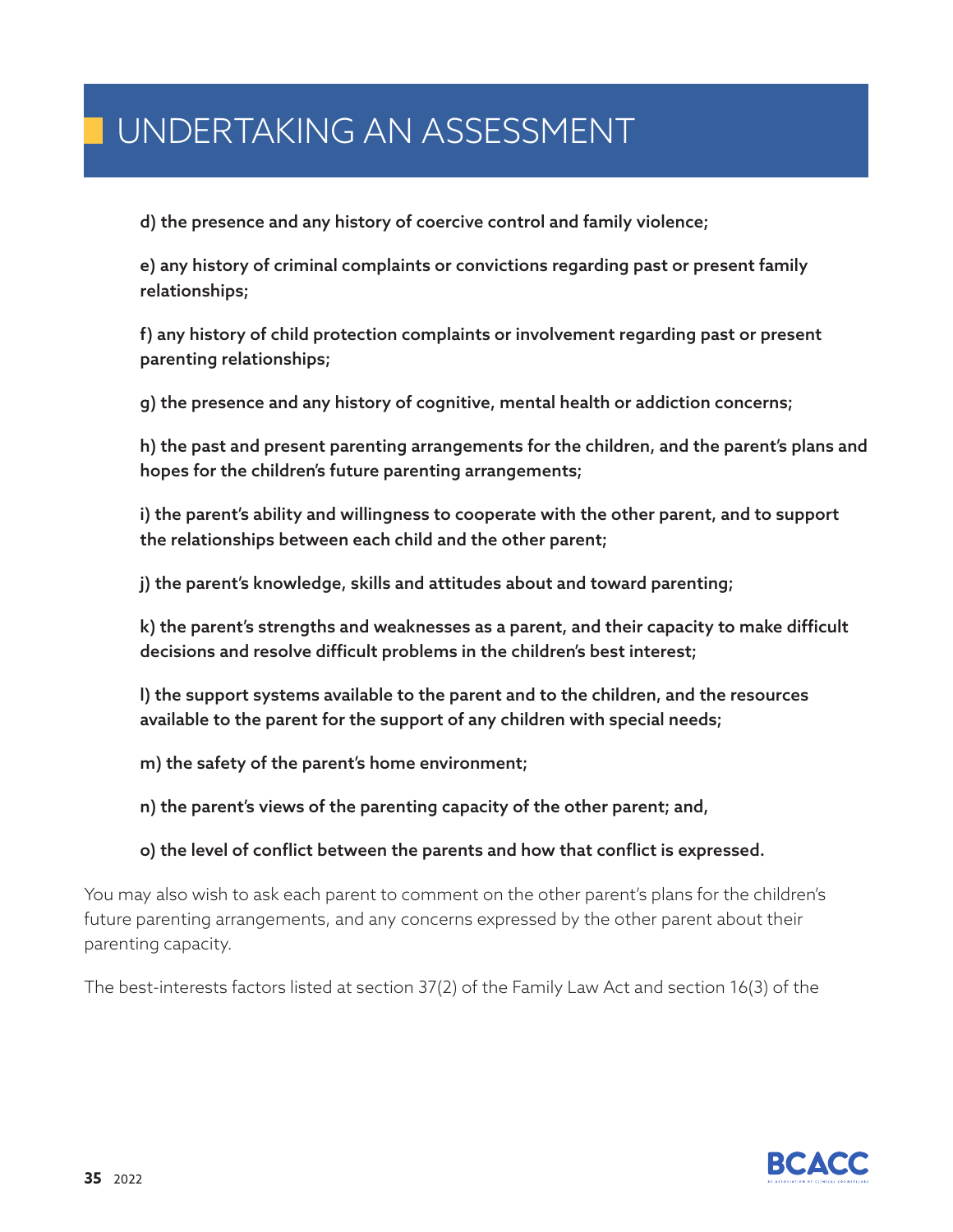Divorce Act will help guide your assessment. Where family violence is a factor, you should also consider, and discuss in your report, the additional factors listed at section 38 of the Family Law Act and section 16(4) of the Divorce Act.

### ADDRESSING PERCEPTIONS OF BIAS

Parents are more likely to accept the conclusions of your assessment, and to refrain from lodging complaints with the Association, if they perceive your assessment and the report which results from your analysis, as balanced, fair and impartial. This will require that you manage the parties, and the procedures you follow in conducting your assessment, as even-handedly as possible.

Among other things, you should make your best efforts to spend an equal amount of time with each parent, interview approximately the same number of collateral references for each parent, and request information of the same kind and with the same degree of detail from each parent. Your report should include a description of the dates, times and places you met with each parent and each informant, and the length of time you spend meeting with those individuals.

You should also make sure that, if you specifically ask a parent about concerns raised by the other parent, you describe the concerns and the parent's response in your report and offer the parent the opportunity to raise concerns of their own about which you will ask the other parent. Concerns about bias most commonly concern perceptions of bias than actual bias affecting the assessment and recommendations made in a family law report.

#### **COMMUNICATIONS CONSIDERATIONS**

Except for your interviews with a parent, you should avoid communicating with one parent or lawyer alone. If you must communicate with a parent or their lawyer about your assessment or report, even if only by replying to a communication received from a parent or their lawyer, be sure to copy your outgoing email or letter to the other parent or other lawyer. You do not want a parent believing that your assessment or recommendations have been influenced by unilateral communication with the other parent.

It is important, as a general rule, to cultivate transparency and the appearance of transparency in all of your dealings with parents and their lawyers.

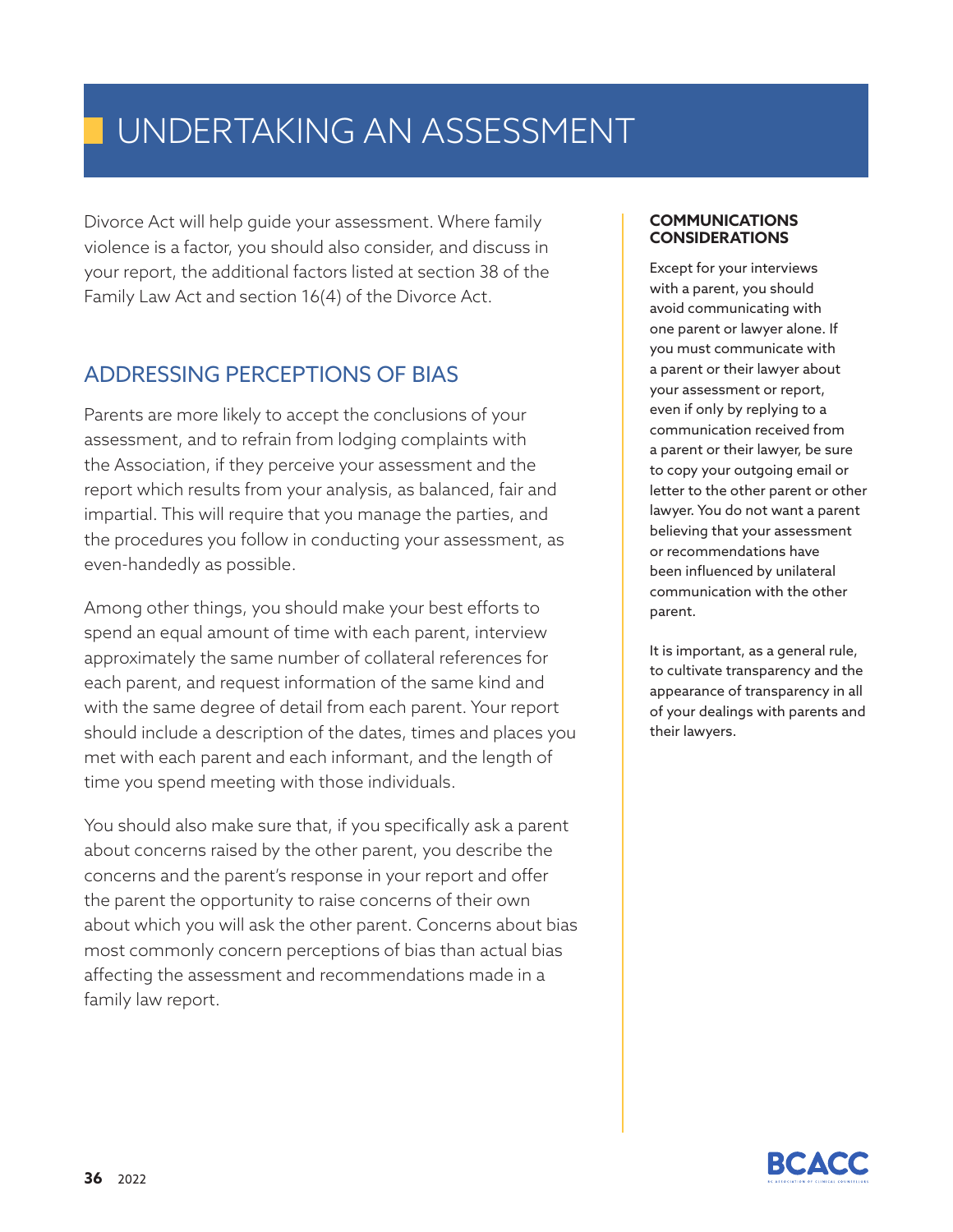### GENERAL PRINCIPLES FOR REPORT WRITING

Your primary consideration in preparing section 211 reports and evaluative views of the child reports is the best interests of the children, assessed in light of the factors set out at sections 37 and 38 of the Family Law Act and section 16 of the Divorce Act. Of course, the interests of a child are directly impacted by the interests of the child's parents, extended family members and friends, and you may wish to take those interests into account when drafting your report as well.

■ Take a child-focused perspective. Both the Family Law Act and the new Divorce Act are oriented toward a child-centred view of the entitlements and responsibilities, parenting time, parental responsibilities and contact entail. This is a purposeful change from the old Family Relations Act and the old Divorce Act, which emphasized the rights of parents. Under the current legislation, however, it is the child who has the right to parenting time and the child who benefits from exercise of parental responsibilities. Taking this approach in your report may help parents keep the interests of their children front of mind and may reduce the dissatisfaction they may feel with your recommendations.

■ **Take a strengths-based perspective.** Family law reports by necessity require concerns to be documented. However, a strengths-based perspective suggests that you should include only as many negative statements about a party as is necessary to make the point and avoid using unnecessarily inflammatory language when doing so.

■ **Preserve the dignity and privacy of the parties.** Family law reports may require the disclosure of information that may be damaging to important relationships. You should attempt to avoid impairing significant relationships, especially those involving children, when possible.

■ **Include constructive comments.** Family law reports comment on family dynamics and are intended to present the best parenting options for children. Comments and recommendations that counsellors provide should contribute positively to the children's parenting arrangements and reinforce good parenting behaviours.

■ **Adopt a broad theoretical and practical base.** Family law reports should carefully quard against subscribing to particular points of theory that may become obsolete due to the evolving nature of the scientific knowledge and professional practice to which they refer.

■ **Avoid making predictions.** Family law reports should present the current knowledge of the profession and criteria for informing decisions that are superior to other alternatives. They cannot, however, predict the future with certainty. This limitation applies to both the content of your report and your recommendations.

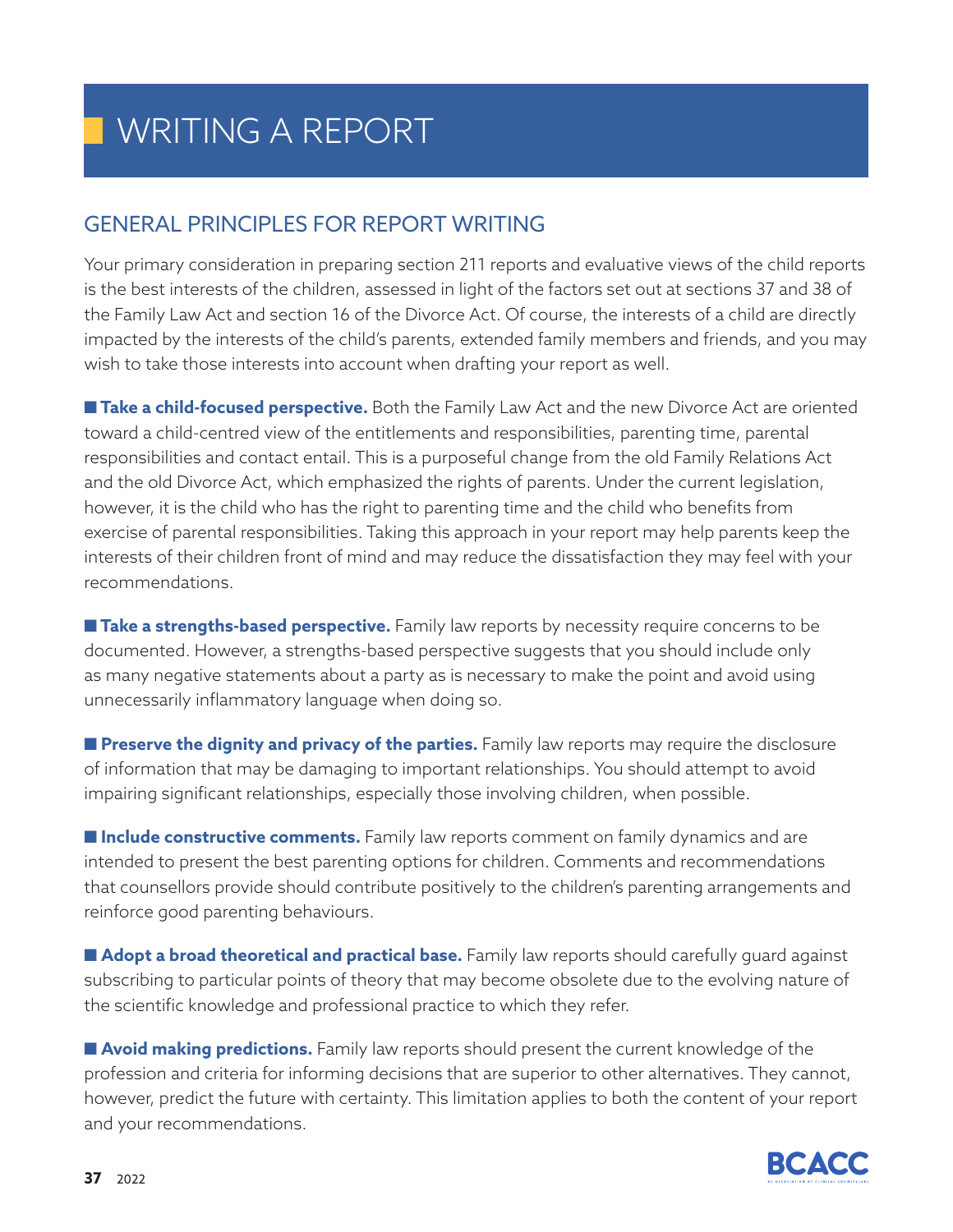■ **Avoid irrelevancies.** Family law reports should present only the facts that help to explain the issues the counsellor has been asked to address and have a bearing on the counsellor's opinion. Avoid reporting facts that are irrelevant.

### WRITING STYLE

Your report should be as clear and concise as the subject matter allows. While you are writing for a professional audience and needn't adopt the plain-language approach you would use if you were writing for laypeople, you should still try to avoid overly-technical language and the use of legal or psychological jargon whenever possible. If you must use a technical term, be sure to provide a definition. It is important that the parents are also able to follow your report and understand your recommendations.

Use headings, subheadings and numbered or bulleted lists whenever they will help the reader understand and make their way through your report.

You should make your best efforts to write in the active voice, use gender-neutral language, and convey an attitude of respect to all of the adults and children who are the subject of your report and the informants you have interviewed.

### REQUIRED CONTENT

Under Rule 13-1 of the Supreme Court Family Rules and Rule 11 of the Provincial Court Family Rules, your report must include an address for service. An "*address for service*" is the address of a place at which the parents or lawyers can reliably contact you. Most counsellors simply provide the address of their workplace.

Under Rule 13-2(2) of the Supreme Court rules, you must certify that:

a) you are aware of your duty "to assist the court and … not to be an advocate for any party" under Rule 13-2(1);

b) you have made your report "in conformity" with this duty; and,

c) you will, if asked to give oral evidence about your report, give your evidence "in conformity" with this duty.

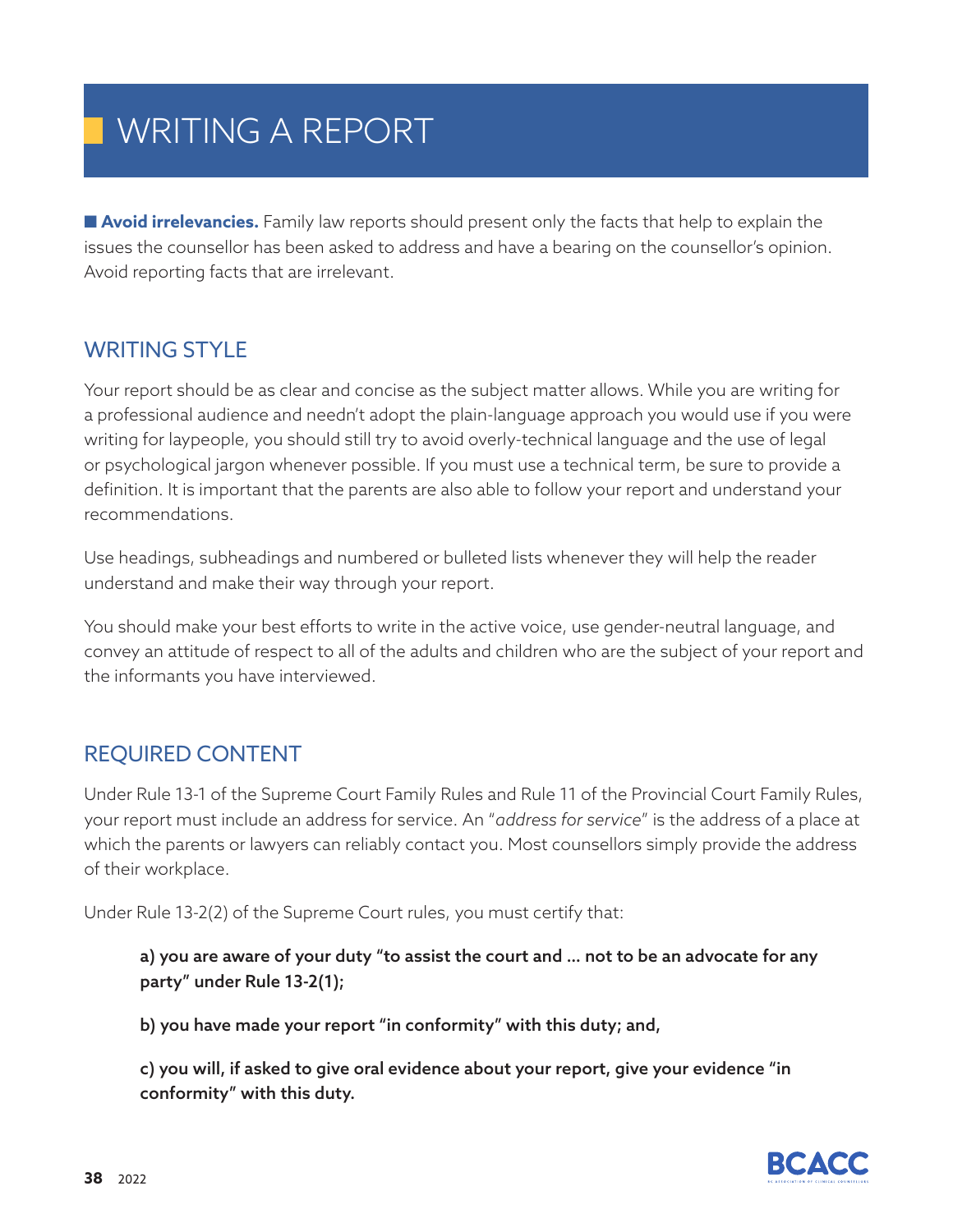Your "certification" can consist of a simple statement confirming your awareness of the rule and may appear at any appropriate point in your report:

"I certify that I am aware of my duty under Rule 13-2(1) of the Supreme Court Family Rules. I have my report in conformity with this duty. If I am asked to give evidence about my report, I will give my evidence in conformity with this duty."

Under Rule 13-6 of the Supreme Court rules, you are also required to state in your report:

a) your name and your area of expertise;

b) your qualifications and the employment and educational experience you have in your area of expertise;

c) the instructions provided to you for your report;

d) the nature of the opinion sought from you and the issues in the family law dispute to which your opinion relates;

e) your opinion on those issues; and,

f) the reasons for your opinion, including a description of the factual assumptions on which your opinion is based, a description of any research you conducted that led you to form your opinion, and a list of every document you relied on in forming your opinion.

The statement of your qualifications and experience can be easily accomplished by appending your curriculum vitae or résumé to your report.

The instructions provided to you and the nature of the opinion sought from you should be taken directly from the order or correspondence appointing to prepare your report, and should reflect any clarifications you may have received subsequent to your appointment.

Your opinion on the issues in the family law dispute will be the conclusions and recommendations you express in your report.

The list of the documents you relied on in forming your opinion should include all of the documents you reviewed in the course of your assessment, such as affidavits, report cards, letters, educational assessments and psychosocial reports. After this list, you should include a list of the interviews you conducted in the course of your assessment, stating the names of each informant, the dates, times and places you met with each parent and each informant, and the length of time you spend

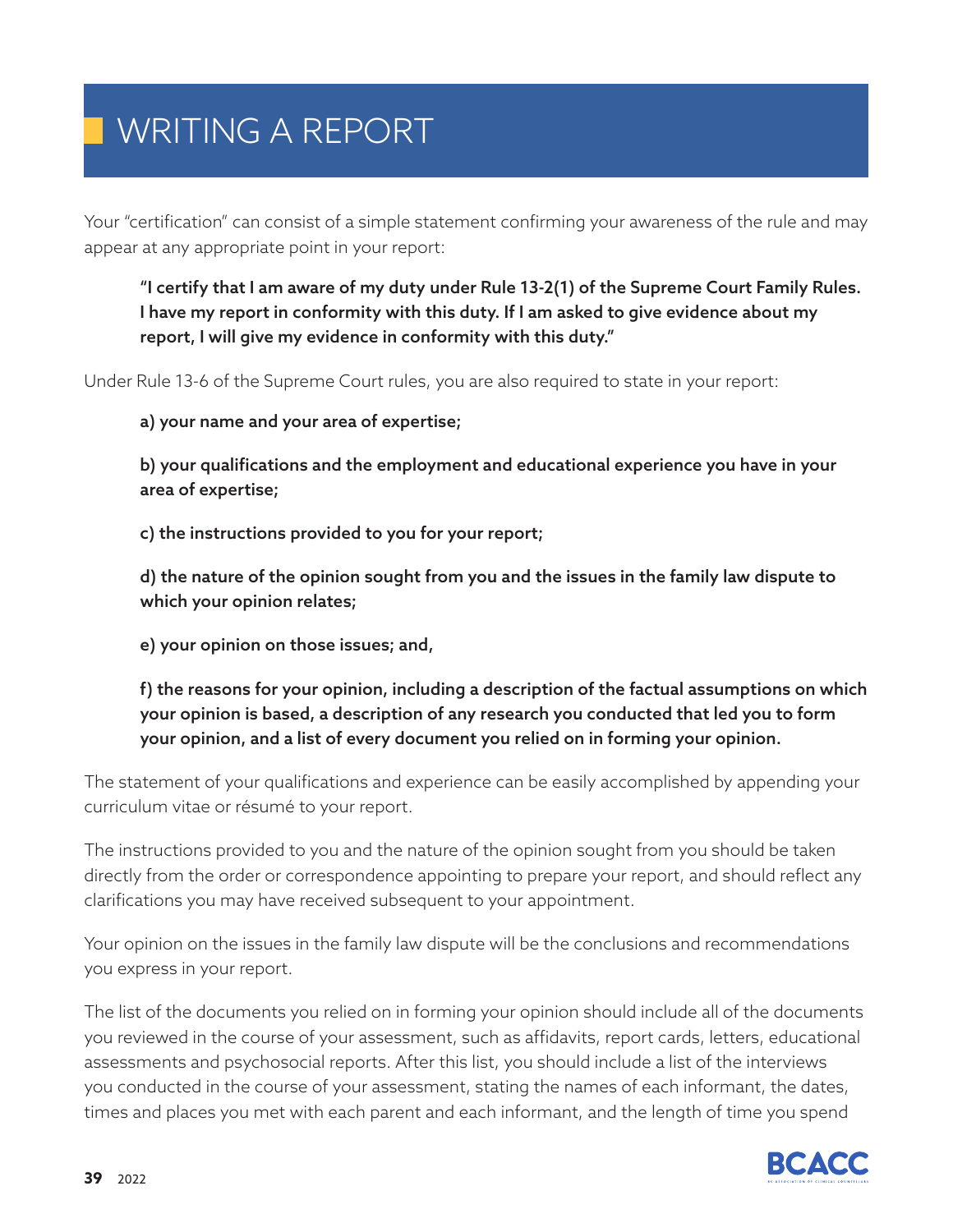meeting with each parent and each informant.

While the rules of the Provincial Court have no similar set requirements of counsellors' reports, and there are no rules at all governing experts' reports used in mediation and arbitration, the content requirements of the Supreme Court rules are sensible, improve the usefulness of these reports, and help to support the credibility and reliability of these reports. It is good practice to include the content required by the Supreme Court rules in all of the reports you prepare for use in family law disputes.

Finally, if you disclosed a previous connection with a party as required by section 211(2)(b) of the Family Law Act, your report should describe your disclosure, the date disclosure was made, the nature of the relationship, and the parents' consent that you continue with your appointment.

### EVALUATIVE AND NON-EVALUATIVE VIEWS OF THE CHILD REPORTS

If you are preparing a views of the child report, you should make it clear at the outset whether your report is an evaluative report, prepared under section 211(1)(a) of the Family Law Act, or a non-evaluative report, prepared under section 37(2)(b) of the Family Law Act or section 16(3)(e) of the Divorce Act. An evaluative report must contain your assessment of the child and the child's views and preferences; a non-evaluative report requires you to summarize the child's views and preferences without commentary or analysis.

In addition to the mandatory content of your report, your account of the child's views and your assessment, if any, it will usually be helpful to include a description of:

- a) the child's age, school and grade level;
- b) your impressions of the child's level of maturity, personality and character;
- c) the child's health and emotional wellbeing, including any special needs the child may have;
- d) the child's involvement in extracurricular activities;

e) the child's current parenting arrangements, contact with siblings and the roles of extended family members and other significant persons in the child's life; and,

f) the extent of the child's knowledge of the status of the dispute resolution process in which their parents are engaged.

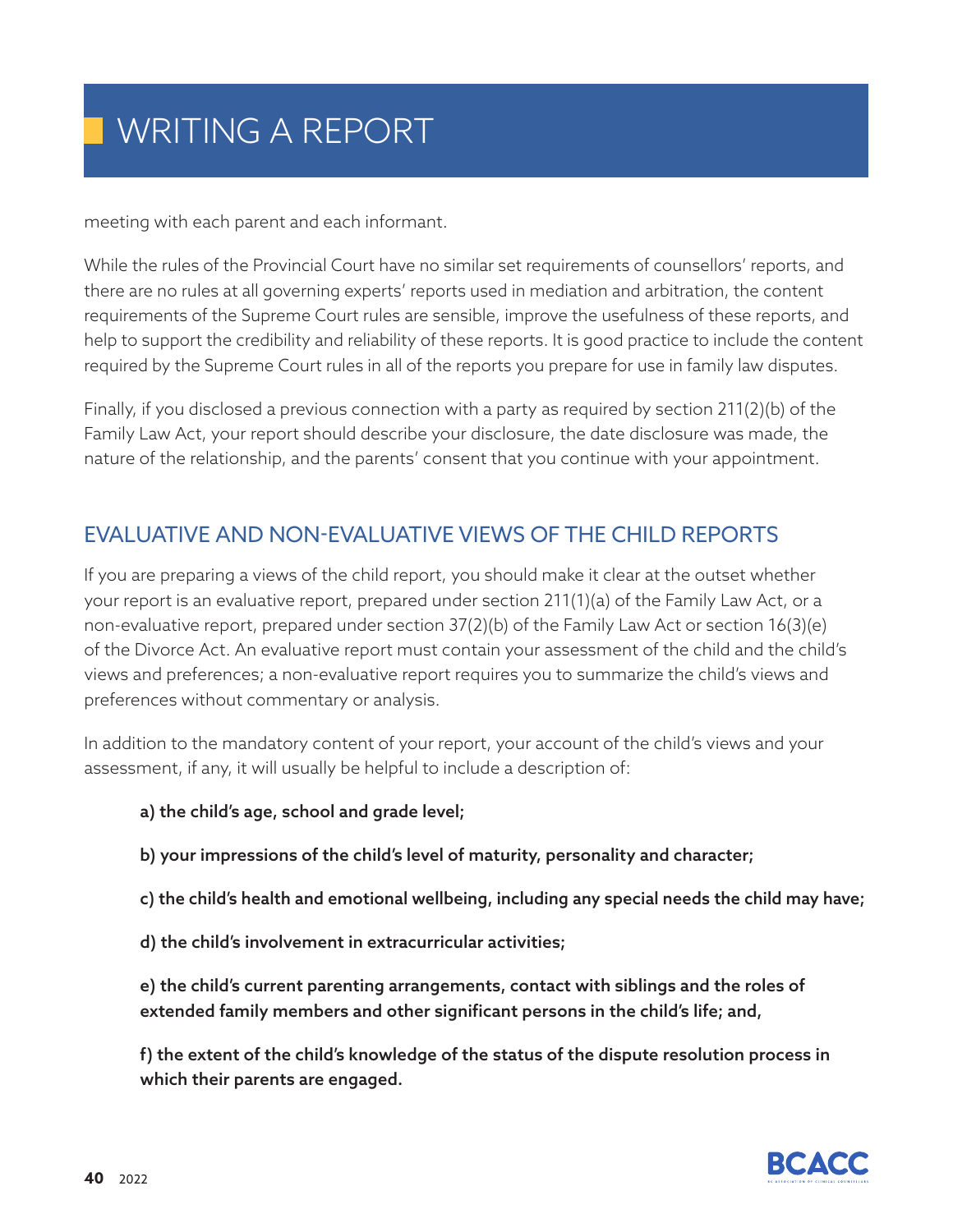It is good practice to quote the child as much as possible in these reports, including the child's linguistic idiosyncrasies and characteristic turns of phrase. Ideally, the parents should be able to hear the child speaking when they read statements attributed to the child in your report.

Views of the child reports should not provide an opinion or make recommendations about the child's parenting arrangements.

### NEEDS OF THE CHILD REPORTS

In addition to the mandatory content of your report and your assessment, reports prepared under section 211(1)(a) of the Family Law Act will benefit by including a description of:

a) the child's age, school and grade level;

b) your impressions of the child's level of maturity, personality and character;

c) the child's health and emotional wellbeing, including any special needs the child may have;

d) the child's involvement in extracurricular activities;

e) the child's current parenting arrangements, contact with siblings and the roles of extended family members and other significant persons in the child's life;

f) the emotional bonds that exist between the child and their parents and siblings;

g) the role played by each parent in the child's life regarding care, nurturance and discipline;

h) the roles of extended family members and other significant persons in the child's life, including as caregivers; and,

i) the extent of the child's knowledge of the status of the dispute resolution process in which their parents are engaged.

If you have interviewed the child, it is good practice to quote the child as much as possible in your report, including the child's linguistic idiosyncrasies and characteristic turns of phrase.

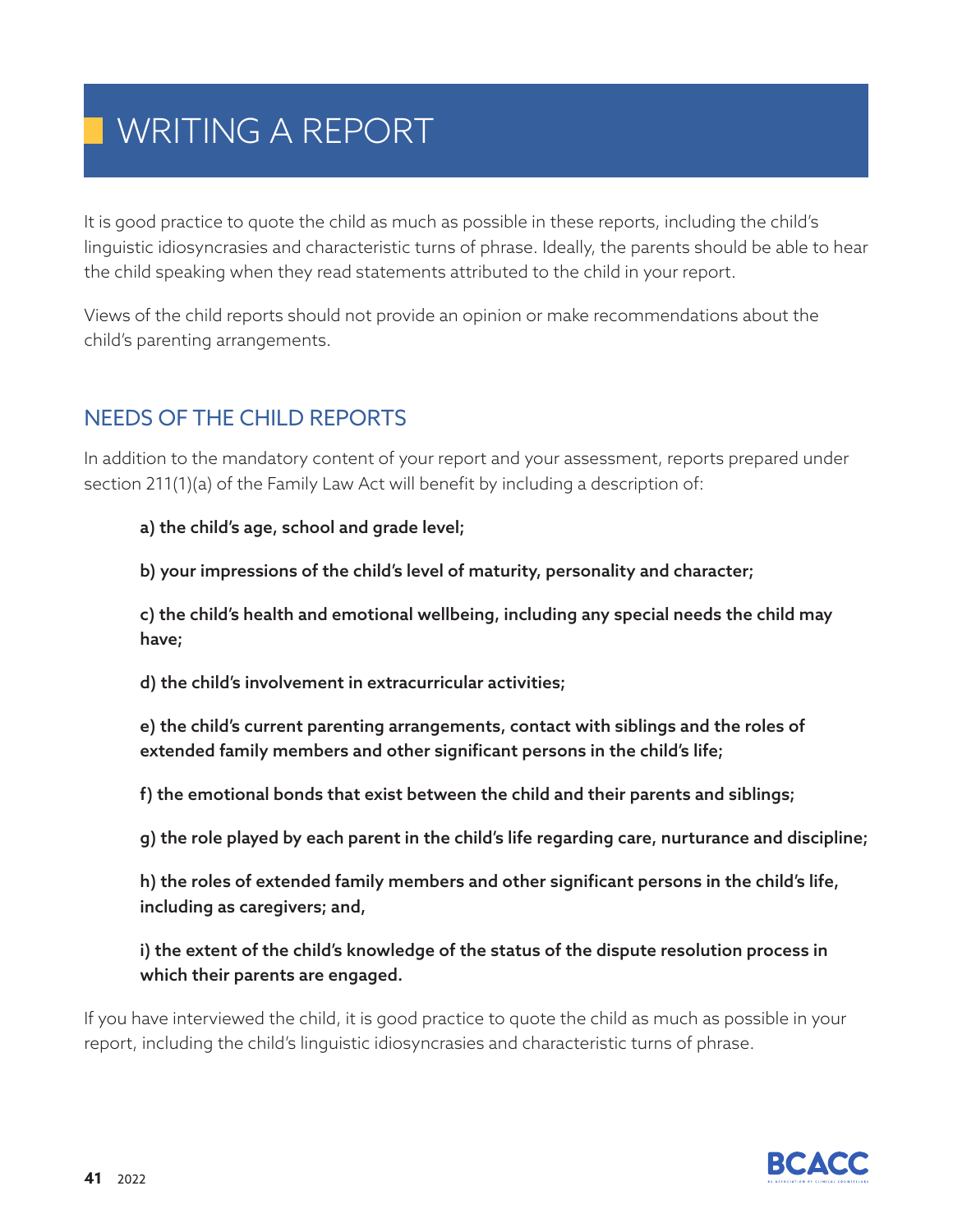### REPORTS ON A PARTY'S ABILITY TO MEET THE CHILD'S NEEDS

In addition to the mandatory content of your report and your assessment, reports prepared under section 211(1)(c) of the Family Law Act will benefit by including a description of:

a) the ages of the children, their schools and grade levels;

b) the ages of the parents and their occupations;

c) the relationships between each parent and each child;

d) the children's involvement in extracurricular activities;

e) the children's past and present parenting arrangements, and the roles of extended family members and other significant persons in the children's lives;

f) the personal and family histories of each parent, including each parent's relationships with the other parent and with their new partner;

g) the presence and any history of coercive control and family violence;

h) any history of criminal complaints or convictions regarding past or present family relationships;

i) any history of child protection complaints or involvement regarding past or present parenting relationships;

j) the presence and any history of mental health or addiction concerns;

k) your impressions of the parents' ability and willingness to cooperate with each other parent, and to support a relationship between each child and the other parent;

l) each parent's knowledge, skills and attitudes about and toward parenting;

m) your impressions of each parent's strengths and weaknesses as a parent, and their capacity to make difficult decisions and resolve difficult problems in the children's best interest;

n) each parent's views of the parenting capacity of the other parent; and,

o) the level of conflict between the parents and how that conflict is expressed.

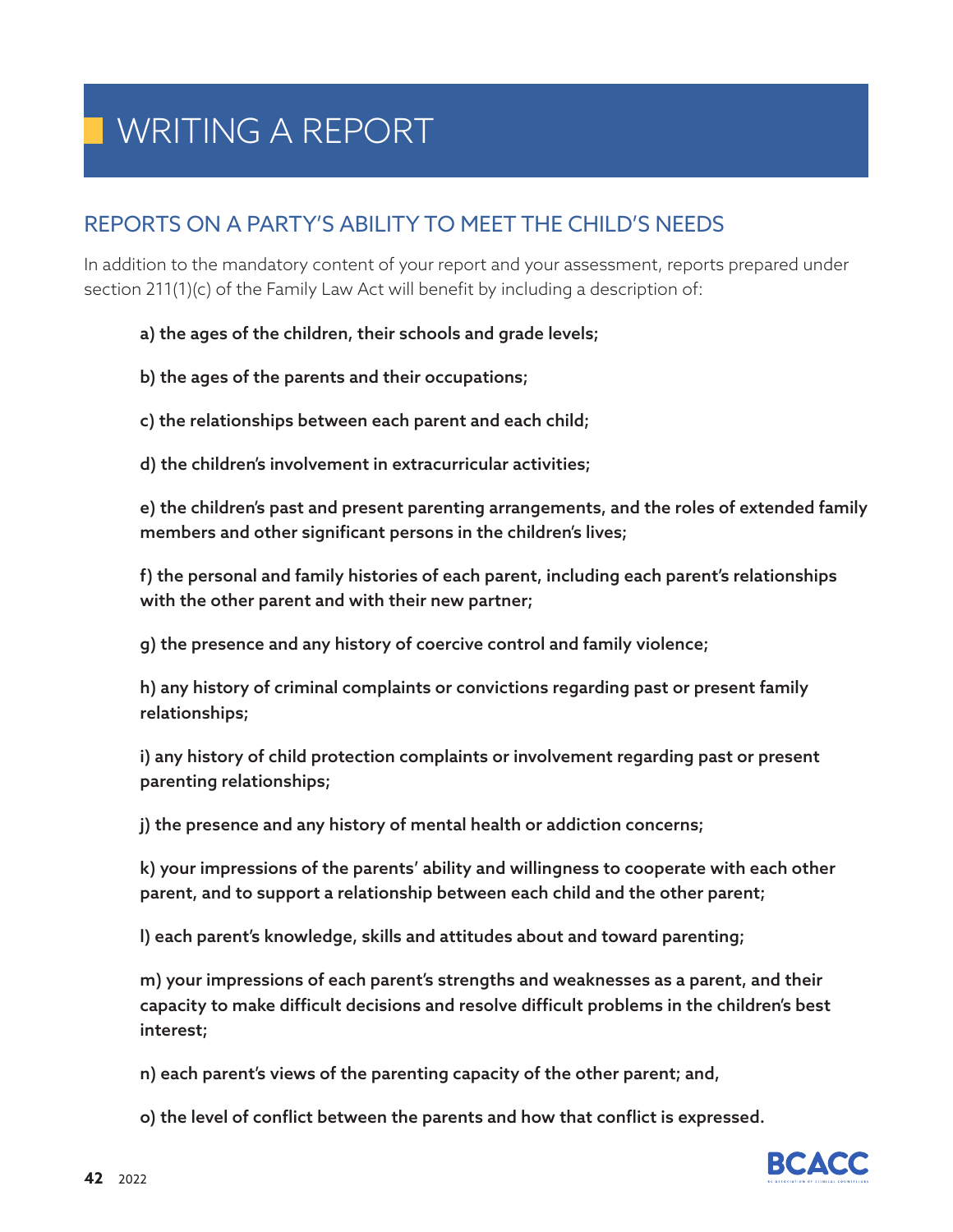If you have interviewed the child, it is good practice to quote the child as much as possible in your report, including the child's linguistic idiosyncrasies and characteristic turns of phrase.

### SECTION 211 REPORTS

Full reports on children's parenting arrangements under section 211(1) will benefit from including the information that should be provided in reports on the needs of the child, the views of child, and the parties' ability to meet the child's needs. You should also include a description of:

a) your observations of the interactions between family members;

b) any relevant information gathered from your review of any documents;

c) any relevant information gathered from your interviews with the collateral references provided by the parents, and from any additional informants; and,

#### d) the parenting arrangements preferred by each parent.

Be sure that you identify and disclose in your report any assumptions you have made affecting your opinion and recommendations, any personal biases you have identified that may affect your opinion and recommendations, and the data on which you relied in formulating your opinion and recommendations.

### THE LIMITS OF COUNSELLORS' REPORTS

When the terms of your appointment include making recommendations in addition to an assessment, you may make those recommendations but you should avoid providing a detailed proposal about the parenting arrangements that are in the best interest of the children unless you are expressly asked to provide such a proposal.

Section 15 of the Family Relations Act, the predecessor to section 211 of the Family Law Act, was described in a 2010 decision of the Court of Appeal, **K.M.W. v L.J.W.**, as permitting the court to "seek the assistance of an independent and impartial investigator and to call on that investigator to make recommendations based on the results of that investigation." However, the recommendations you provide should not go so far as to tell the arbitrator or the judge what their decision should be.

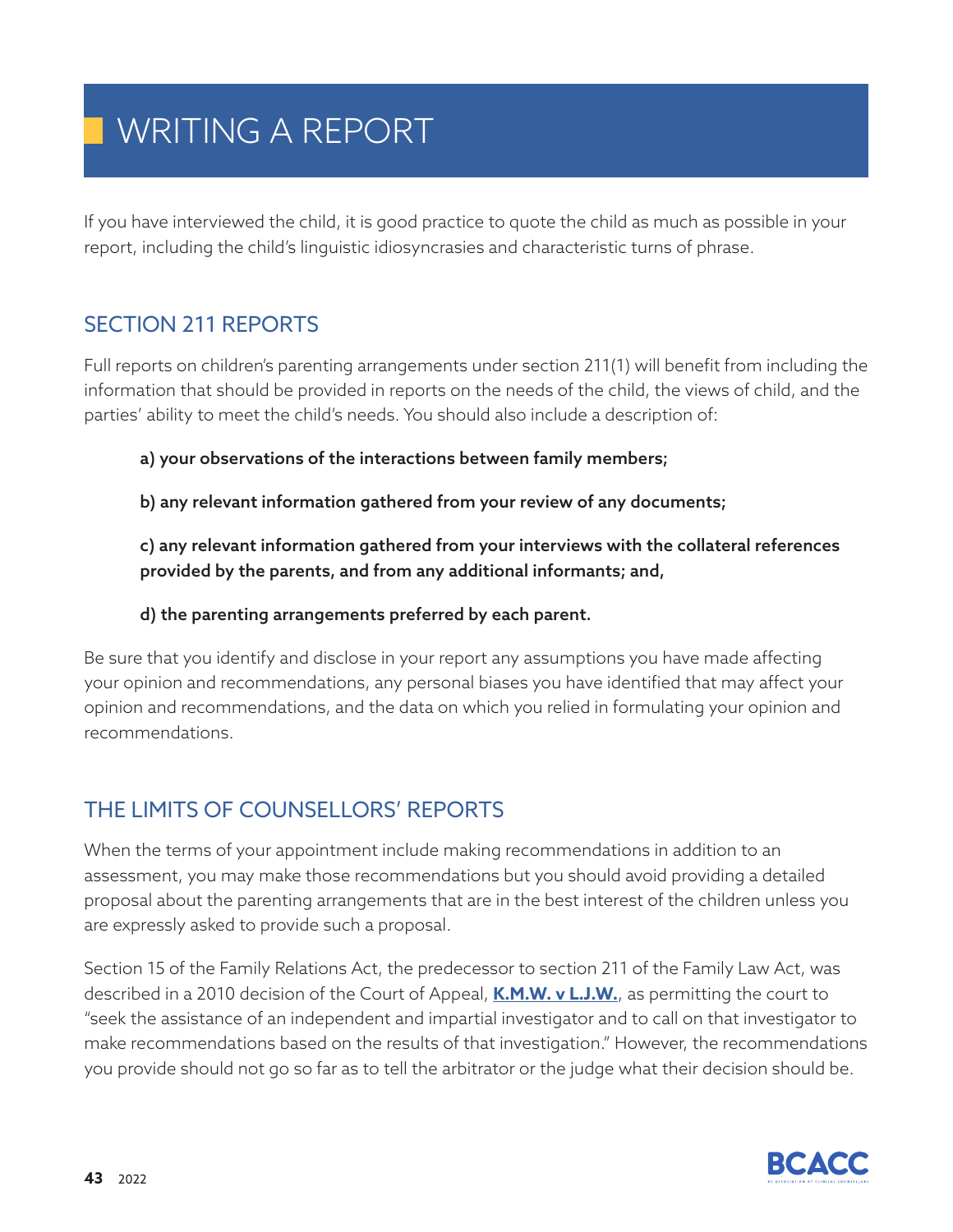In **Fawcett v Fawcett**, a 1999 decision of the Supreme Court, the judge discussed a report that included "a recommendation that amounts to a predisposition of the issue the court is asked to decide." The judge wrote that:

"[The assessor] not only brings his expertise to bear on the situation in assessing the pros and cons of [the child] living in each household but goes further and actually formulates a detailed resolution of the dispute. He offers a nine point proposal that addresses custody, guardianship, and the time [the child] should spend with each parent. It is, however, my respectful view that, in making such a recommendation, [the assessor] has gone beyond what was asked of him under the terms of the order to which the parties consented. Neither the Act nor the order invites, much less directs, that he make a recommendation as to what the court's decision should be. [The assessor] was asked only to investigate the matter of [the child's] custody and access and to report his findings. That must certainly mean that he should offer his opinion, as he so helpfully does, in assessing the apparent advantages and disadvantages of [the child] living with one parent or the other, but does not mean he should then go on to recommend the disposition to be made. That is what the court must decide albeit based in large part on the report of the investigation made."

In other words, while the arbitrator or judge will welcome an assessment and such recommendations as the facts may support, you should avoid making recommendations that are so detailed and so specific that they amount to deciding the case for them.

### THE IMPORTANCE OF FACTS AND ACCURACY

When you quote from or refer to documents you have reviewed or informants you have interviewed, you must identify the document and the informant. This is to allow the parents and their lawyers to probe the truthfulness and accuracy of the document or the informant's statements, and will reinforce your credibility in the eyes of the arbitrator or judge.

Similar care must be taken whenever you describe an observation as a fact. Counsellors preparing parenting reports by the order of an arbitrator or a judge take on an investigative role on behalf of the court, as a result of which their conclusions about the facts of a family law dispute are taken to be correct. In a 2004 case of the Supreme Court, **P.A.B. v T.K.B.**, the court said that:

"Once the [assessor's] report has been received either party is at liberty to compel the author's attendance for cross-examination and may lead evidence as to factual matters contained within the report.

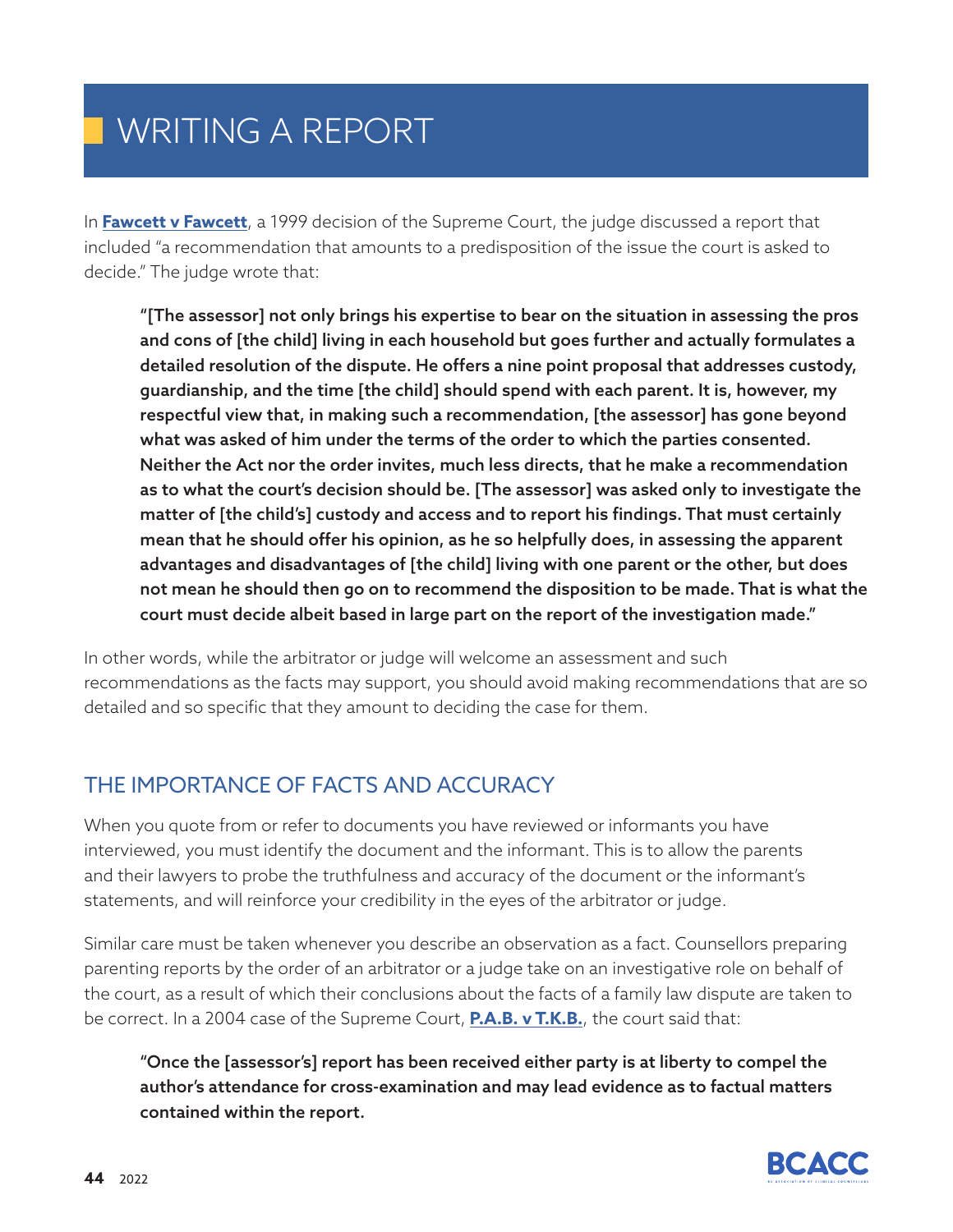"Given these various safeguards, the proper approach is, in my view, to consider the factual aspects of the report to be prima facie evidence as to the truth of those facts. Where, as in the present case, neither party has challenged the report itself and neither has required the attendance of its author, the report should be considered a part of the evidence as a whole placed before the court."

As a result, a counsellor's conclusions about the facts can have an important impact on the parents involved in a family law dispute and their children. Any statements that are consequential but inaccurate will almost certainly result in a demand that you attend court to be cross-examined and a lessening of the weight the arbitrator or judge will be inclined to give to your report.

### ADDRESSING PERCEPTIONS OF BIAS

As the "eyes and ears of the court," your job in conducting an assessment and writing a report in a family law dispute is to function as an independent and impartial investigator. You are to be "impartial, and unbiased, and make objective recommendations rather than act as an advocate for any party," as the judge put it in **Kwan v Lai**, a 2016 decision of the Supreme Court.

These admonitions extend beyond your analysis of the data collected to the writing of your report, as parents' concerns about the counsellor's potential bias may arise just as much from perception as from fact. You should strive to be as even-handed as possible in your description of the parents and their parenting. Avoid gratuitous descriptions of the parents' appearances, clothing, personalities, mental state, apparent intellect or the cleanliness of their homes when such are not relevant to your assessment. Avoid disparaging remarks as well as inflammatory descriptions, adjectives and adverbs. Subject to the demands of your assessment and recommendations, strive to give equal space to your descriptions of your interviews with each parent and their collateral references, the home environments and parenting strategies of each parent, and the qualities, skills and experience they each offer their children.

Remember that the most important issue in a report on children's parenting arrangements is their best interests, and let their best interests be your lodestone.

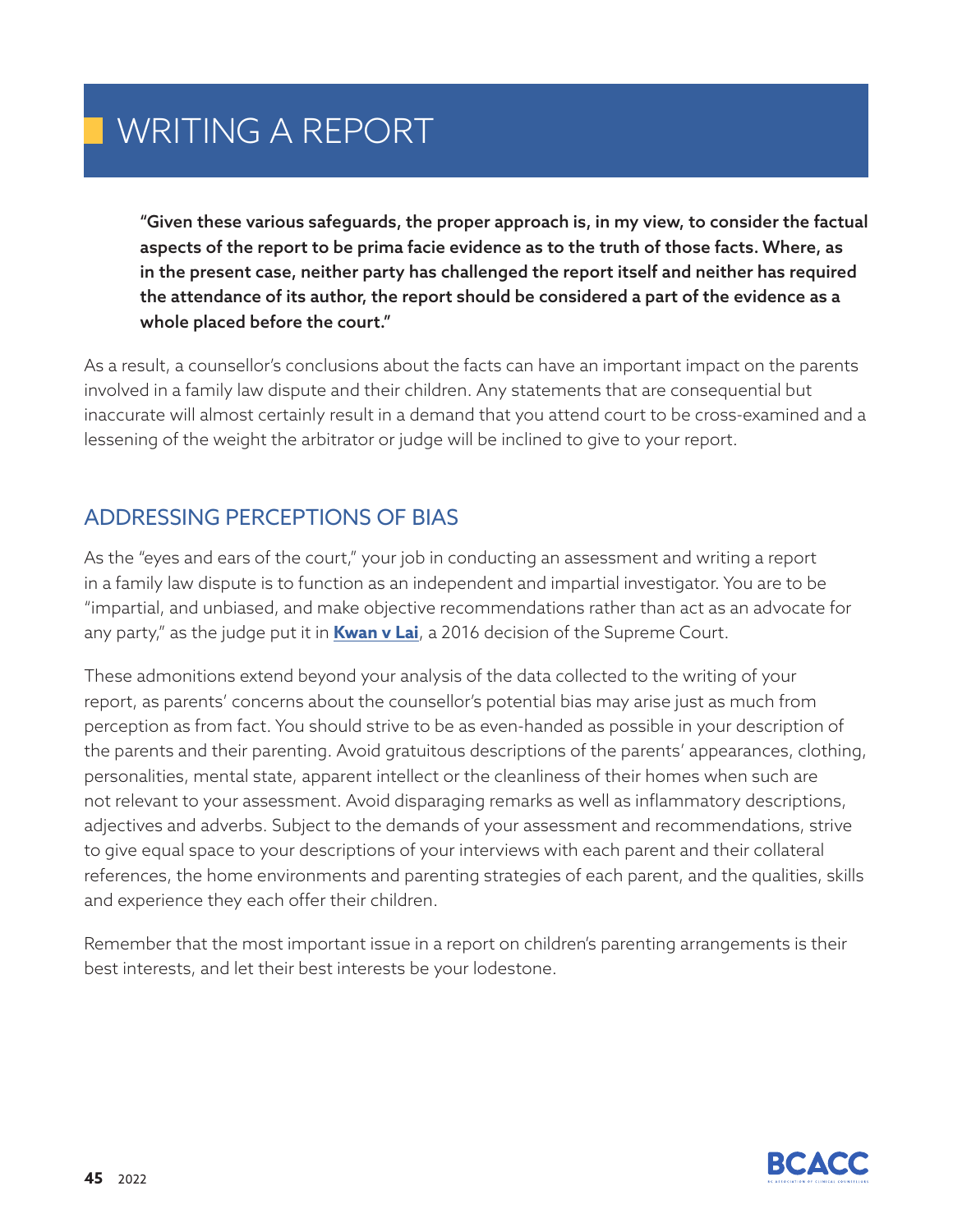# RESOURCES

American Psychological Association, "*Guidelines for Child Custody Evaluations in Family Law Proceedings*" (December 2010).

Association of Family and Conciliation Courts, "*Model Standards of Practice for Child Custody Evaluation*" (September 2006).

British Columbia College of Social Workers, "Child Custody and Assessments Standards of Practice" (September 2002).

Boyd, John-Paul and Courthouse Libraries BC, *JP Boyd on Family Law: Resolving Family Law Disputes in British Columbia* (Courthouse Libraries BC, 2019).

Galatzer-Levy, Robert and Louis Kraus eds, *The Scientific Basis of Child Custody Decisions* (Wiley, 2009).

Gould, Jonathan and David Martindale, T*he Art and Science of Child Custody Evaluations* (Guilford Press, 2007).

Kuehnle, Kathryn and Leslie Drozd eds, *Parenting Plan Evaluations: Applied Research for the*  **Family Court** (Oxford University Press, 2012).

Ontario College of Social Workers and Social Service Workers, *"Practice Guidelines for Custody and Access Assessments"* (September 2009).

Stahl, Philip, *Conducting Child Custody Evaluations: From Basic to Complex Issues* (Sage Publications, 2010).

Stahl, Philip and Robert Simon, *Forensic Psychology Consultation in Child Custody Litigation* (American Bar Association, 2013).

Suche, Zoe and John-Paul Boyd, "*Parenting Assessments and their Use in Family Law Disputes in Alberta, British Columbia and Ontario*" (Canadian Research Institute for Law and the Family, 2017).